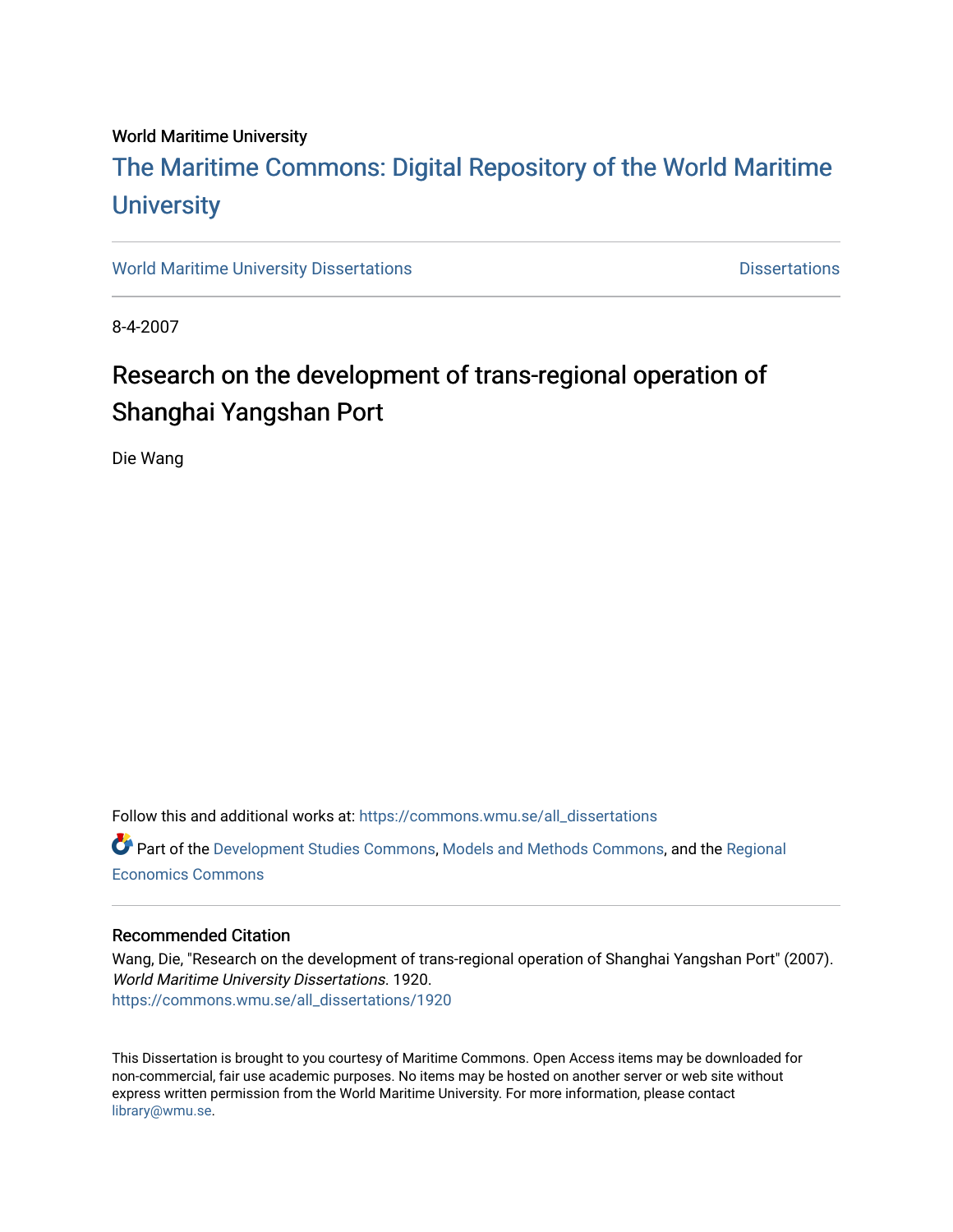

### **WORLD MARITIME UNIVERSITY**

Shanghai, China

# **RESEARCH ON THE DEVELOPMENT OF TRANS-REGIONAL OPERATION OF SHANGHAI YANGSHAN PORT**

By

### **WANGDIE**

**China** 

A research paper submitted to the World Maritime University in partial fulfillment of the requirements for the award of the degree of

### **MASTER OF SCIENCE**

### **(INTERNATIONAL TRANSPORT AND LOGISTICS)**

2007

Copyright Wang Die, 2007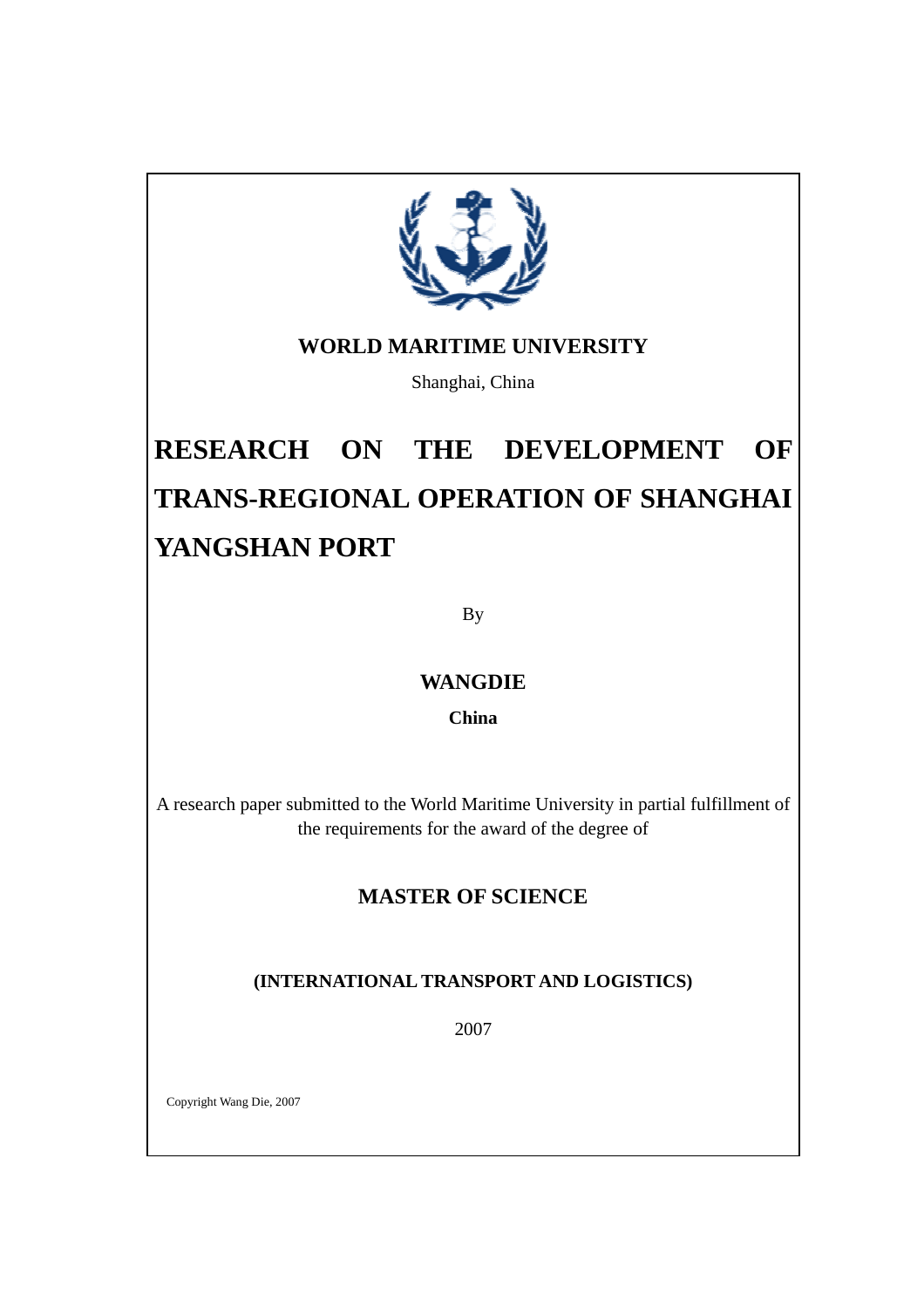### **DECLARATION**

I certify that all the material in this research paper that is not my own work has been identified, and that no material is included for which a degree has previously been conferred on me.

The contents of this research paper reflect my own personal views, and are not necessarily endorsed by the University.

(Wang Die)

 $\overline{a}$ 

....................................

**Supervised by** 

Professor Zong Beihua Shanghai Maritime University

**Assessor** 

Wang Xuefeng

**Co-Assessor** 

Ircha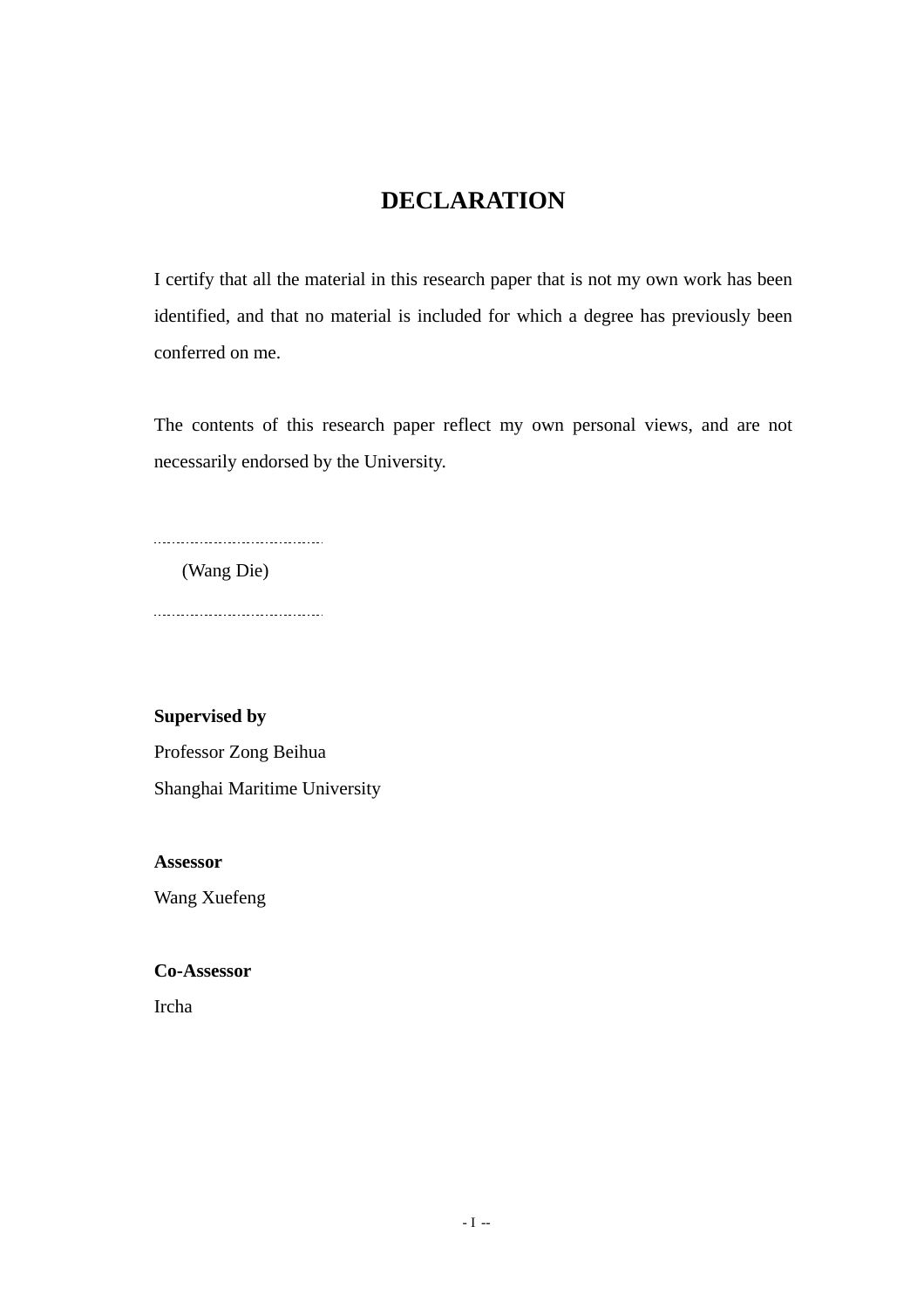### **ACKNOWLEDGEMENT**

First of all, I would like to owe my deepest appreciation to my supervisor, Professor Zong Beihua. Her guidance, support and encouragement throughout my dissertation writing are invaluable and critical. Without her insightful suggestions and continuous assistance, this dissertation would not have been completed. Also, her intelligence, wisdom, kindness and patience I have enjoyed during my study will benefit me for life.

I am grateful to Ms. Zhou Yingchun, and Ms. Qu Shanshan, and Mr. Zhu Mingjian who are in charge of this joint postgraduate programme on behalf of Shanghai Maritime University, as well as many dear friends. It is their help and assistance that make my life in Shanghai Maritime University an enjoyable experience.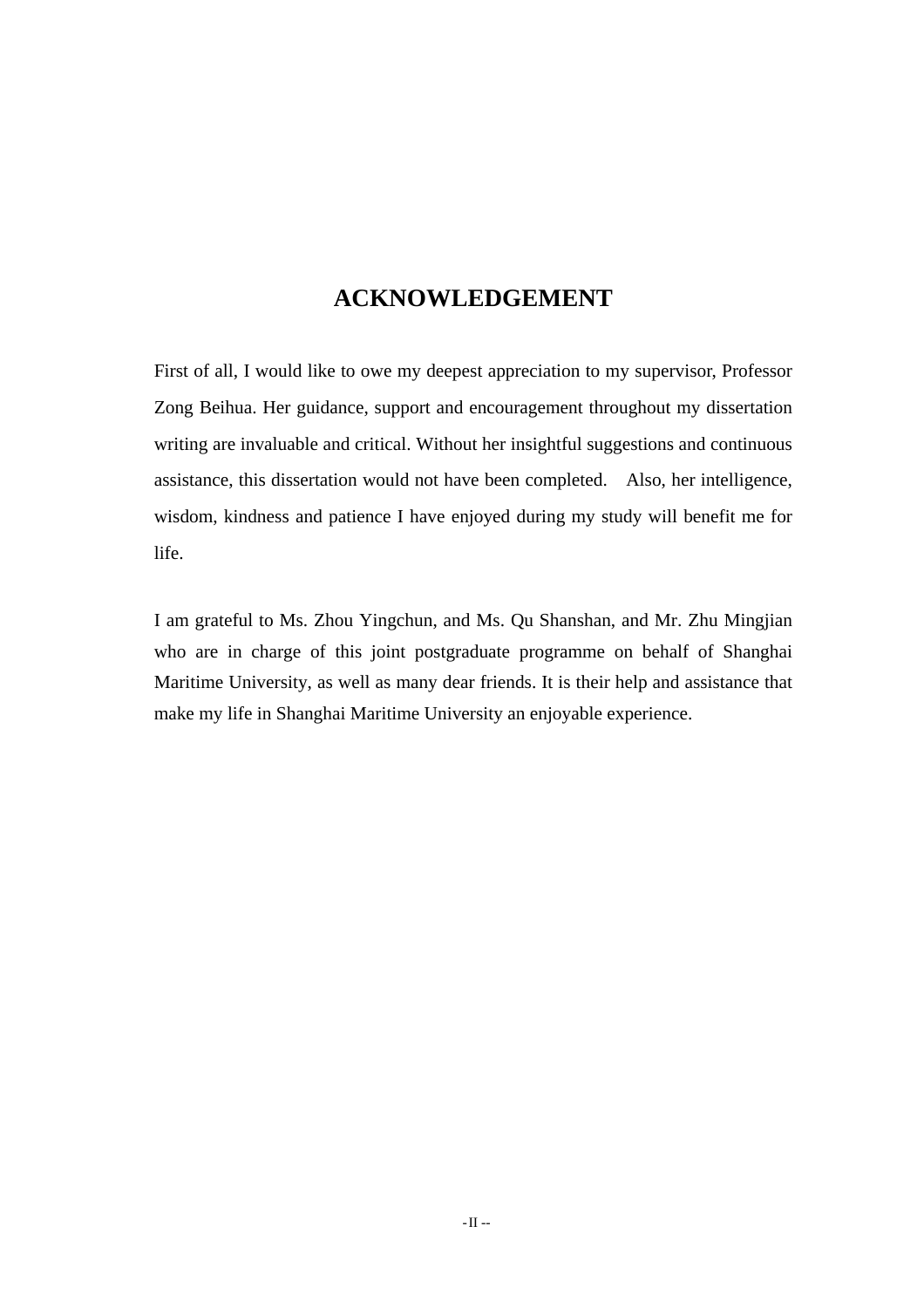#### **ABSTRACT**

#### Title of Dissertation: **Research on the development of trans-regional operating of Shanghai Yangshan port**

#### Degree: **Mater of Science in** International Transport and Logistics

The research paper is a study on the development of trans-regional operating of Shanghai Yangshan port, with the help of the Gray Model.

A brief look is taken at the present situation of the Shanghai Yangshan port, and the theory of trans-regional operating of port is introduced. Some successful examples in case are illustrated and related experience from practice is indicated.

The necessity of developing trans-regional operating of container transportation of Yangshan port is analyzed. And the forms of trans-regional operation of Yangshan port are talked about in this text.

The development prospect of container transportation of Yangshan port is pointed out, on the basis of the forecasting of container throughput of Yangshan port. And development of inland transportation of Yangshan port is indicated. Additionally, the relationship between Waigaoqiao port and Yangshan port is talked about.

The barriers and suggestions to implement trans-regional operating of Shanghai Yangshan port is pointed out, on the base of analysis above. A number of recommendations are made concerning the future development of the Shanghai Yangshan port.

#### **KEYWORDS: gray system model, forecast, Yangshan port, trans-regional**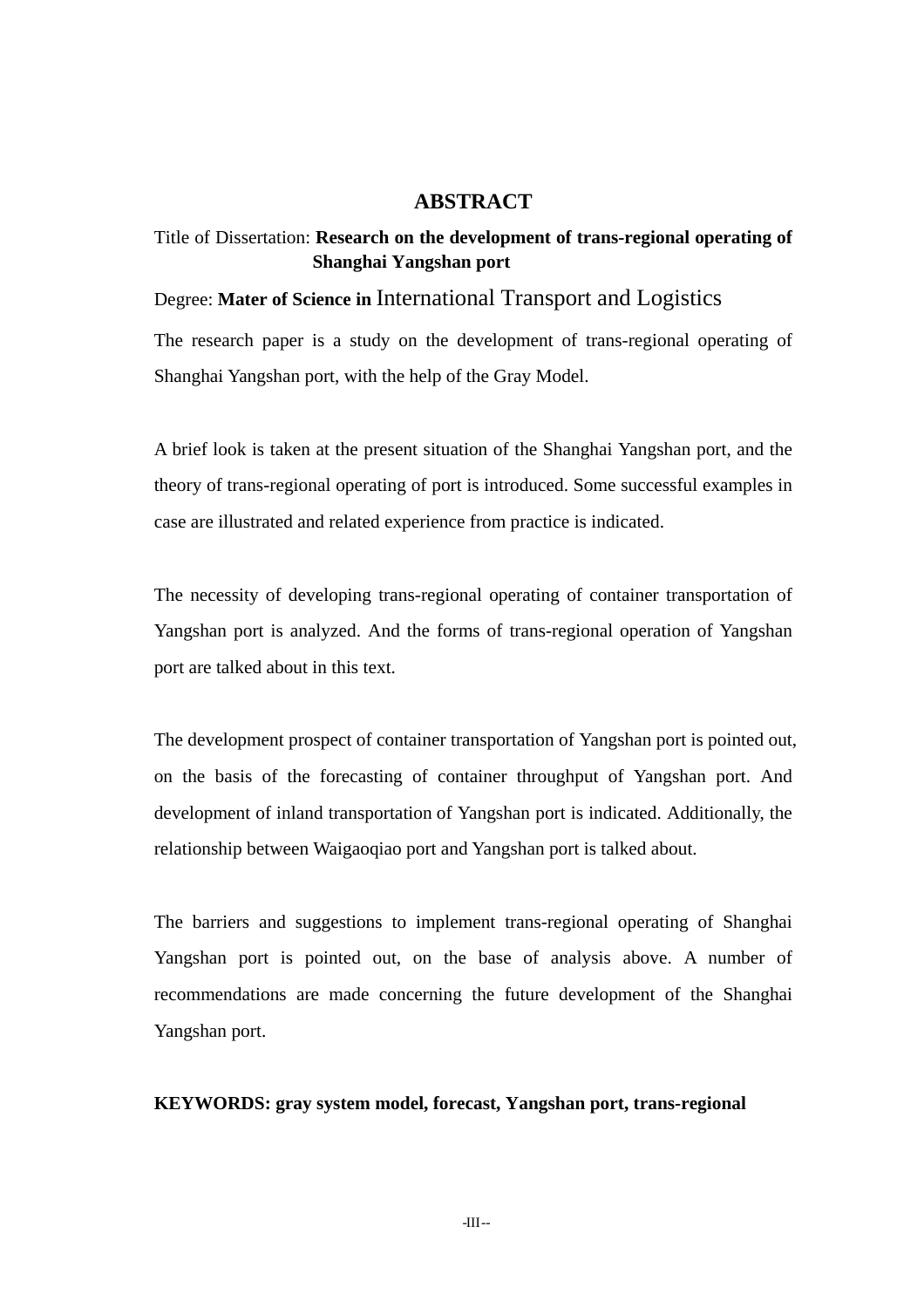### TABLE OF CONTENTS

| Declaration       |    |
|-------------------|----|
| Acknowledgement   | П  |
| Abstract          |    |
| Table of contents | IV |
| List of Tables    |    |

| 1. Introduction                                 |  |
|-------------------------------------------------|--|
| 1.1the background of topic choosing             |  |
| 1.2the significance of topic choosing           |  |
| 1.3Literature Review                            |  |
| 1.4 The dissertation's contents and methodology |  |

| 2. Current situation of trans-regional operation of container                  |    |  |  |  |
|--------------------------------------------------------------------------------|----|--|--|--|
| transportation of Yangshan port                                                | 15 |  |  |  |
| 2.1 Introduction of Yangshan port                                              | 15 |  |  |  |
| 2.2 Analysis of trans-regional theory                                          | 16 |  |  |  |
| 2.3 Experience of the development of the trans-regional operation of container |    |  |  |  |
| transportation of foreign ports                                                |    |  |  |  |

| 3. Necessity of developing trans-regional operation of container         |    |  |  |  |
|--------------------------------------------------------------------------|----|--|--|--|
| transportation of Yangshan port                                          | 29 |  |  |  |
| 3.1 The necessity of constructing Shanghai international shipping center | 29 |  |  |  |
| 3.2 Accelerating subsidiary business of port industry                    | 31 |  |  |  |
| 3.3 Promoting the economic development in Yangtze River region led by    |    |  |  |  |
| Shanghai port                                                            | 33 |  |  |  |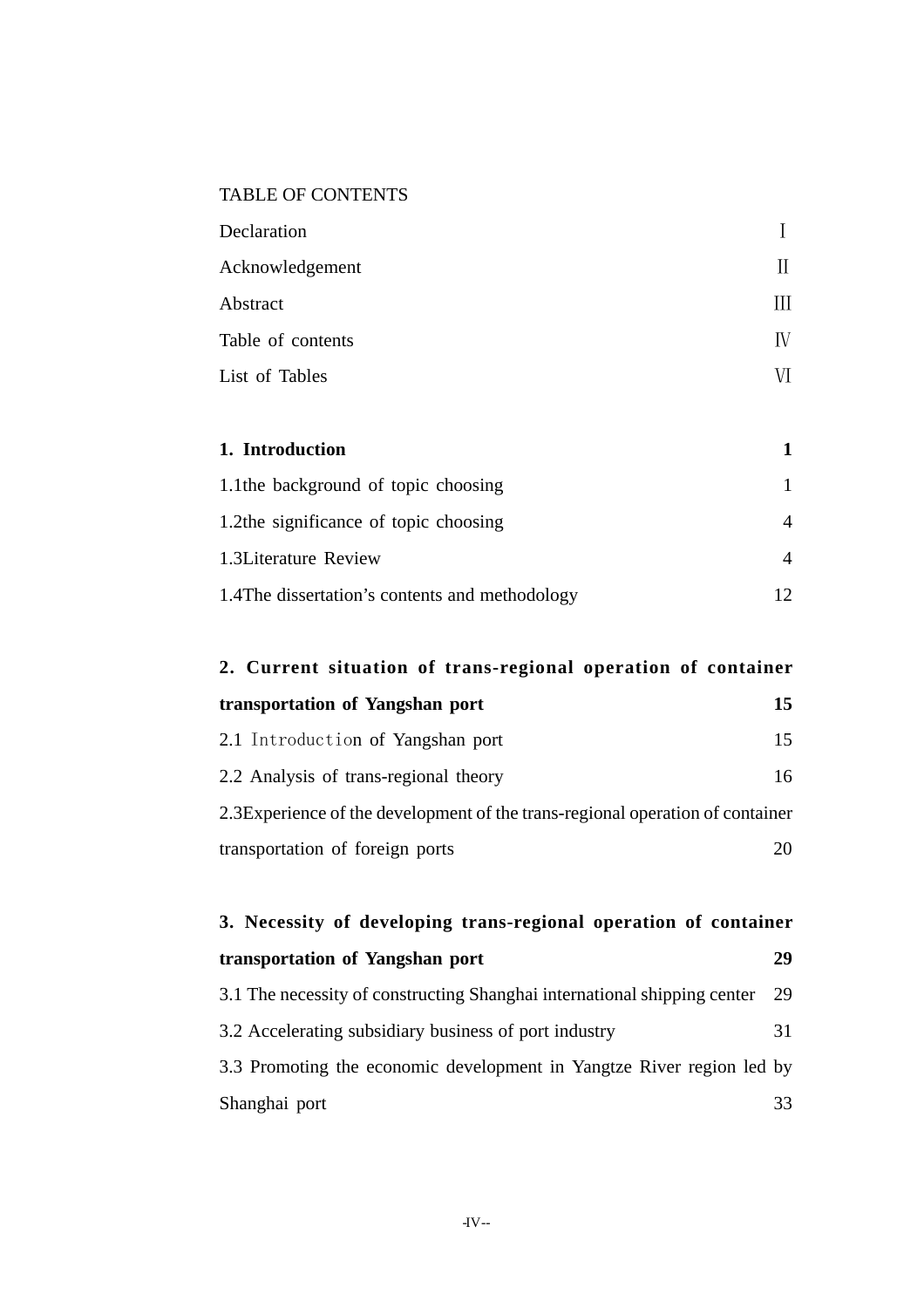| 4. Modes of trans-regional operation of container transportation of       |    |
|---------------------------------------------------------------------------|----|
| Yangshan port                                                             | 35 |
| 4.1 Capital intensive trans-regional development                          | 35 |
| 4.2 Cooperating with different investors                                  | 39 |
| 4.3 Developing trans-regional operation among different areas             | 42 |
| 5. Analysis on development prospect of container transportation of        |    |
| Yangshan port                                                             | 49 |
| 5.1 Forecasting of container throughput of Yangshan port                  | 49 |
| 5.2 Development of inland transportation of Yangshan port                 | 53 |
| 5.3 Relationship between Waigaoqiao port and Yangshan port                | 56 |
| 6. Suggestions of main barriers of trans-regional operation of container  |    |
| transportation of Yangshan port                                           | 58 |
| 6.1 Main barriers of trans-regional operating of container transportation |    |
| of Yangshan port                                                          | 58 |
| 6.2 Suggestions of the trans-regional development of Yangshan port        | 59 |
|                                                                           |    |
| <b>Conclusions</b>                                                        | 62 |
| <b>Reference</b>                                                          | 63 |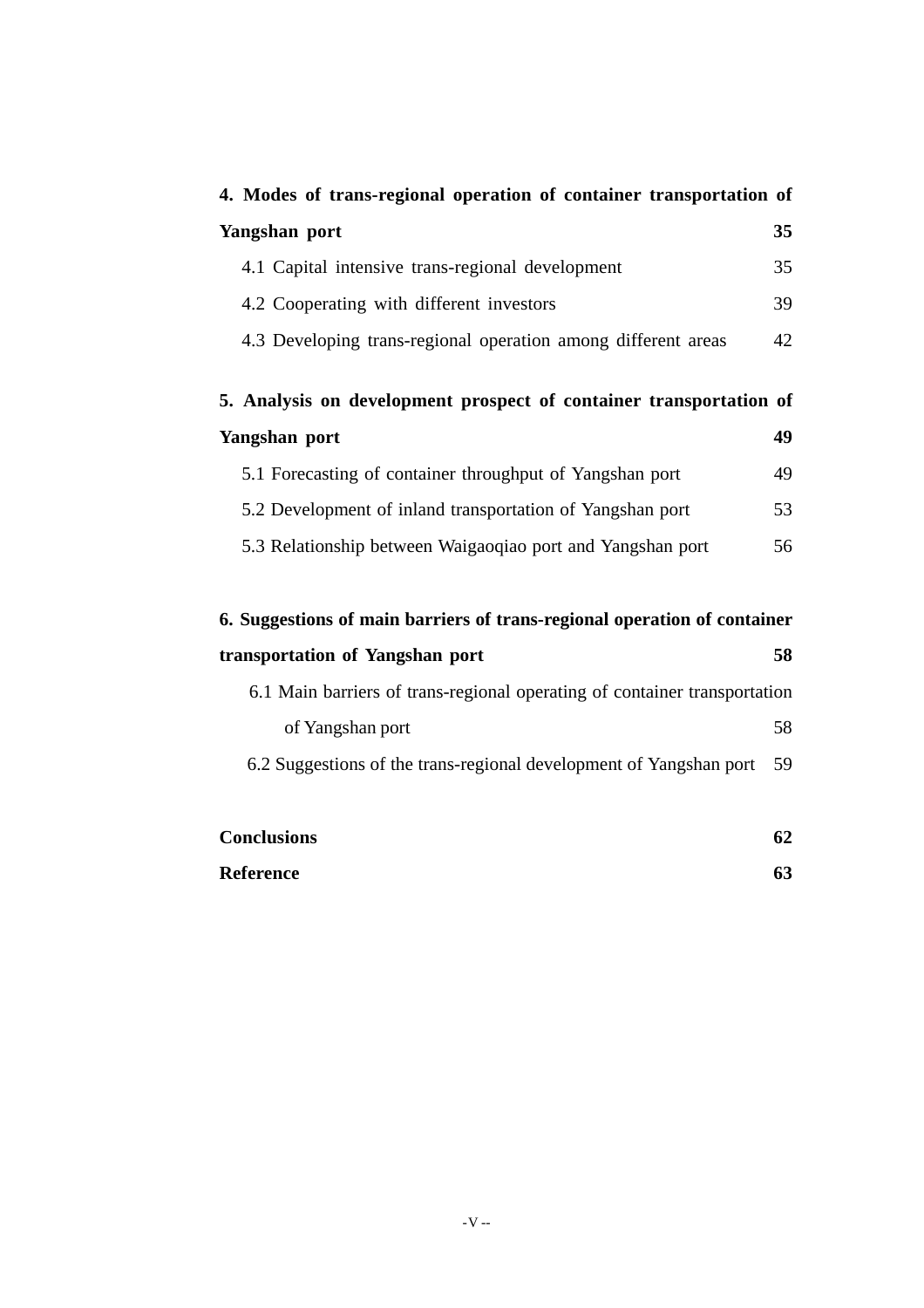### **LIST OF TABLES**

Table 1-1 the trend of development of port

Table 2-1 The present situation of Yangshan port

Table 2-2 Features of trans-regional of HPH, PSA, and the port of New York/New Jersey

Table 3-1 Draft and required depth for container in different time

Table 4-1 Compare Jiaxing port with other ports in Yangtze River Delta

Table 5-1 Container throughput of Shanghai port of 1995-2006

Table 5-2 Estimation Value of Container Throughput of Shanghai Port in 2007-2010

Table 5-3The estimation value of container throughput of Yangshan port in2007-2010

Table 5-4 Haul distance from the main hinterland to different ports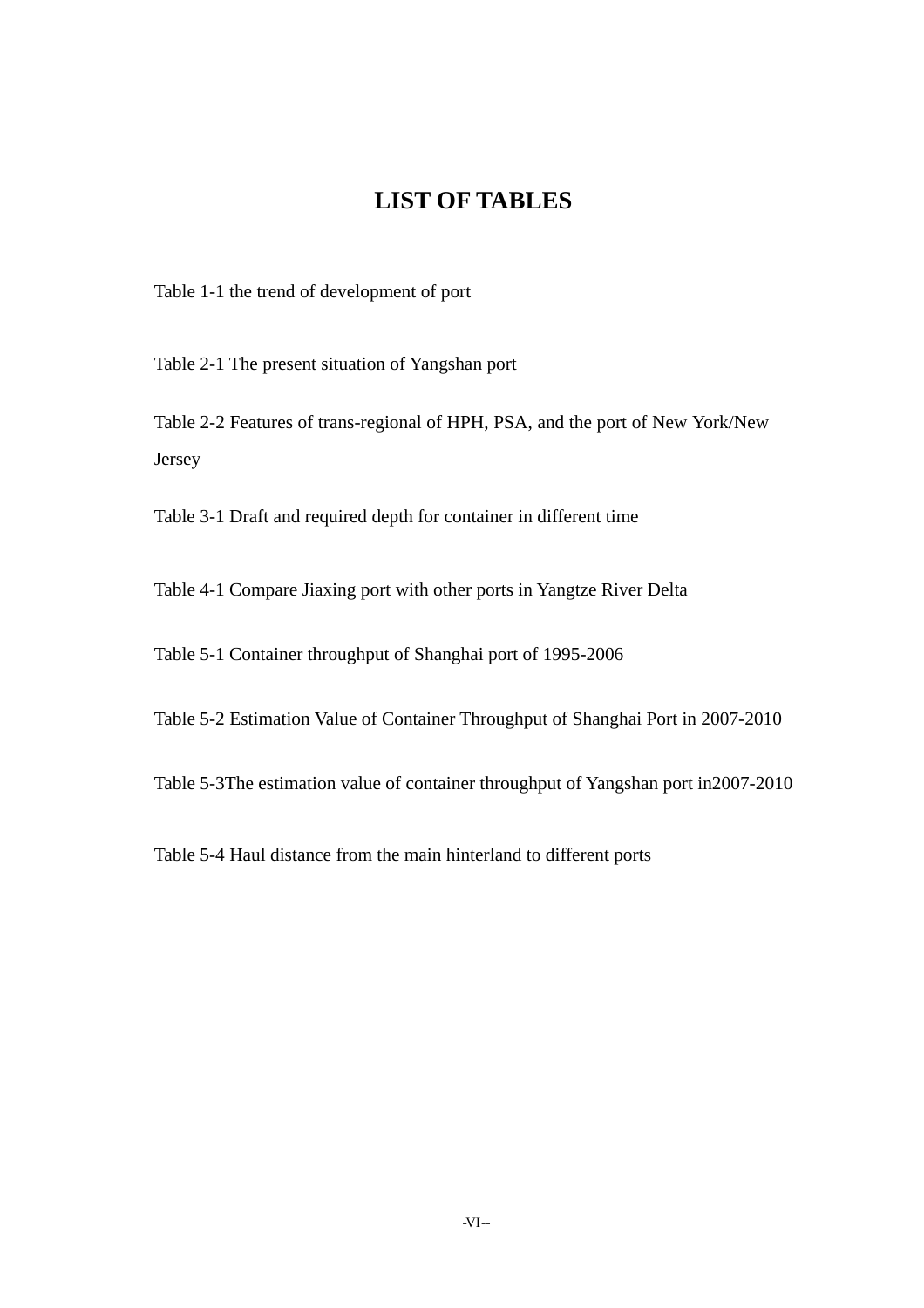#### Chapter 1 Introduction

#### 1.1 The background of topic choosing

Shanghai port locates in the mid point of Chinese mainland coastal line and in the estuary of Yangtze River. This superior geographic location makes Shanghai port as pivot port in Chinese multiple transportation system. With center of world economy and trade transfers from Atlantic to Pacific, also with the high development rate of the economy of Yangtze River Delta Region, Shanghai is facing a great opportunity to be an international shipping center.

At the end of last century, with the high development rate of Chinese economy, especially the rate of Yangtze River Delta Region, the great success of opening policy in Pudong, and the expansion of export-oriented industry in Shanghai and surrounding area, Shanghai port is gaining abundant container cargo resources. Shanghai port had taken 35 years to achieve 100 million tons throughput from 1949 to 1984. For 200 million tons throughput, it had taken 16 years till 2000. For 300 millions tons throughput, it only took 3 years. In year 2003, Shanghai port becomes the third largest container port only listed below Singapore and Hong Kong with a container throughput of 11.28 million TEUs. In year 2005, Shanghai port made tremendous achievement with a container throughput over 18.09 million TEUs.

But the rapid growth of container transportation also makes new requirements for Shanghai port. Being lack of container terminal capacity, port draft, and logistics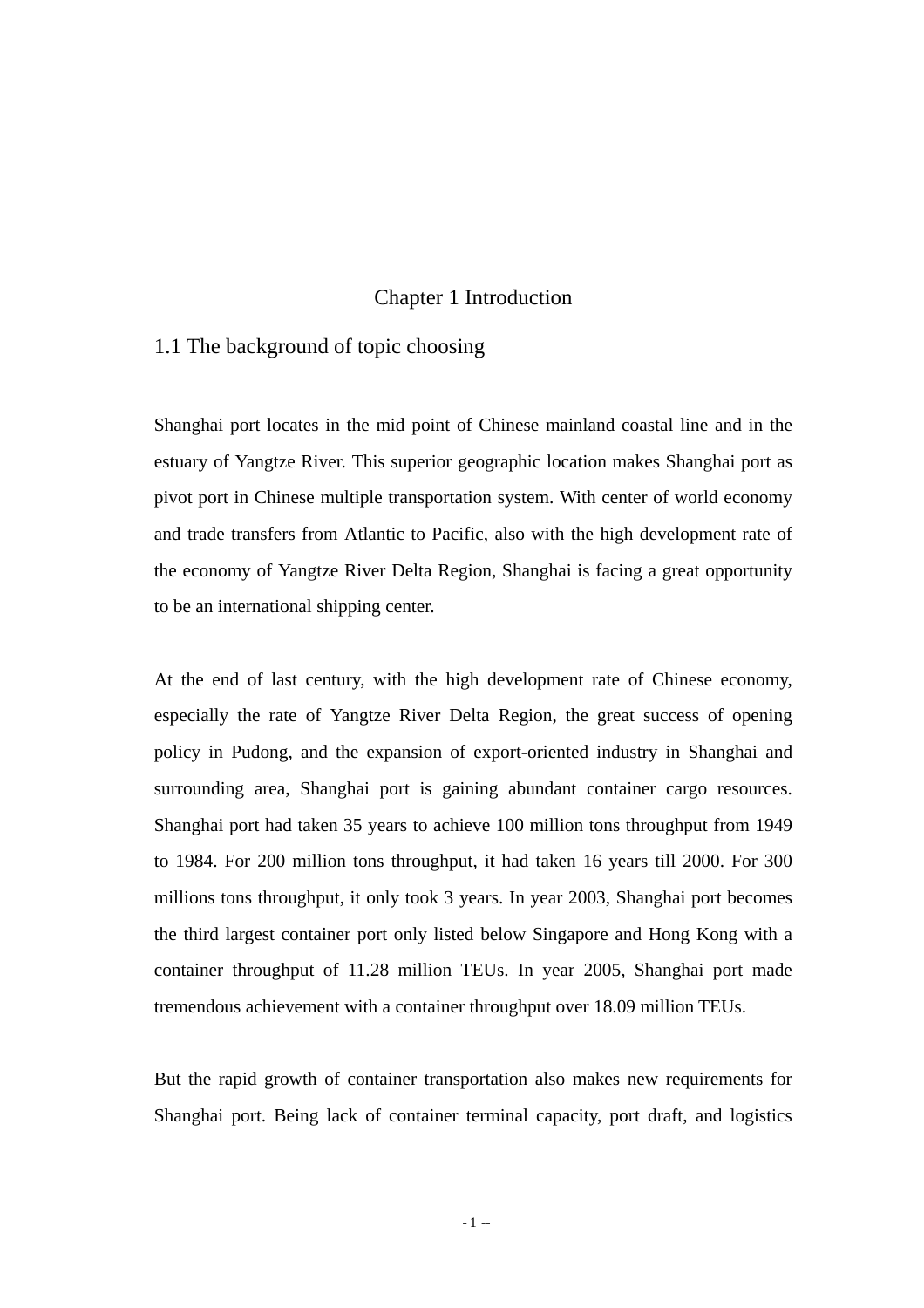support, Shanghai port must seek new chances to realize sustainable development. The successful experiences of other famous foreign ports shows that the port should break the restriction of administration division and adopt trans-regional operation. Should Shanghai port adopt trans-regional operation? If so, which mode should take? What problems will emerge and how to solve them? This dissertation is about to research these questions.

Nowadays, more and more macro-scale ships are launching one after another. It has been less than 10 years since the first post panamax container ship (4240 TEUs) in the world launched in 1988 when the fifth era container ships with a capacity of 4800 TEUs and the sixth era ones with a capacity of 8736 TEUs launched. As survey shows, the fifth era container ships with over 14 meter draft and 5000 TEUs capacity had become the mainstream type of ships during year 2000 to 2005. Among the ships operating in the top 3 east-west oriented trunk lines in the world, post-panamax container ships will take up the proportion of 55 to 65 percent in 2010. And this figure will turn to 65 to 70 percent in year 2020. So it is extremely necessary and urgent for Shanghai port to construct 15-meter deep sea-routes and berths to accommodate the fifth and the sixth era container ships.

Corresponding to the policy of building international shipping center in Shanghai, some relevant experts did great amounts of argumentation for nature conditions, economic benefits, ecological benefits and social benefits. They had put forward some plans that build new port in Luojing(in north suburb of Shanghai) , Waigaoqiao(in east suburb of Shanghai) or Jinshanzui(in south suburb of Shanghai). But these locations can not meet the requirement of draft neither. Then the experts turn to the current Yangtze River sea-routs that has at least 12.5-meter deep draft without considering renovate costs or long-term input-output benefits. So Shanghai

 $-2 -$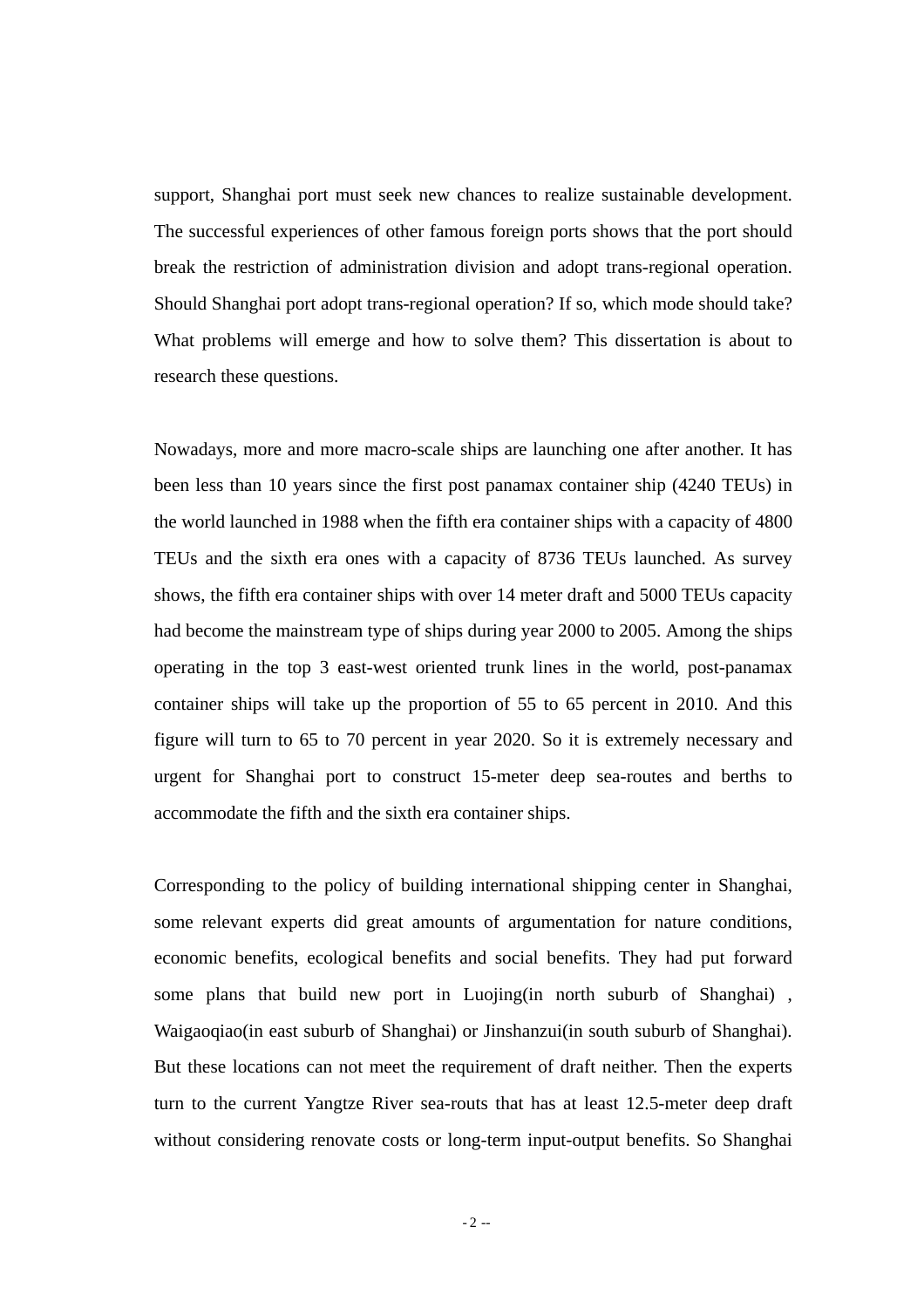port is now chiefly concerning about finding an exurb region with superior nature conditions and inviting foreground to develop its container transportation. The construction of Yangshan Port is a bold attempt of breaking the restriction of administration and investing port construction trans-regionally for Shanghai port. And this attempt will provide important practice experiences for Shanghai port's trans-regional operation in aftertime.

Shanghai port is facing furious competitions in container business. These include interior competitions with Ningbo port, Nantong port and Taicang port in the Yangtze River Delta Region port cluster. And exterior competitions with Bo Sea Gulf port cluster, Zhujiang River Delta Region port cluster and port of Hong Kong, Guangzhou and Shenzhen are also included. Furthermore, there are competitions with ports in southeastern Asia countries such as Pusan, Kobe and Singapore.

In detail, Ningbo port, which is not far away from Shanghai port, will has immeasurable development room because of its ascendant nature and geographic conditions as well as the construction of Hangzhou Gulf Bridge. Most of the containers that import and export in Shanghai port from Jiangsu Province and Zhejiang province will be separated around into Ningbo port and Lianyungang port. And challenges from these promising container ports such as Tianjin, Shenzhen, Qingdao, Dalian, Hong Kong and these Korean ports such as Pusan, Inchon and Ulsan are not ignorable. Shippers and carriers will most probably choose other ports to berth if jam and delay occur in Shanghai port. This sort of condition is continuously happening in America. In this kind of situation, how to enhance Shanghai port's competitiveness and maintain its competitive advantage in the competition with domestic and foreign ports should be taken into account. Looking at these successful experiences of these famous foreign ports, trans-regional

 $-3 -$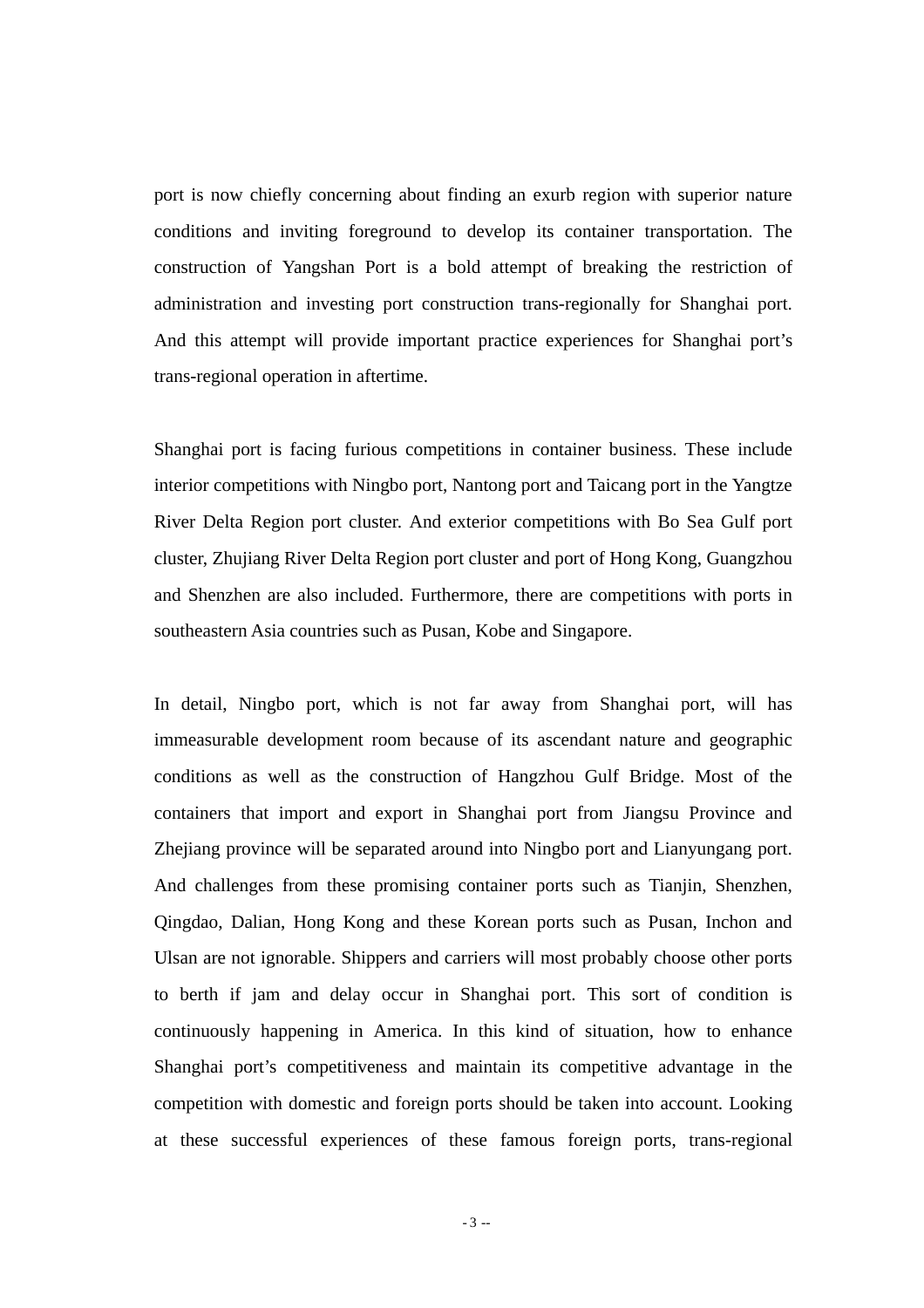operation is a marvellous approach to cope with furious competitions for Shanghai port.

#### 1.2 The significance of topic choosing

As survey shows, the total container transaction volume in Chinese ports in 2005 is 75.64 million TEUs (except Hong Kong, Macao, Taiwan) and this volume won world's first three years in a row. In contrast with other advanced ports in the world, the weakness of our ports is not in infrastructures but in managerial systems.

As the largest port in Chinese mainland, Shanghai port should release itself from the restriction of unfavorable conditions, innovate new develop concepts and modes, integrate resources of ports in Yangtze River Delta Region, and enhance self competitiveness and realize sustainable development under the gratifying situation of Chinese ports' rapid growth.

This dissertation is trying to use other international ports' successful experience for reference and quest for the necessity, modes and strategies of trans-regional operation for Shanghai port and bring forward some useful concepts and suggestions for Shanghai port's future development.

#### 1.3 Literature Review

#### 1.3.1 Research on port development after 1950s

The research and analysis of port industry in which make the port industry as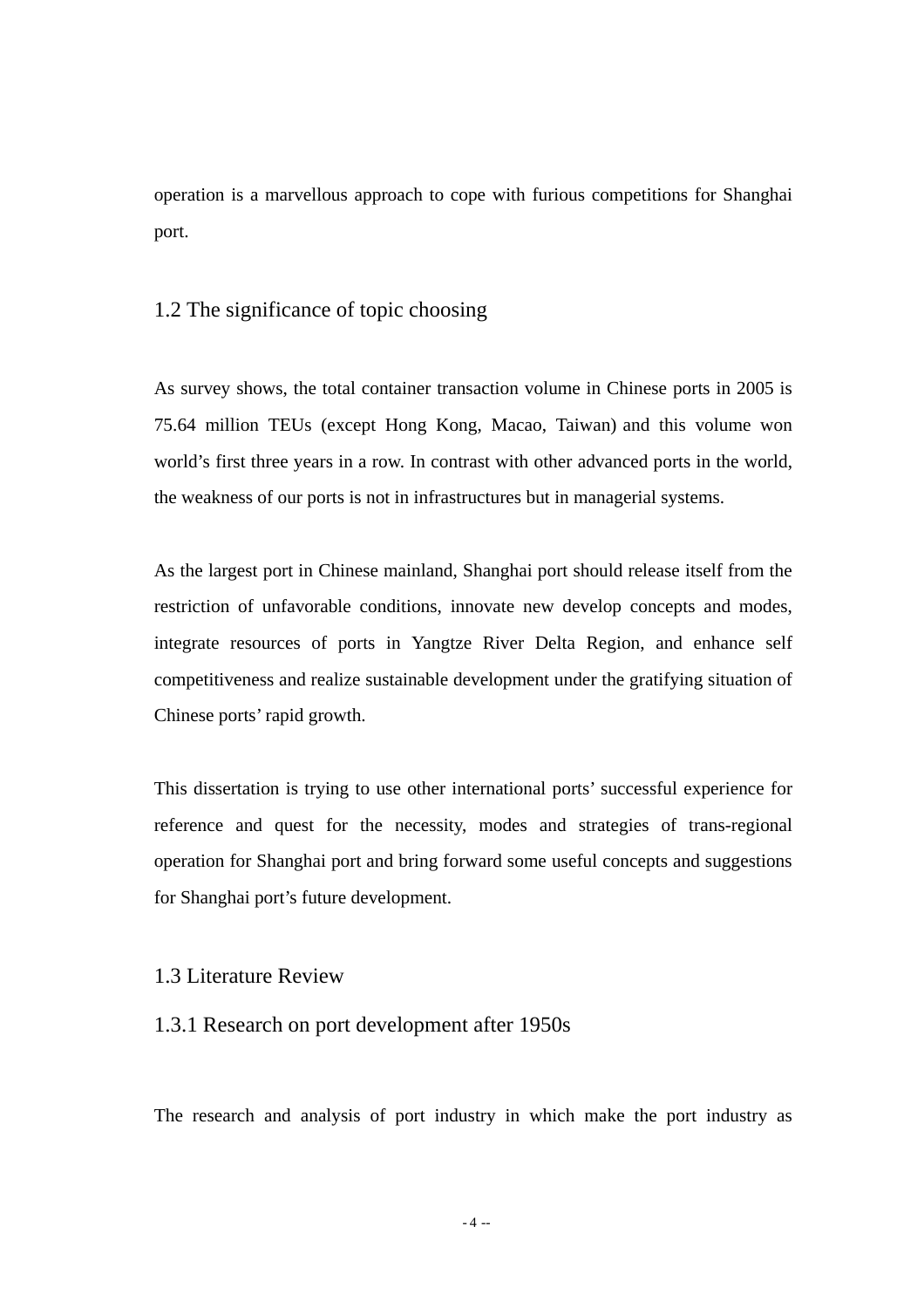independent transportation sector started in 1950s. The whole world's economy has turned into fast development with ten years' recovering and adjusting since World War II ended. Almost all the industrialized developed countries such as America, Britain, Germany, France, Japan, Italy and Canada always regard the transportation industry, especially port infrastructure construction, as the basis of revitalizing the economy in the process of developing national economy. And they also regard international trade as effective measures to accelerate domestic economic development. In these western capitalist countries, Japan is the most typical one. Japanese port industry made great contribution to its national economy during the post World War II era. Economists from capitalist countries have changed their research emphases from qualitative research to quantitative analysis research phases.

The combination of mathematical tools and economic theories and its derivative subjects such as operation research, econometrics and information technologies provide credible calculation tools for the theoretical research of port industry. Eastern countries mainly represent the socialistic country camp led by former Soviet Union. Most of these countries have coastal waters and ports. Affecting by former Soviet Union's socialist theory modes, the majority of socialist countries including China carried out highly intensive planned economy mechanism. Their transportation industry and coastal ports completely actualize the managerial system of combining enterprise and administration. When it went into 1980s, many socialist countries started to pay attention to research on port problems. But there research didn't involve the revolution for traditional planned economy mechanism and the structure adjustment for economic industries. So they could hardly get breakthrough on the theoretical research of port industry.

In the beginning of 1980s, the economists from western countries started to research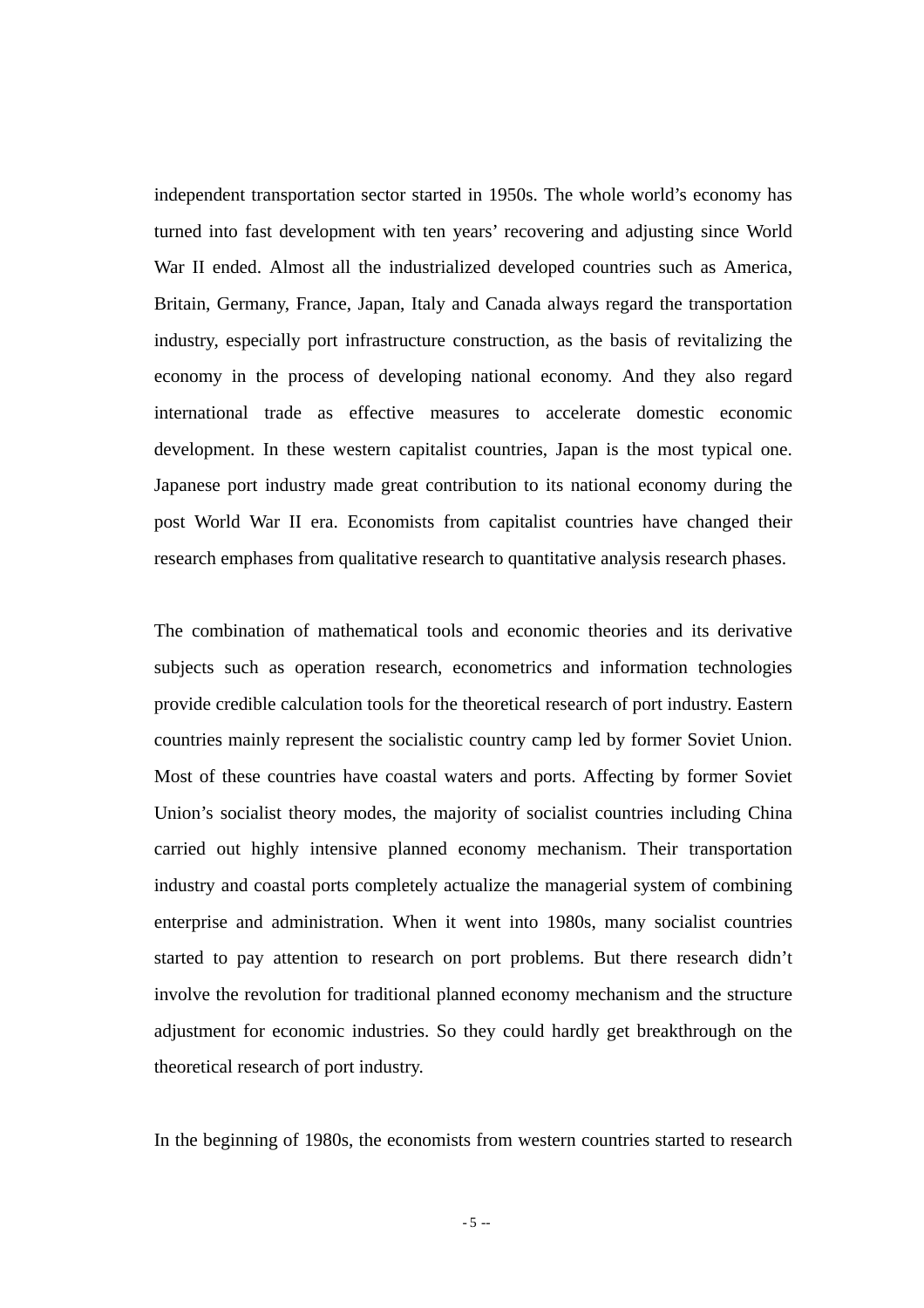and analyze the ports' production benefits and operation cost. And then, they apply modern economic theories to the fields of port investment decision, port layout, operations and management. J. O. Janasson and D. Shneprson made theoretical analysis and quoted examples for the problem of port production efficiency in their "Port Economics". Aiming at the problems occurred in the process of daily production and operation, Janasson and Shneprson put forward cost function theory and relative models by using mathematical analysis and quantitative forecast<1>. Jay. W. Forrester from Massachusetts Institute of Technology combined quantitative and qualitative analysis and built a standard production function formula by turning various kinds of social factors into quantified index to make relevant researches. He thought that there are many social factors affecting ports, and these social factors formed a multiple reverse cycling system and this system changed dynamically. We could quantify these social factors properly to make them as variables, and then calculate and analyze them with dynamic mechanics method. Thus we could forecast the ports operation and development under general social environment. With the development of computer information system and relevant technologies, computer simulation technology appeared and was used to build a simulated port operation environment to do the calculations. However, for ports' production and operation process is a very complex system and various economic and social factors interlace together, we could still hardly calculate all the ports' data directly by intuitionistic mathematical ways. In the actual port operation and management process, people usually use the way of combing quantitative and qualitative analysis. Ports' position in national economy and people's recognition for ports have changed a lot, and this led to the upgrade of port function. United Nation divided the ports into three generations in 1992.

<sup>&</sup>lt;1> J.an Owen Janasson & Dan Shneperson: Port Logistics, Publication of People Communication ,1998,8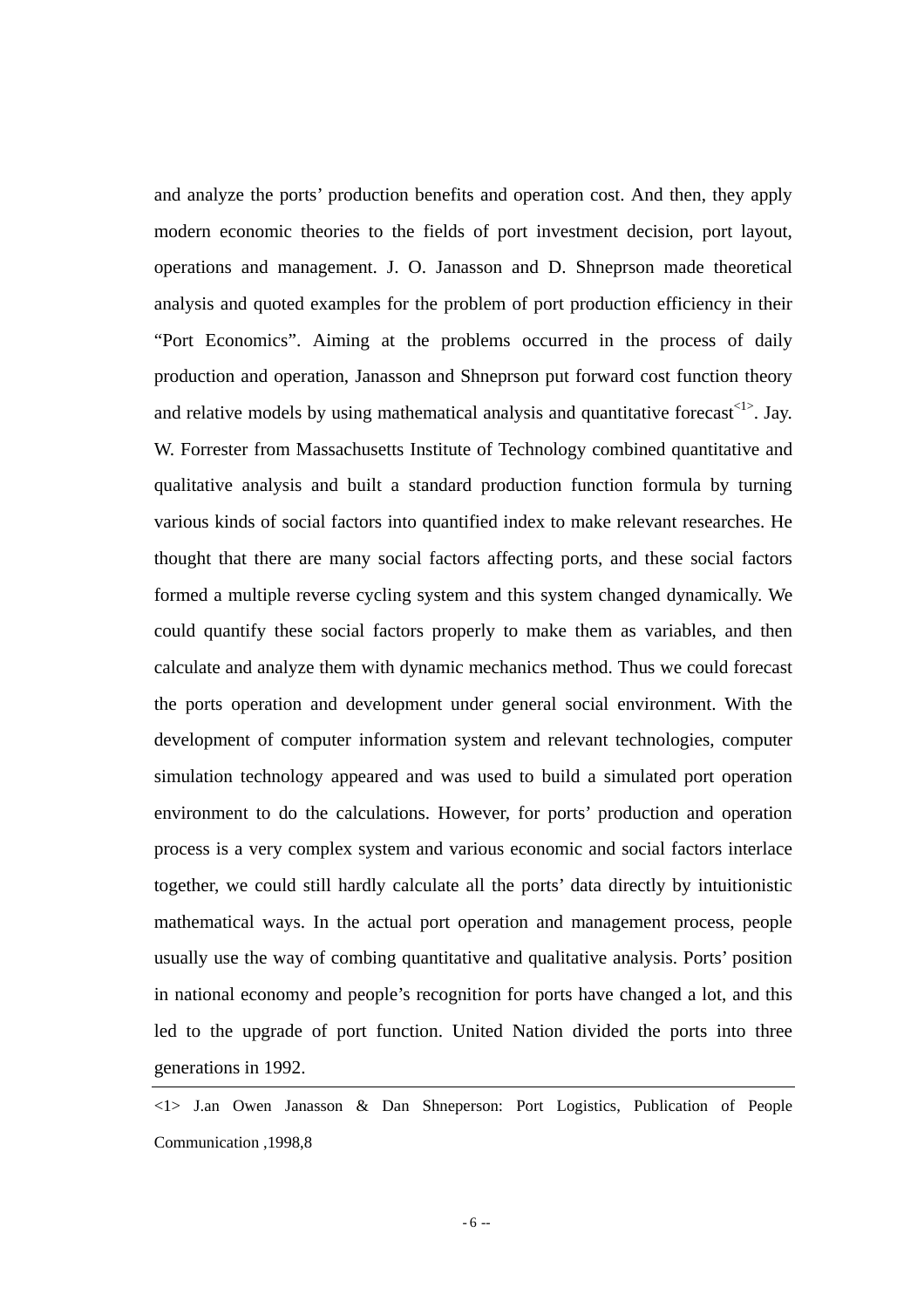The first generation ports represent the ports built before 1950. Their functions were transit of seaborne trade cargos, temporary storage and distribution of cargos. Ports were transportation hub then.

The second generation ports represent the ports built during 1950s to 1980s. Except the functions that the first generation ports had, they also had value adding industry and commerce functions. This made port as loading and discharging service center.

The third generation ports are mainly founded after 1980s. Except the functions that the first and second generations had, they strengthened the relationship between their city and customers. Added with transportation and trade information services and other comprehensive services, the third generation port became the logistics center in modern trade.

20 years has passed by, the functions of today's ports changed a lot in contrast with the third generation ports. Thus, we should reveal the new laws in port development. To grasp the opportunities and enhance port competitiveness has become the key issue for the academia and insiders.

Based on the facts described above, the concept of the fourth generation ports has been put forward.

Table 1-1 the trend of development of port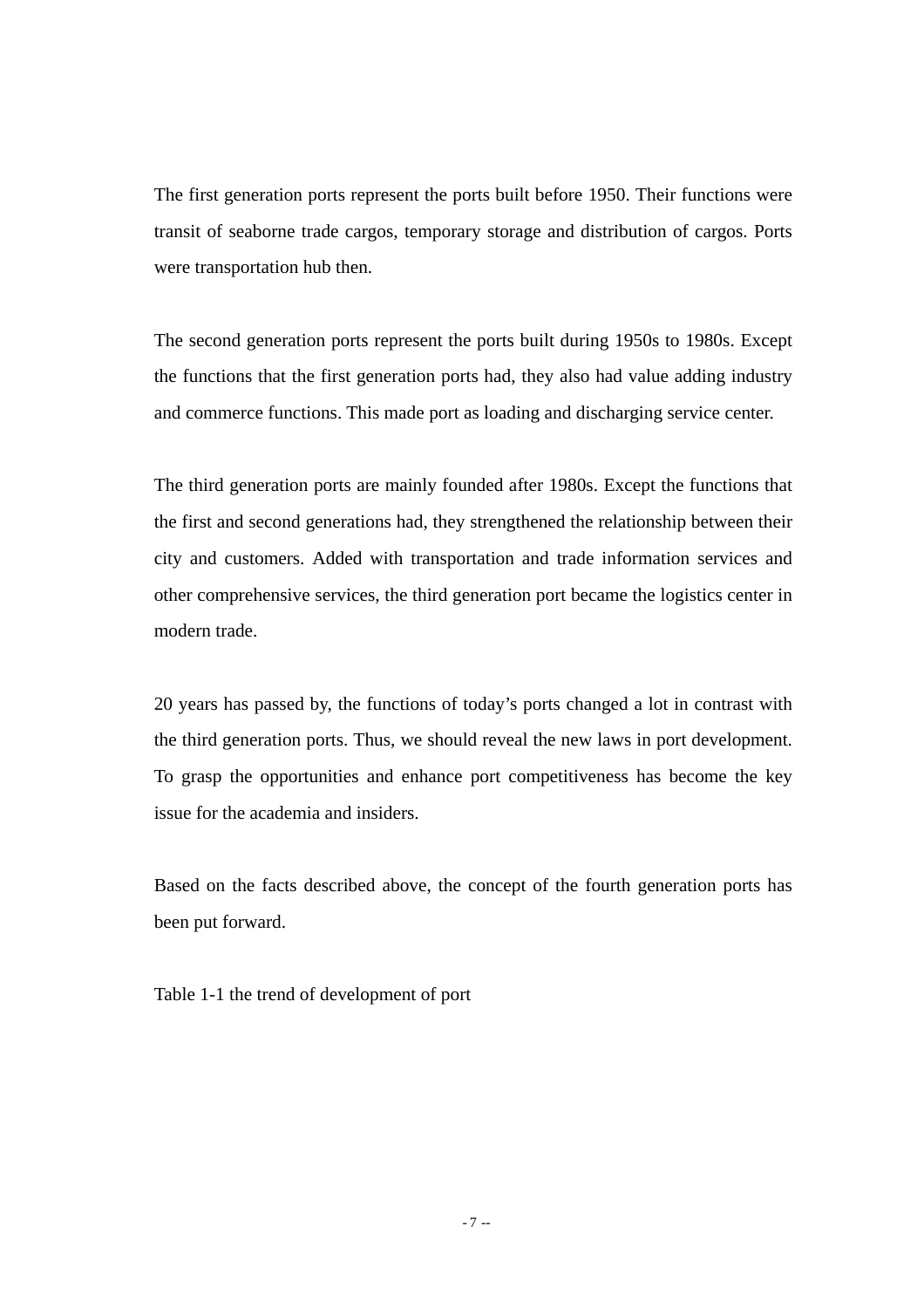| Item                           | $1st$ generation                                           | $2nd$ generation                                                                    | $3rd$ generation                                                | $4th$ generation                                               |
|--------------------------------|------------------------------------------------------------|-------------------------------------------------------------------------------------|-----------------------------------------------------------------|----------------------------------------------------------------|
| Developing<br>era              | Before 1950                                                | 1950-1980                                                                           | 1980-1990                                                       | From 1990 till now                                             |
| Main<br>cargos                 | Bulk cargo                                                 | Bulk cargo and<br>general cargo                                                     | Bulk and cargos<br>in group                                     | Containers                                                     |
| Port<br>developing<br>strategy | Connection<br>point of inland<br>and maritime<br>transport | Center of<br>transportation<br>and industrial<br>production                         | Center of<br>commerce and<br>multi-model<br>transportation      | Strategy ally of<br>shipping companies<br>and port enterprises |
| Service<br>scope               | (1)<br>Loading/<br>discharging,<br>storage,<br>navigation  | $(1)+(2)$ Packing<br>of goods                                                       | $(1)+(2)+(3)Cargo$<br>distribution,<br>information<br>services  | $(1)+(2)+(3)+$ Alliance<br>actions among<br>different ports    |
| Character<br>of structure      | Informal<br>relationship<br>between ports<br>and customers | Relationship<br>strengthened,<br>primary<br>cooperation<br>between ports<br>emerged | Entire<br>cooperation<br>between ports<br>and cities            | Trend of being<br>managed by local<br>enterprises              |
| Character<br>of<br>production  | Low value<br>added services<br>for cargo<br>transit        | Loading/<br>discharging,<br>packing                                                 | High value added<br>distribution and<br>information<br>services | Comprehensive<br>logistic services                             |

*Source: Zhen Hong, port management, Publication of Chinese fabric College. 2000*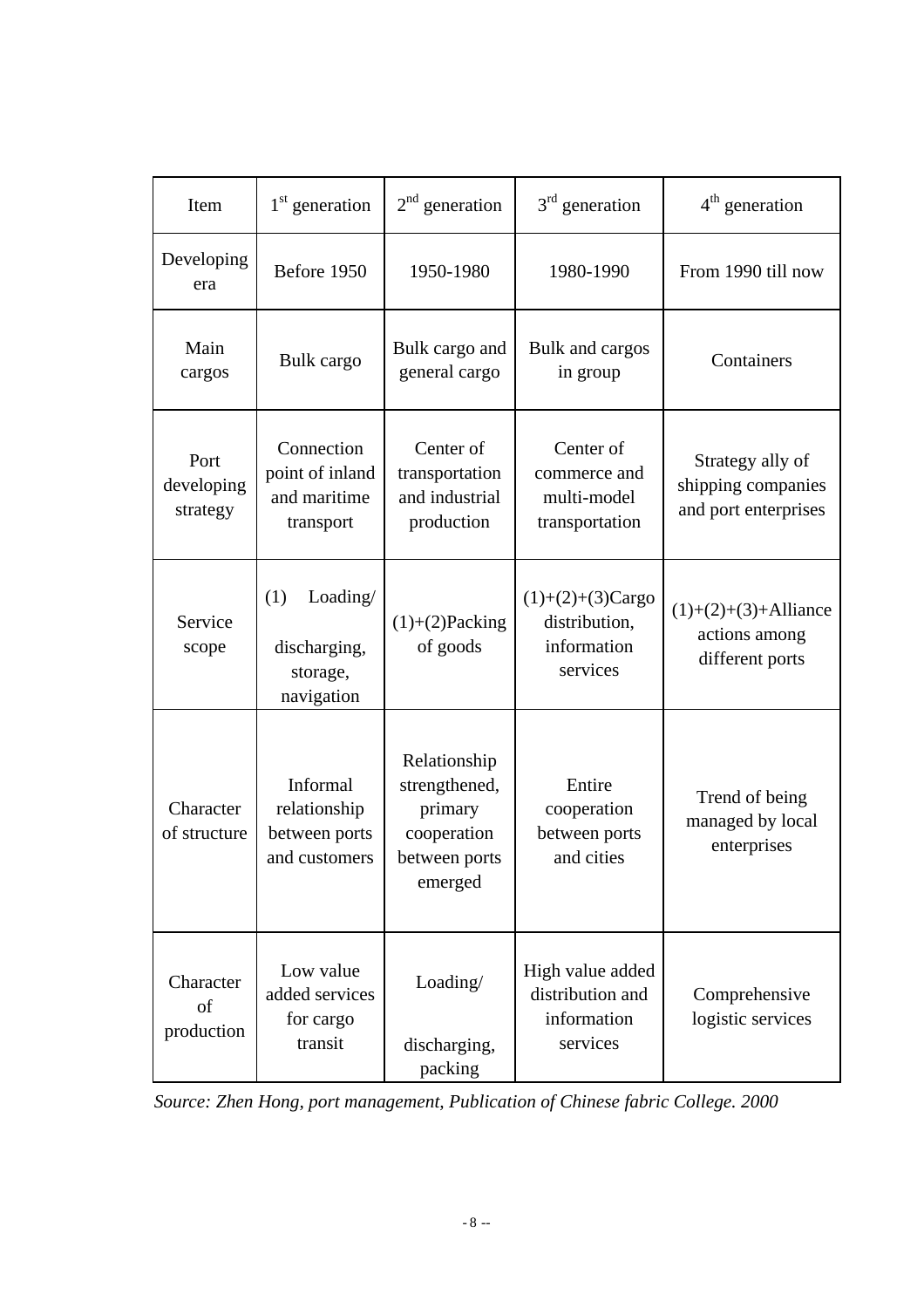From the table we could see that modern ports are no more the simple site for cargo exchange and transportation but the key link of global logistic network. The roll and character of ports in today's logistic chain make ports the combination of various services and functions. Thus, developing contemporary logistic is the certain choice of port development. Efficient port logistic needs the realization of port alliance, and the realization of port alliance needs trans-regional operation.

#### **1.3.2 Domestic research on theory of port industry**

Academic researches in started later than that in other foreign countries. In the traditional planned economy system, ports carried out highly intensive planned management mechanism. The academic researches are nearly blank. After Reform and Opening, the reform of port management mechanism became one of the earliest industries in the whole national economy reform. Academic researches in port industry have become consummate gradually since 1980s. Academic viewpoints that affecting economy globalization and port development largely have the following aspects:

#### 1. Viewpoints about port development

In traditional economy system, the construction and development of coastal ports in our country are thoroughly planned and invested by government. From the foundation of China to 1980s, ports' overall arrangement concentrated in the east coast of our country. After reform and opening, local governments strengthen the construction of ports. An upsurge of constructing ports appeared. Aimed at the new conflicts in demand and supply in shipping and port industry, how to position the ports had become a key issue. By researching international politics and economy,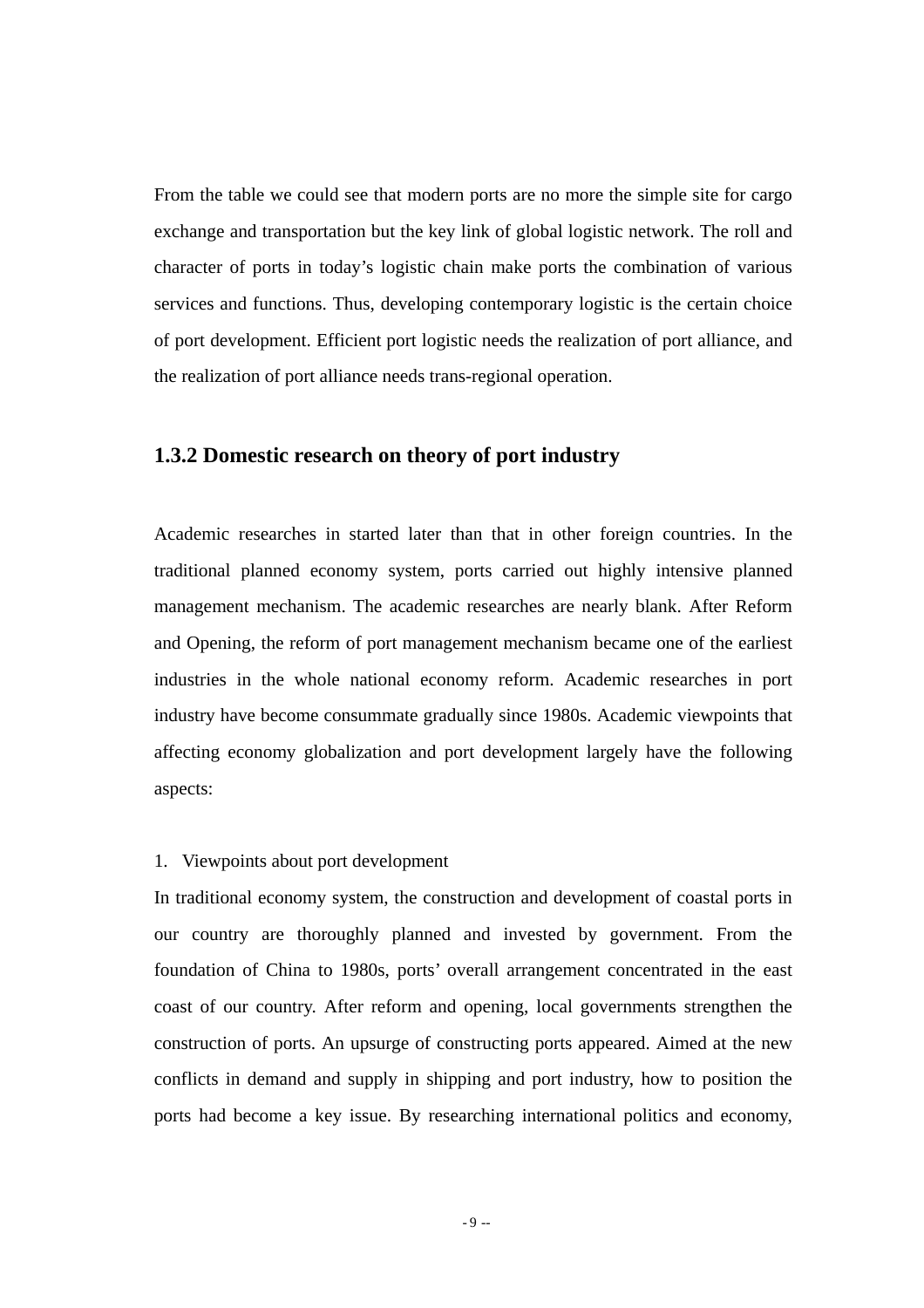many experts put forward viewpoints that we should recognize the basic function of ports in the process of economy globalization.

#### 2. Viewpoints about port regional effect

From regional economy point of view, ports and their hinterlands are interdependent. Without excellent hinterland development condition and demand, relevant ports will not develop well. So, we should analyze research ports and hinterlands both. From port production and development point of view, there are internal relationships between ports and hinterlands. Objectively, resources between ports and hinterlands should be optimally configured to make this region more harmonious.

Some experts found that there are three economically developed areas, which had their coastal ports' advantages in our country. These areas are, Yangtze River Delta Region, Pearl River Delta Region and Bo Sea Bay Economy Region. These three areas play the roll of pushing and radiation effect in the development of national economy and provide new development space for inland areas. Thus, the relativity between port layout and regional economy development has been proved further.

#### 3. Viewpoints about quantifying the economic benefit

From the middle of 1990s, social statistics department have started to quantify the economic benefit by using the combination of modern management theory and quantitative mathematical methods. In the book named *Research on Social Economic Benefit of Transportation* which is written by Professor Ding Yizhong, she describes the concept of contribution made by transportation industry to social economic development by using input-output theory. And she demonstrated the quantitative algorithm of economic and social benefit of transport industry. And Shanghai international shipping center information center cooperated with Shanghai statistics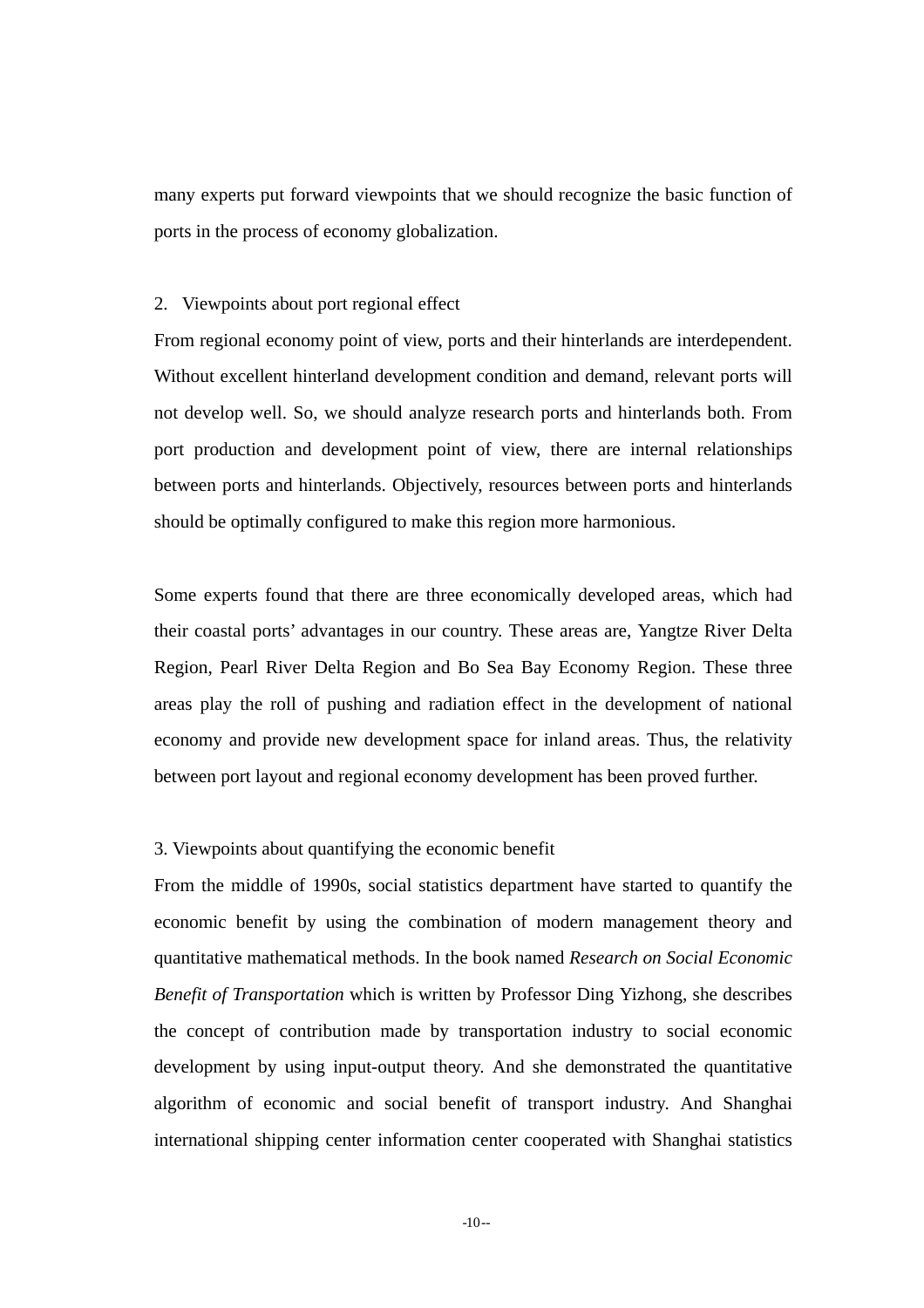bureau to put forward a complete economic benefit quantifying system of port and shipping industry. This system provided scientific basis for port economic quantitative analysis.

# **1.3.3 Main productions of domestic and abroad research on theory of port development**

In different economic development area, various research productions have been made. These productions mainly shown as follows:

1. Taking advantage of the research productions of modern economic theory and describing interdependency between port industry and economic development;

2. Analyzing the relativity between port and other transportation methods systematically;

3. Combined with the application of modern economic theory and mathematical analysis tools, turning the port theories from qualitative researches to quantitative researches.

#### **1.3.4 Main problems of theory of port development**

By evaluating the research productions of port industry development theory, nowadays, the research of port industry in our country should pay attention to the following issues:

1. Deepen the research on the basic rules of port industry development Port industry has not only its special character but also the common rules of generic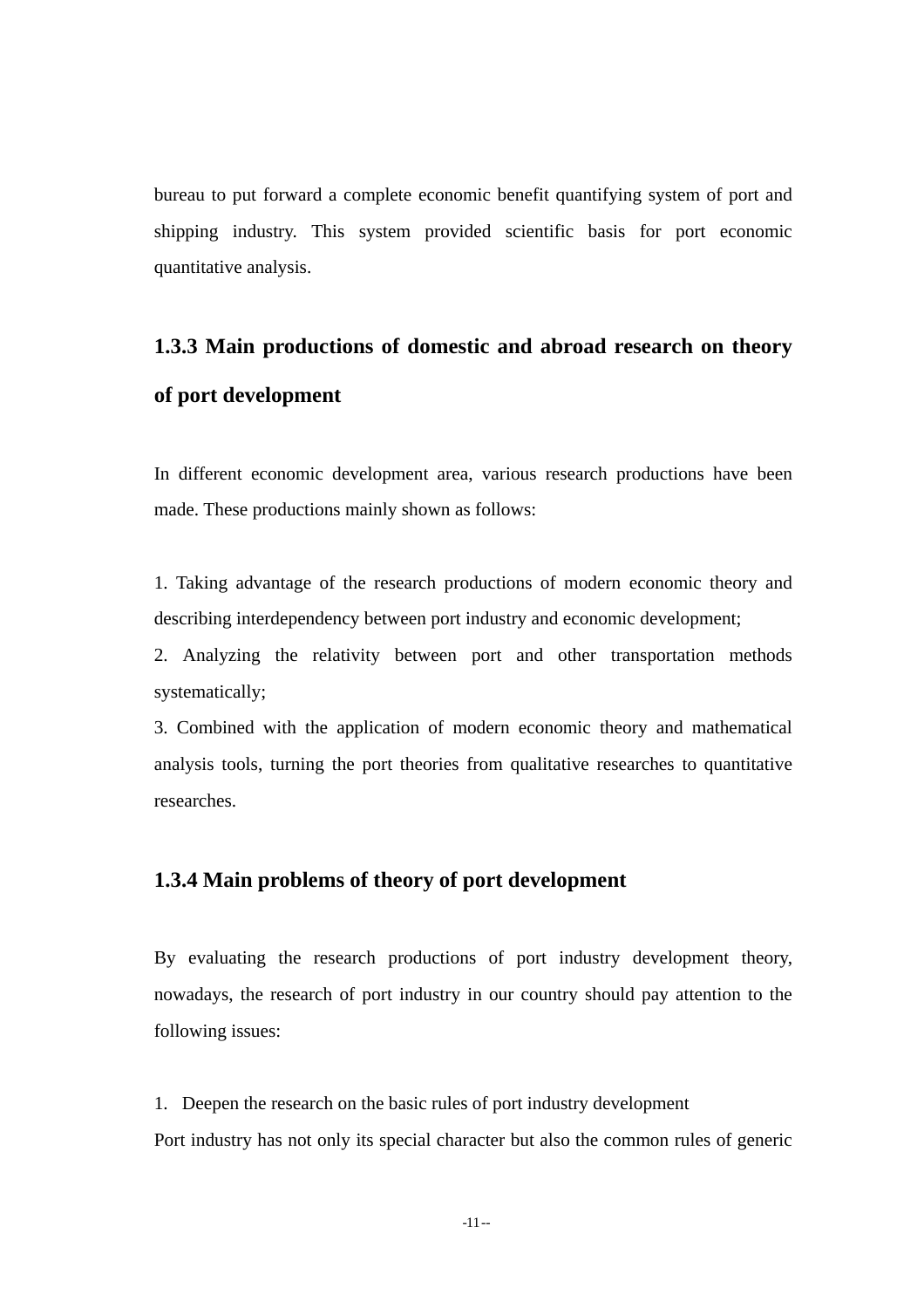economic action. To recognize the objective rules of port industry thoroughly is the basis of the realization of port industry development. The development of scientific technology accelerated not only the increase social productivity but also the improvement of research methods. So, we should research and explore the characters of ports further.

2. Pay attention to the research on the environment of port industry development The traditional concepts of hinterland of ports had been broken in the recent 10 years. Shipping companies take the lead in the relationship of ports and shipping companies.

3. Consummate the theoretical system of port industry development

The theoretical system of port industry development is the basis of supporting and directing port industry development practice. The construction and completion political and market environment of Shanghai international shipping center, the settlement of the problems occurred in the reform of port management system and the construction and completion of diversification structure of port, all these need research and analysis from the combination of theory and practice point of view.

#### **1.4 The dissertation's contents and methodology**

The necessity and feasibility of trans-regional operating of container transportation of Yangshan port is analyzed in this dissertation, according to the analysis of the current situation of development trend of Yangshan port. And the meaning, modes and features of trans-regional operating of container transportation of Yangshan port is pointed out on the basis of the analysis of the successful case of foreign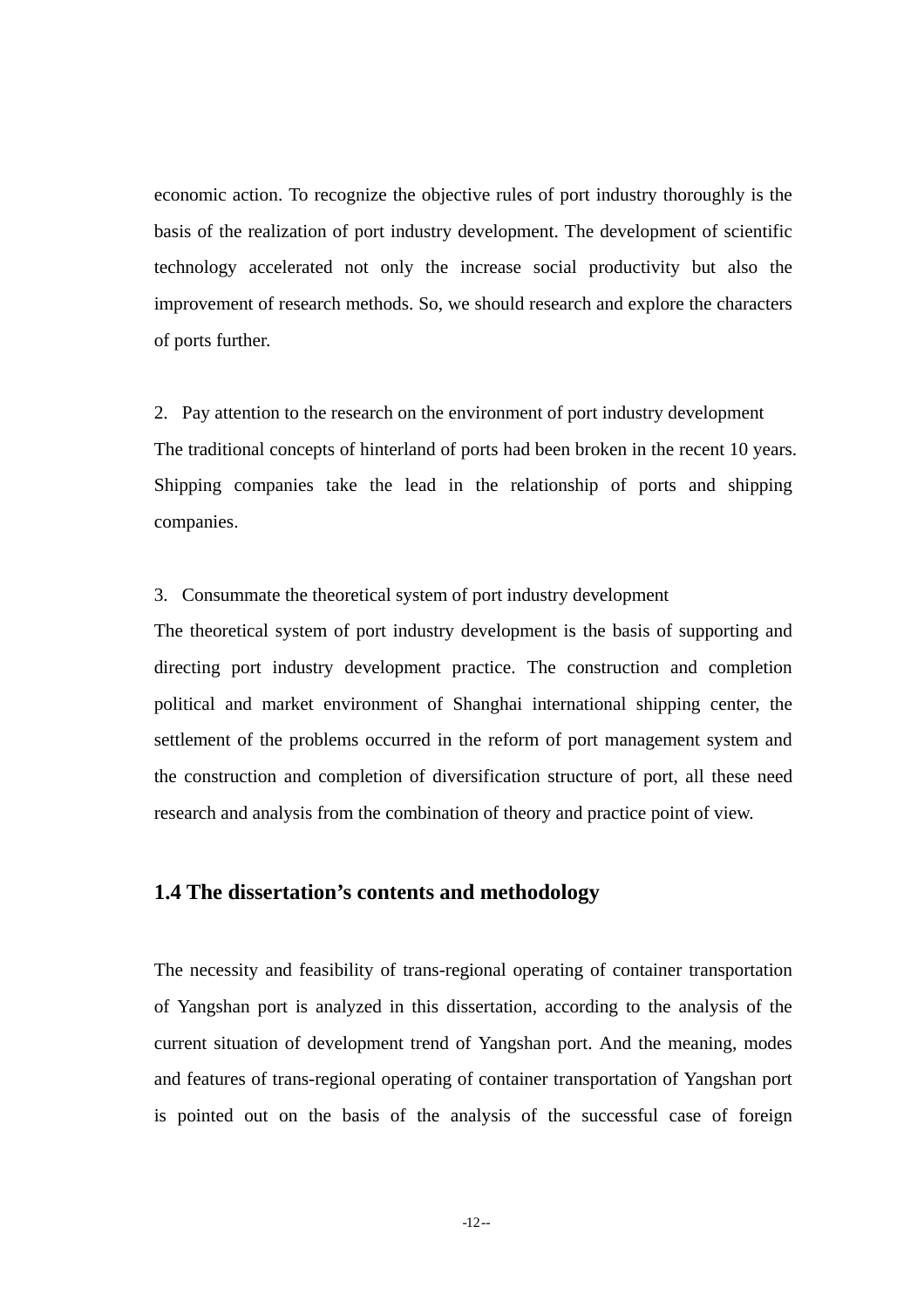trans-regional operating of port.



Figure 1-1 Structure of dissertation

As shown in the picture above, to begin with the development trend of modern container terminal is indicated on the basis of literature review. And then the practice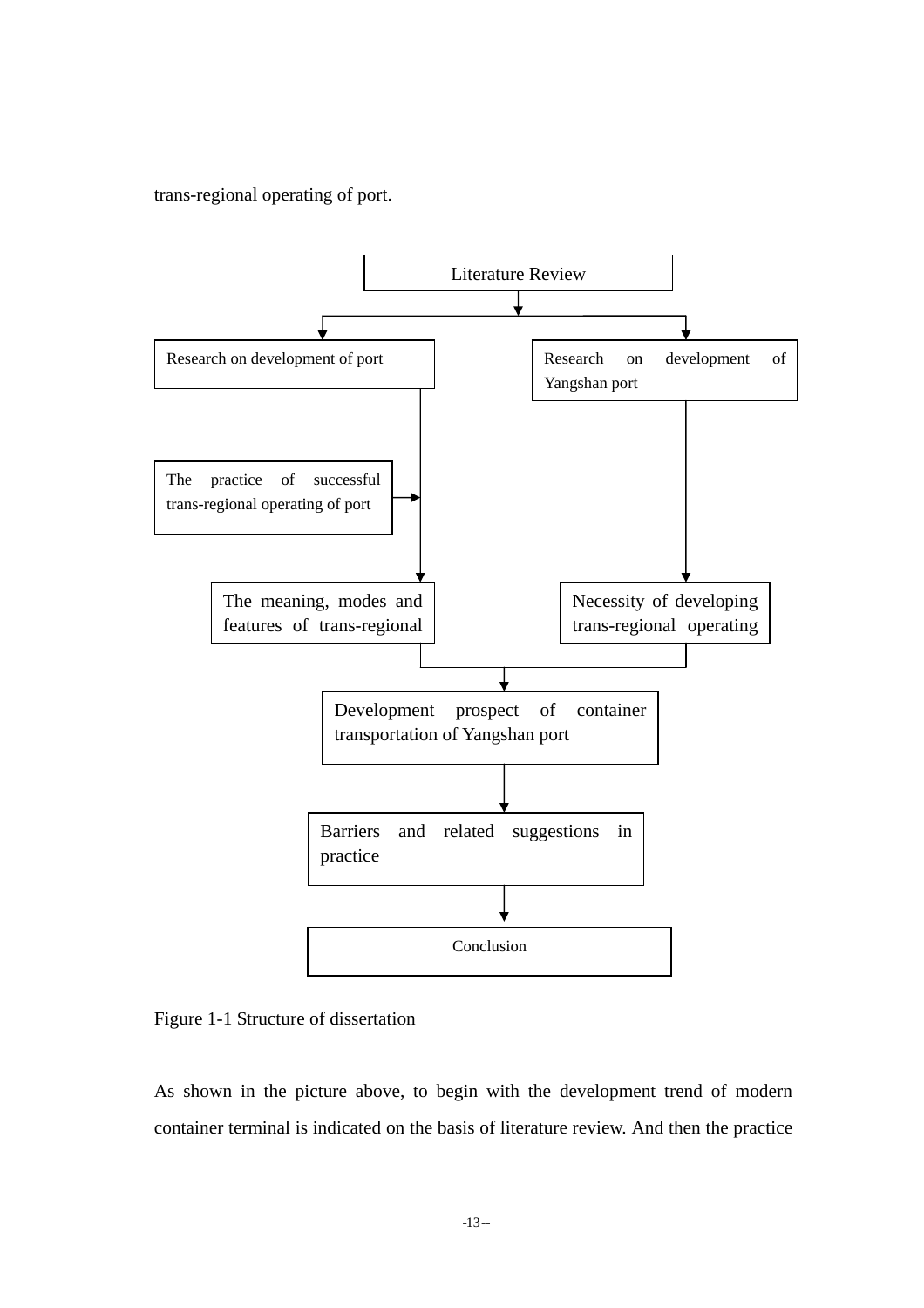of successful trans-regional operating of port is introduced and makes it's reasonable to talk about Yangshan port. On the other hand, the current situation of Yangshan port is introduced, and development prospect of container transportation of Yangshan port is analyzed at the base of forecasting of container throughput of Yangshan port. Finally, main barriers of trans-regional operating of container transportation of Yangshan port and related suggestions are indicated.

### **Chapter Conclusion:**

The background and the significance of topic choosing are introduced in this chapter, and the theory of port development is analyzed, at last the dissertation's contents and methodology is introduced.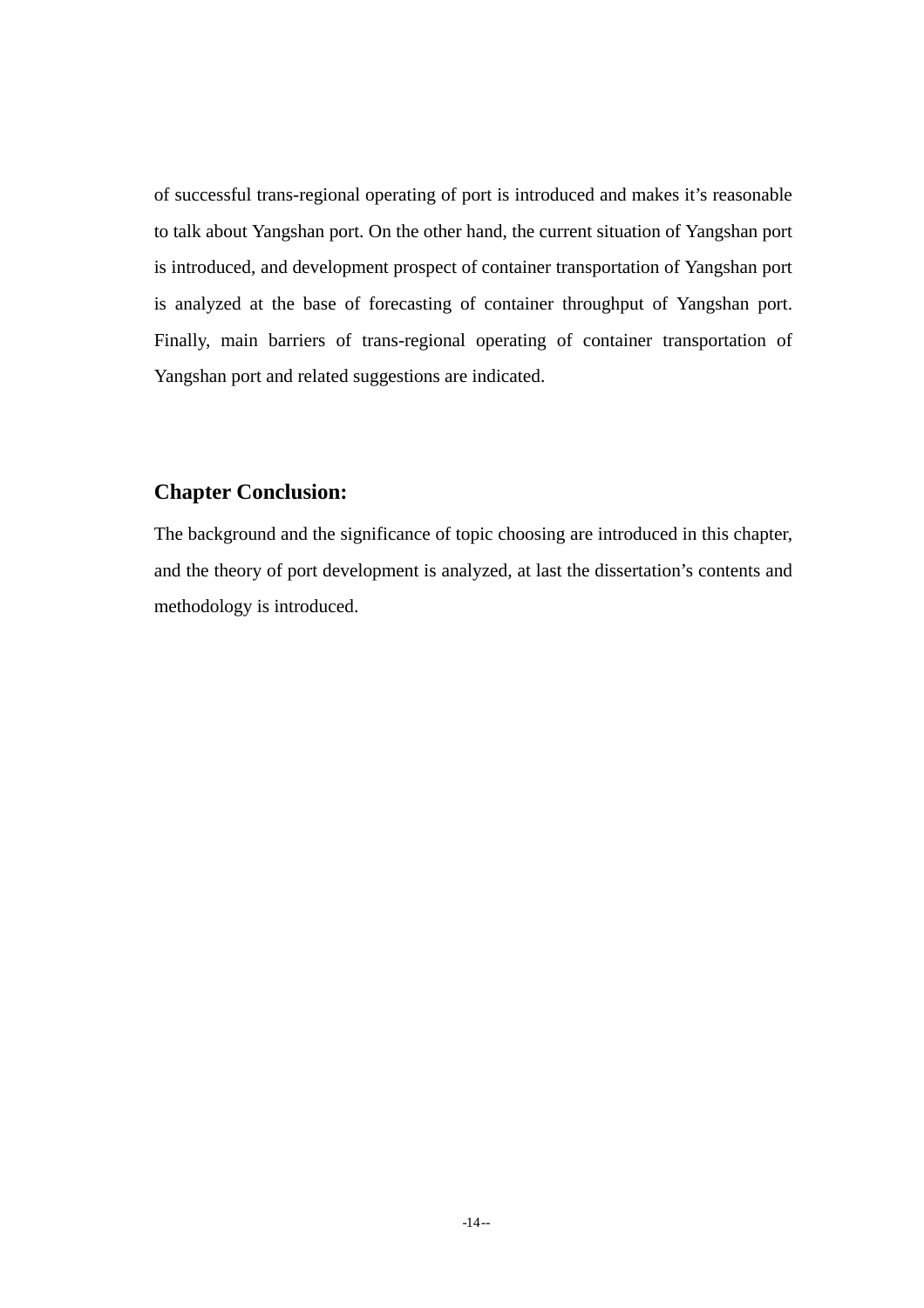### **Chapter 2 Current situation of container transportation of Yangshan port**

### **2.1 Introduction of Yangshan port**

Yangshan port is located at the entrance of Hangzhou Bay, and belongs to Zhejiang Shengsi Islands. Yangshan port is formed by several dozens of islands, and it is the first port located in island in China.

Yangshan port is about 30 kilometers from Luchao port in Shanghai Nanhui in northwest, and it is about 90 kilometers from Beilun port in Ningbo in south. And it passes Huangze Yang waterways through the sea in east. And it is the nearest deep water port to Shanghai.

We can learn the situation of Yangshan port from the table below:

|                        |       | Opening time of |    | Coastline | Number   | Capacity   |
|------------------------|-------|-----------------|----|-----------|----------|------------|
|                        |       | the port        |    | length    | of berth | (in        |
|                        |       |                 |    | (m)       |          | (thousand) |
| The first term program |       | September       | in | 1600      | 5        | 2200       |
|                        |       | 2005            |    |           |          |            |
| The<br>second          | term  | December        | in | 1400      | 4        | 2000       |
| program                |       | 2006            |    |           |          |            |
| The third term         | Phase | December        | in | 1350      | 4        | 5000       |
| program                | A     | 2007            |    |           |          |            |
|                        | Phase | Before 2010     |    | 1300      | 3        |            |
|                        | B     |                 |    |           |          |            |

Tale 2-1 The present situation of Yangshan port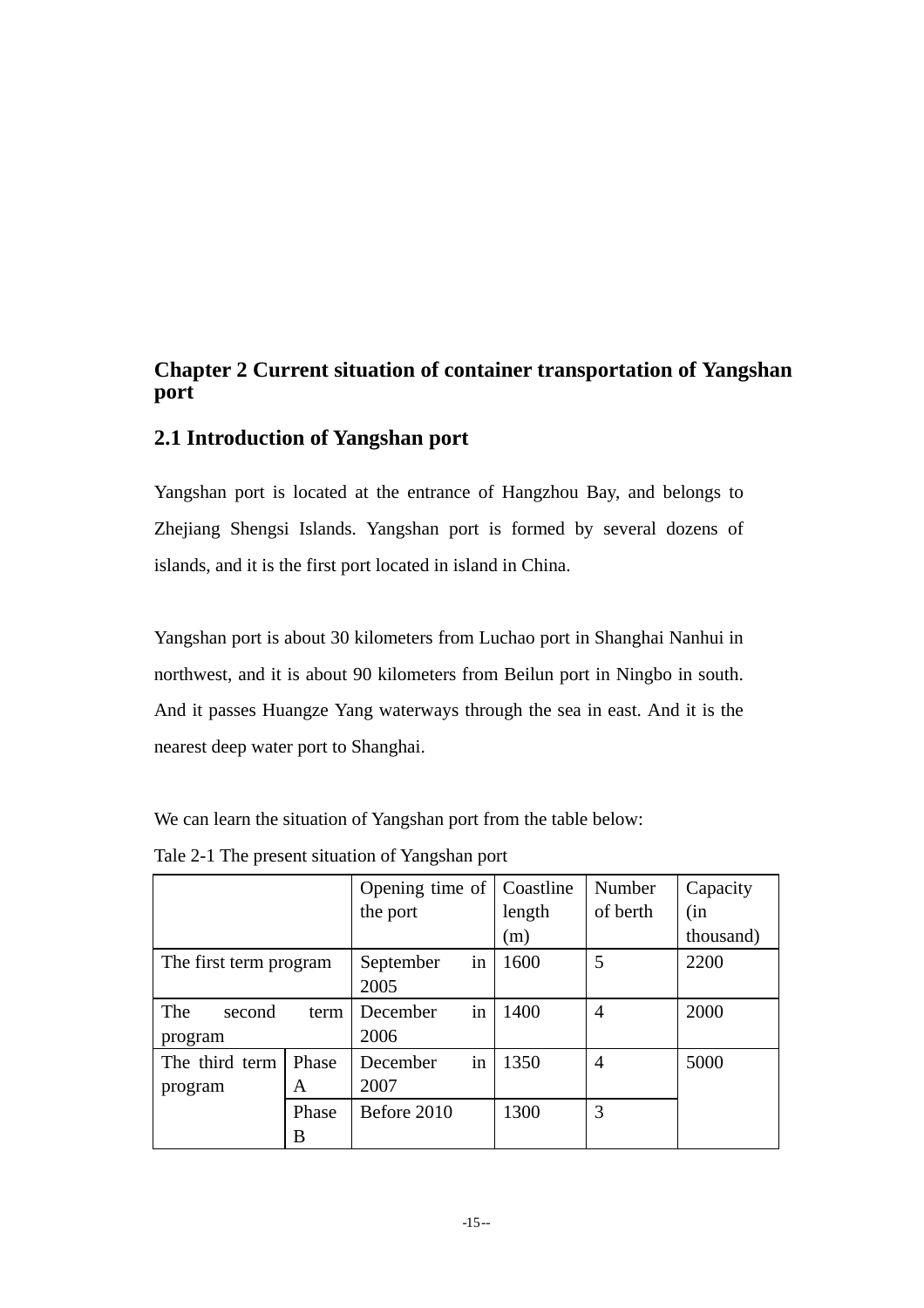#### *Source: Arrange on my own according to materials*

Trans-regional operating of port is not so popular in China. However, Yangshan port is a typical successful case. It belongs to Zhejiang province in geology, while it is supervised by Shanghai port Authority.

#### **2.2 Analysis of theory of trans-regional operating of port**

#### 1. The meaning of trans-regional operating of port

Trans-regional operating of port means the expansion of ports by spanning the formal area of production and operation activities. By capital, technology and management outflows, the scale of port can be enlarged quickly and the maximum of benefit can be realized.

Affected by the law of diminishing marginal returns, port management companies' expansion is constrained by the slump of the cost and the limitation of environment when it reaches its high point. Therefore, port companies should look for new operating areas, which can bring more benefits, and cooperate with the managers of the new operating areas in trans-regional investment and operating to gain more profit.

It's better for the large port companies to trans-regional investment as they have developed to the scale that it's really not so easy to expand their operating area. Nowadays, some international port companies are busy for investing in the worldwide ports. For example, PSA invests in the Antwerp port, Muara port, and Busan port, etc. Trans-regional investment can extend the main lines of business of the port company, and it can support the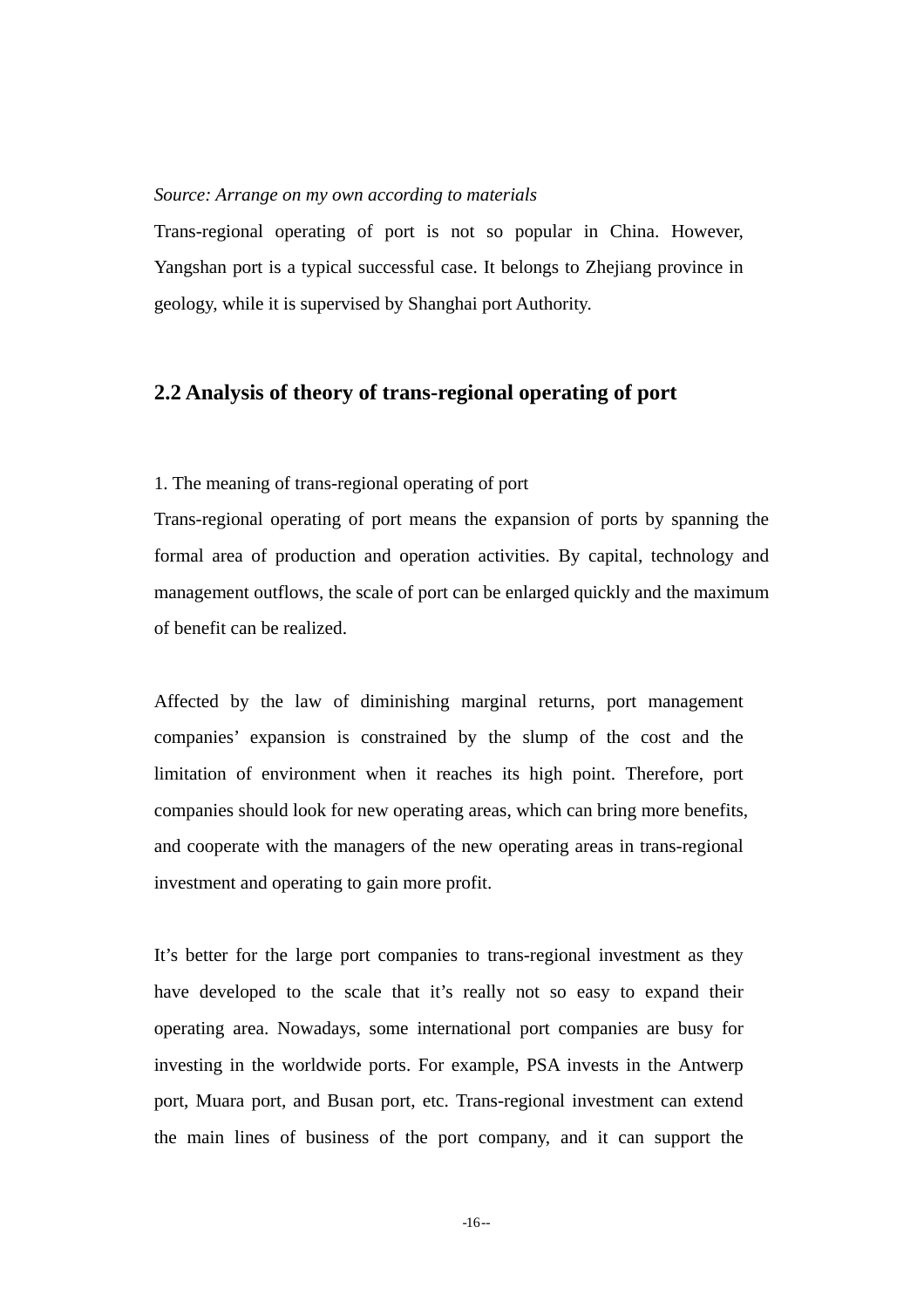development of the main port, on the other hand, it controls the potential competitors indirectly.

What's more, trans-regional operating of port is coincided with the rule of development of the enterprise. As we know, enterprises should expand its operating area into different districts when the local market is saturated. Yangshan port as the case of trans-regional operating of port is the proper choice for Shanghai port.

#### 2. The important way of integrating and optimization

Because of the scarcity of port resource, port companies including international port operators make their great effort to integrate and optimize the port resource. Occupying and integrating more port resource means more potential for future development.

The integration and optimization is the great chance for the port company in the strategic period. And the port operators and large shipping companies are the main participators in the trans-regional operation of port, among which foreign investors as Maersk, Hutchision Port Holding, and PSA have operated trans-regional management in the way of joint venture. Apart from Maersk, CSCL and COSCO have put trans-regional operating into practice in China and the development is very fast. The main reasons are like that: On one hand, the level of container port operation and management has upgraded. On the other hand, Cooperation with port companies, which belong to shipping companies can bring more sailing route for local port authority, which means more benefits for the local port operator. Domestic port operators, especially Shanghai Container Port Company, began to implement trans-regional operation, and the general practice is to penetrate into the medium and small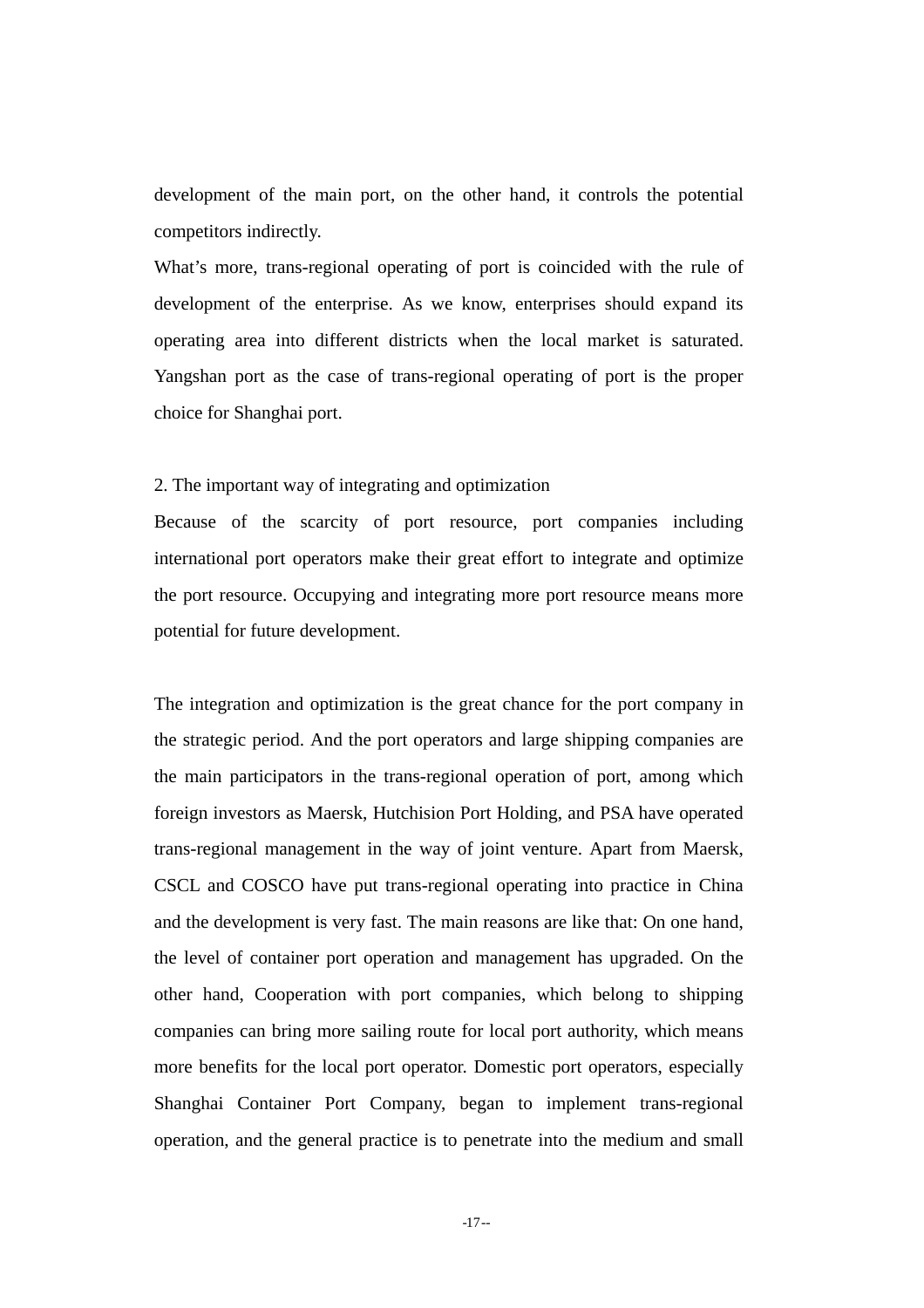port in the hinterland.

Trans-regional operating by integration and optimization is the nice trend for the development of the port industry as port companies and international port operators with comparative advantage could transplant their core competence to the new port company. However, we should make our effort to avoid monopoly in the industry.

3. The feasibility of trans-regional operating of port in China

There are several conditions that the investors need to be satisfied, which are as follows:

Firstly, considerable fund;

Secondly, good reputation and popularity;

Thirdly, rich management experience and high efficient;

Finally, brilliant human resources in investment and management.

According to the conditions listed above, we can find that comparatively large scale port in China basically satisfies the conditions. That's because the present management regime and political environment makes it possible to trans-regional operate. With the issuance of *Port Law* and the reform of domestic capital management system, it's becoming more possible to look for a new way which suits them more. Besides, the capital is maturing in China, and the channel of financing is increasing. What's more, the strength of costal ports in China is rising rapidly, and they are capable to extend. Shanghai port is in this case, it invested and implement trans-regional operating on Nantong port, Wuhan port, Jiangyin port and so on.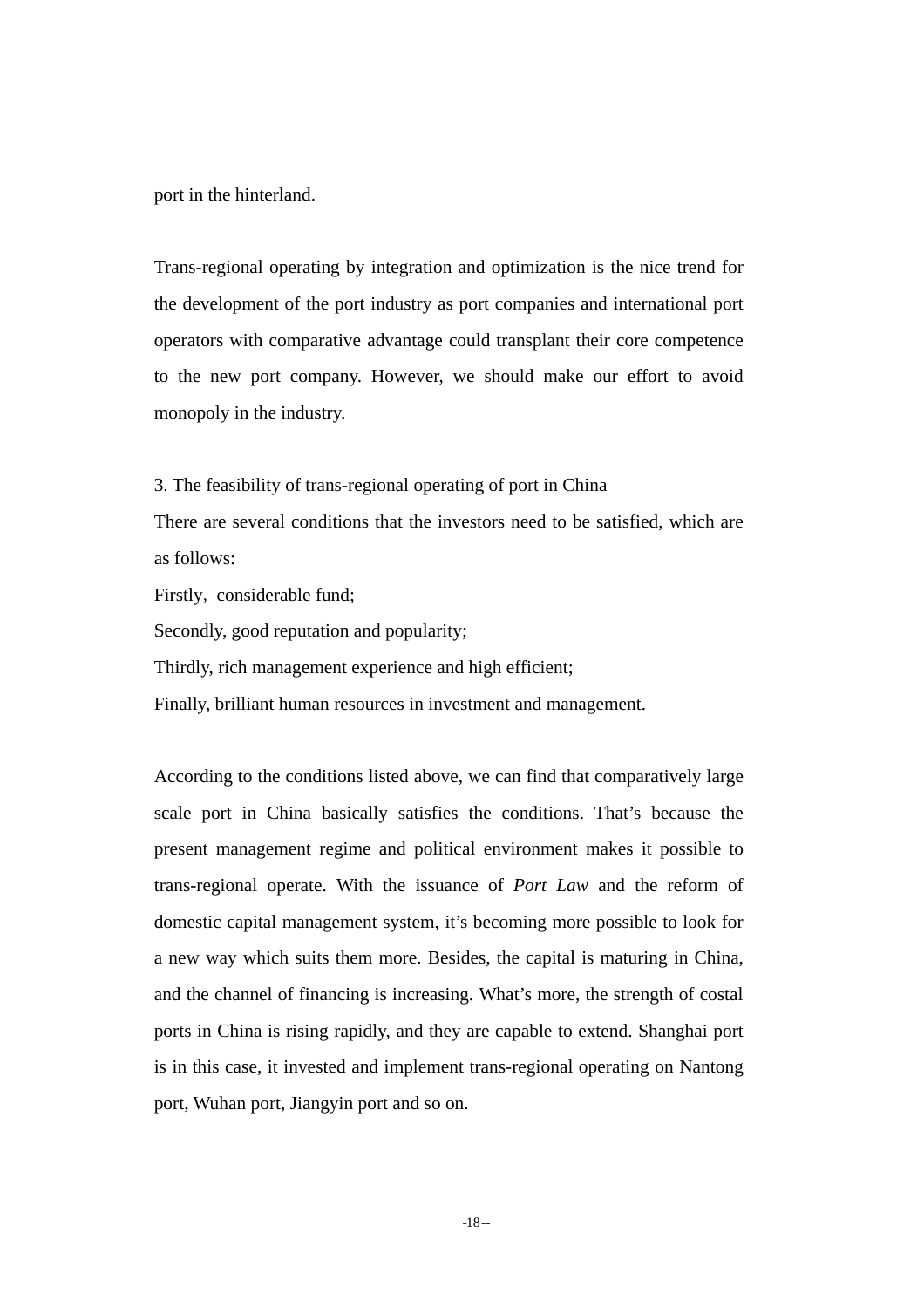#### 4. Necessity of trans-regional operating of port in China

To begin with, the trans-regional operating of port satisfies the need of the development of port in China. Affected by the law of diminishing marginal returns, port management companies' expansion is constrained by the slump of the cost and the limitation of environment when it reaches its high point. It means that large port company should break through the present operation situation and extend to the other ports.

Then, the trans-regional operating of port satisfies the need of the economy development in China. In 2006, the value of foreign trade in China is 1760 billion. It indicates that the economy development in our country is becoming more and more dependent on international market. To cope with the rapid growth of economy, ports should advance their capability, and trans-regional operating of port is the effective way for their future development.

Besides, the trans-regional operating of port satisfies the need of integration of ports in China. Affected by the regional protectionism, neighboring ports in China competes with each other fiercely. On one hand, they invest lots of money to extend their scale regardless of their actual ability. On the other hand, they execute unhealthy competence on price. This situation blocks the development of port in our country. Only integration by big port as Shanghai port can effectively manage the unreasonable operating.

At last, the trans-regional operating of port satisfies the need of responding with the international competence. The international competence Chinese ports face is fierce. Ports of Korean and Japan compete with domestic eastern coastal ports. In addition, international port investment companies extend into domestic ports. Hence, coastal hubs have to cooperate with neighboring ports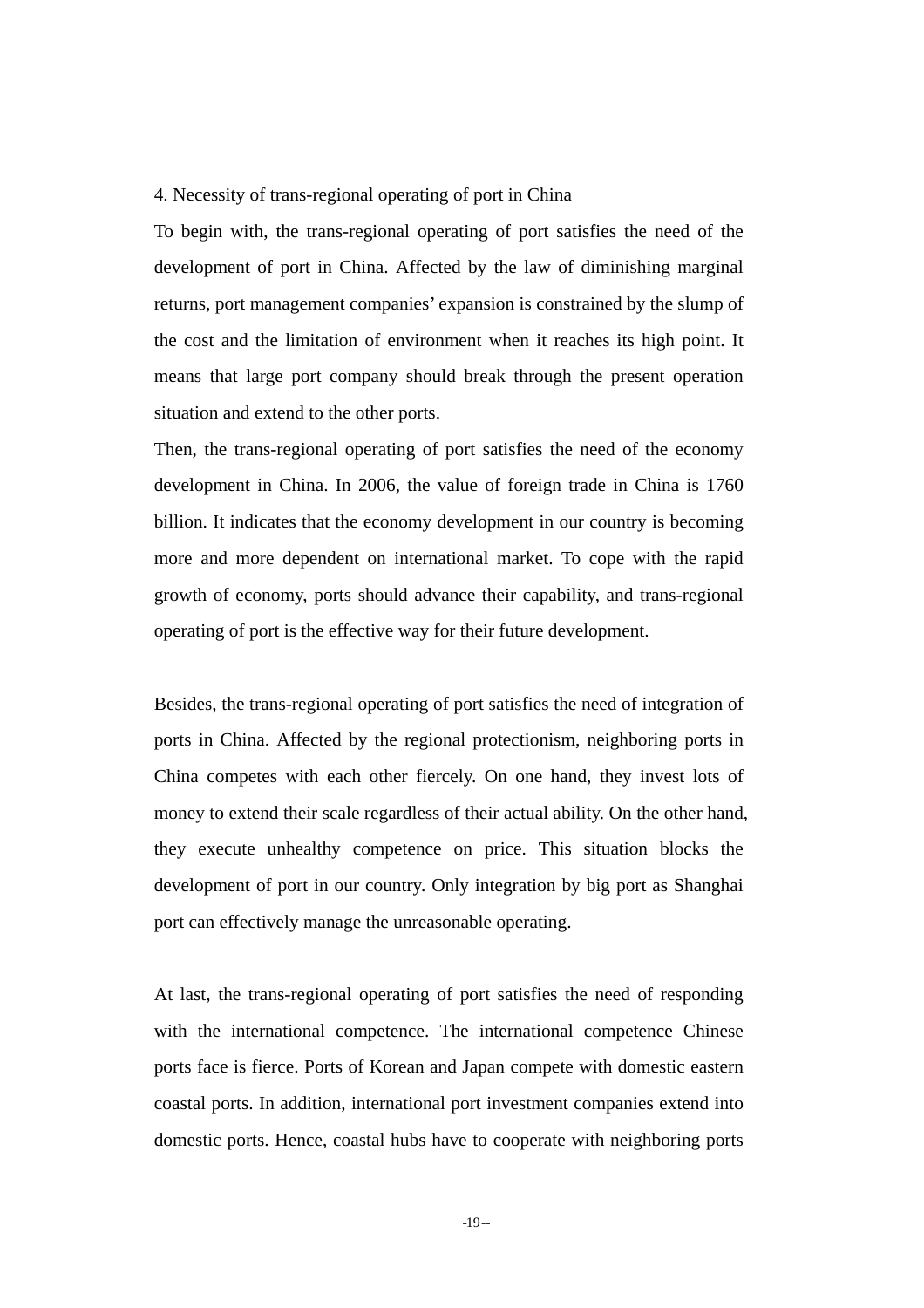to form a network by investment and trans-regional operating. In this way, they can consolidate their core business and restrain the development of their competitors indirectly.

# **2.3 Experience from the development of trans-regional operating of other ports**

In this part, I'll introduce the typical case of trans-regional operating of ports, and analyze the trans-regional operating strategy.

1. Hutchison port Holdings

Hutchison Port Holdings (HPH) operates in 23 countries. The port and related services group operates a total of 257 berths in 45 ports. It operates in five of the seven busiest container ports in the world.

HIT's container terminal operations was established in 1969 by the Hong Kong and Whampoa Dock Company (HWD) - Hong Kong's first registered limited company with roots dating back to the mid-19th century. Being a major ship construction and repair company for over a century, HWD diversified into cargo handling and then container operations in the 1960s.

In 1991, the Group acquired the United Kingdom's busiest port, the Port of Felixstowe. Reflecting the Group's global expansion and internationalization, Hutchison Port Holdings (HPH) was formally set up in 1994 to hold and manage the Group's ports and related services worldwide. Since 1994, HPH has expanded globally to strategic locations in 23 countries throughout Asia, the Middle East, Africa, Europe and the Americas. Today, HPH operates a total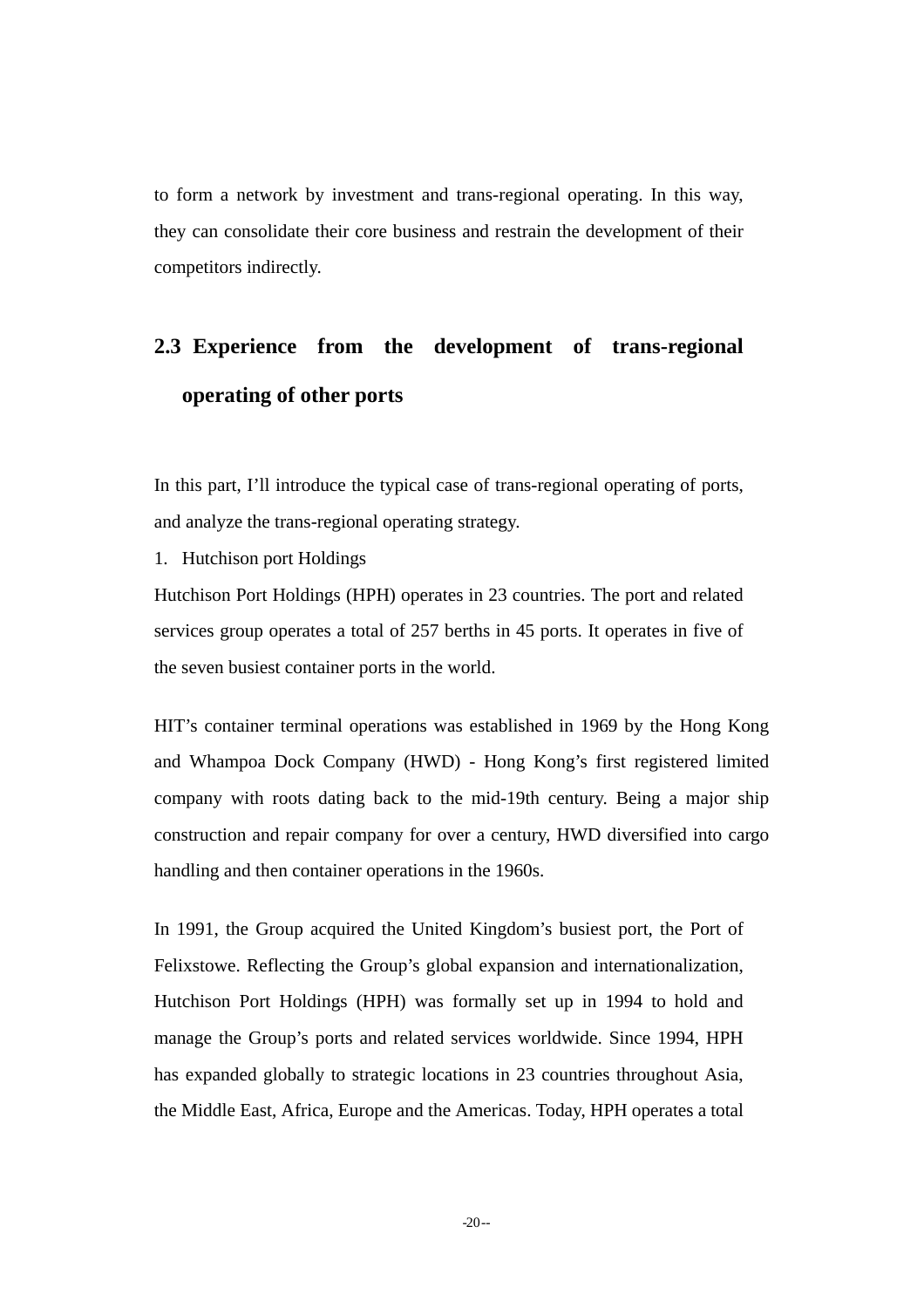of 257 berths in 45 ports along with a number of transportation related service companies.

HWD merged with Hutchison International in 1977 to become Hutchison Whampoa Limited.

Its headquarters are at Hong Kong International Terminals, the world's largest and busiest private-owned container terminal operator.

HPH handled a total throughput of 59.3 million twenty-foot equivalent units (TEUs) in 2006. In the United Kingdom, it owns the Port of Felixstowe (the country's largest), Harwich International Port and Thamesport. HPH also has a substantial interest in ports in the Netherlands, Belgium, Germany, Poland, Spain, Indonesia, Korea, Malaysia, Myanmar, Pakistan, Thailand, Vietnam, Egypt, Tanzania, Oman, Saudi Arabia, Argentina, the Bahamas, Ecuador, Mexico and Panama. The Group is also involved in the investment, development and operations of a number of deep-sea and coastal/river ports in Mainland China.<1>

Singapore port's activity was originally centered around the mouth of the Singapore River, around which was called the old harbor. However, it was the deep and sheltered waters in the nearby Keppel Harbour which would excite Stamford Raffles enough to establish a new colony for Britain in the then sparsely populated village.

By the 1980s, maritime trading activity had ceased in the vicinity of the River except in the form of maritime passenger transport, as other terminals and harbors

<sup>&</sup>lt;1> http://wiki.mbalib.com/wiki/Hutchison\_Whampoa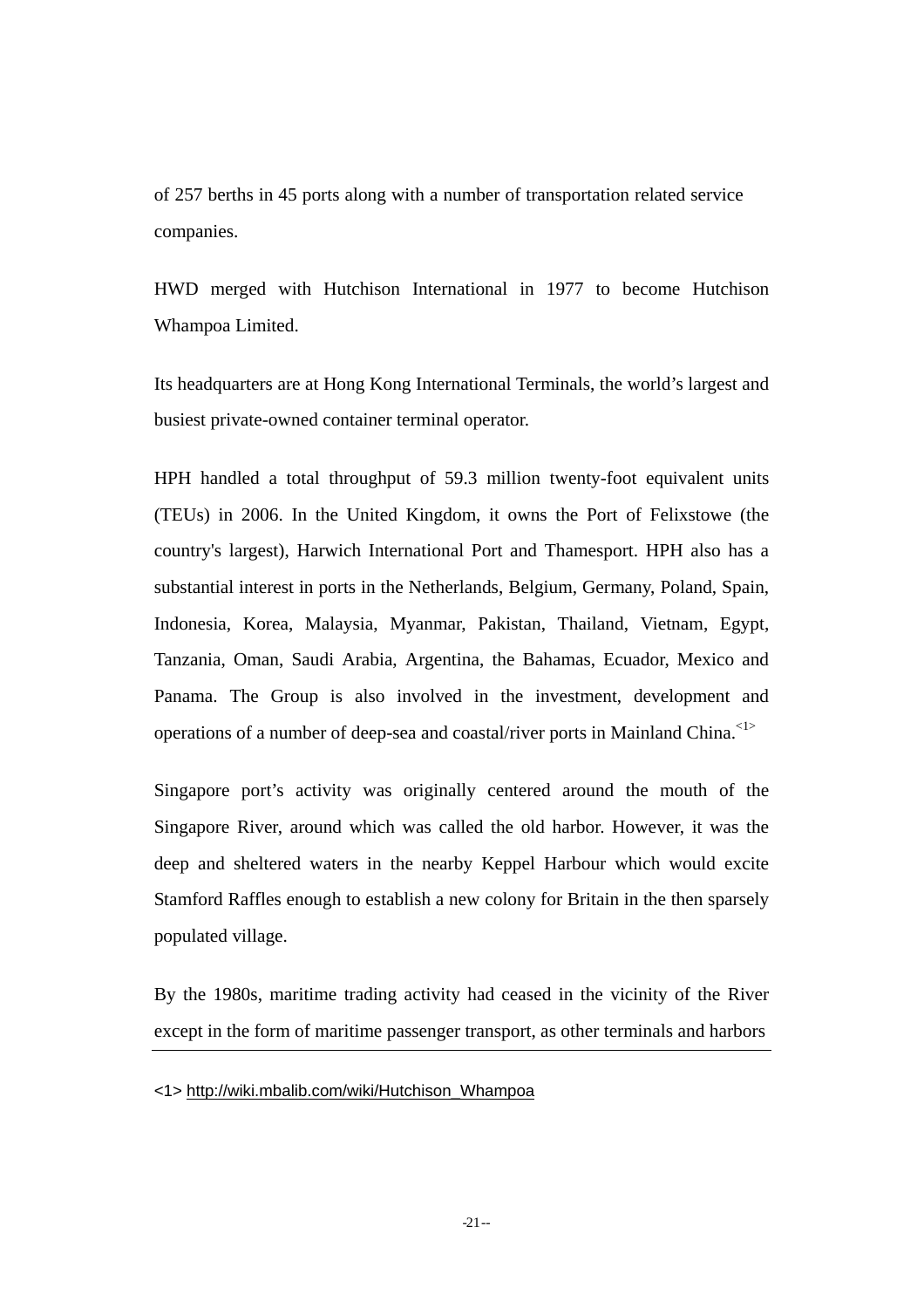took over its role. Keppel Harbor is now home to three container terminals. Other Today, port operations in Singapore are handled by two players: PSA International (formerly the Port of Singapore Authority) and Jurong Port, who collectively operate 6 container terminals and 3 general purpose terminals around Singapore.

The Port of Singapore refers to the collective facilities and terminals that conduct maritime trade handling functions in Singapore's harbours and which handle Singapore's shipping. Currently the world's busiest port in terms of total shipping tonnage, also handles a quarter of the world's shipping containers as the world's busiest container port, and half of the world's annual supply of crude oil. In terms of total cargo tonnage handled, Hong Kong and Shanghai are behind Singapore. Thousands of ships drop anchor in the harbor, connecting the port to over 600 other ports in 123 countries and spread over six continents.

The Port of Singapore is not a mere economic boon, but an economic necessity due to the fact that Singapore is lacking in land and natural resources. The Port is critical for importing natural resources, and then later re-exporting them after they have been refined and shaped in some manner, for example wafer fabrication or oil refining to generate revenue. Only then can the service industry such as hospitality services typical of a port of call, for example, restocking a ship's food and water supplies, take their role. The Straits of Johor is currently impassable by all ships as the Johor-Singapore Causeway links Singapore to Malaysia.

PSA operates its trans-regional business in 16 countries. We can learn that from the picture below.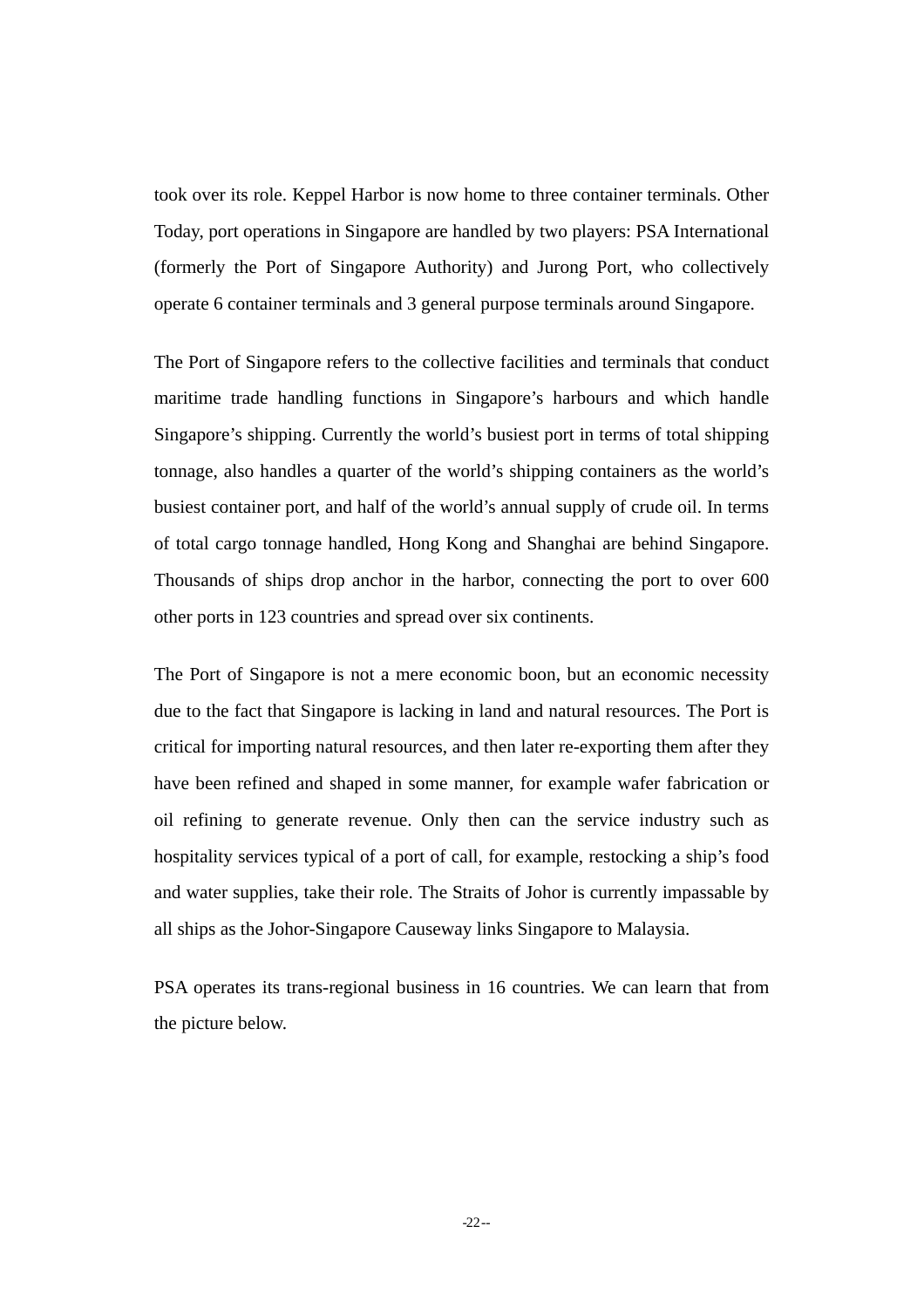

Picture 2-1 Terminals of PSA

*Source: http://www.internationalpsa.com/* 

3. The port of New York/New Jersey

The port of New York/New Jersey is the largest port complex on the East Coast of North America and is located at the hub of the most concentrated and affluent consumer market in the world, with immediate access to the most extensive interstate highway and rail networks in the region. In addition, The Port Authority directly oversees the operation of seven cargo terminals in the New York-New Jersey region. Each terminal offers comprehensive shipping services, a qualified, highly productive labor force and competitive pricing.

Different from HPH and PSA, the trans-regional operating of the port of New York and New Jersey is the alliance between governments. On April 30, 1921, The Port of New York Authority was established to administer the common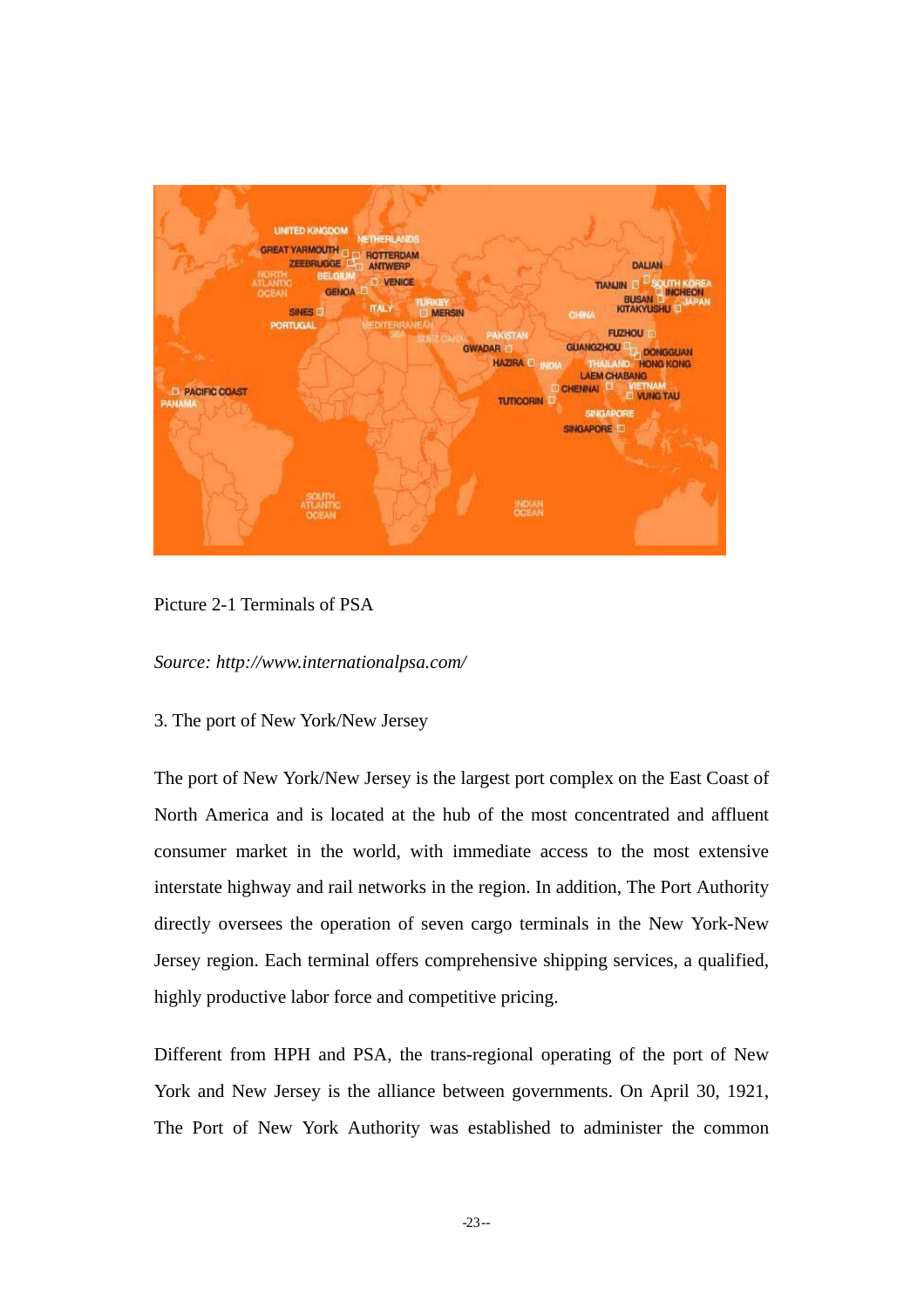harbor interests of New York and New Jersey. In 1972, the organization's name was changed to The Port Authority of New York and New Jersey. (See picture 2-2)

As shown in the picture 2-3, the Port of New York/New Jersey Authority only manages the port operation, but also manages aviation, tunnel, bus terminals and station.

We can learn a lot from the successful case of trans-regional operating of port of New York/New Jersey. Firstly, the Port Authority is a financially self-supporting public agency that receives no tax revenues from any state or local jurisdiction and has no power to tax. It relies almost entirely on revenues generated by facility users, tolls, fees, and rents. The Governor of each state appoints six members to the Board of Commissioners, subject to state senate approval. Board Members serve as public officials without pay for overlapping six-year terms. The Governors retain the right to veto the actions of Commissioners from his or her own state. Board meetings are public. Besides, as the operator and manager of state of New York and New Jersey, the mission of the port Authority of New York and New Jersey is as follows: providing the highest quality, most efficient transportation and port commerce facilities and services that move people and goods within the region, providing access to the rest of the nation and to the world, and strengthening the economic competitiveness of the New York-New Jersey metropolitan region. The safety and benefits of the people, not the economic benefits, is what the Port Authority looking for.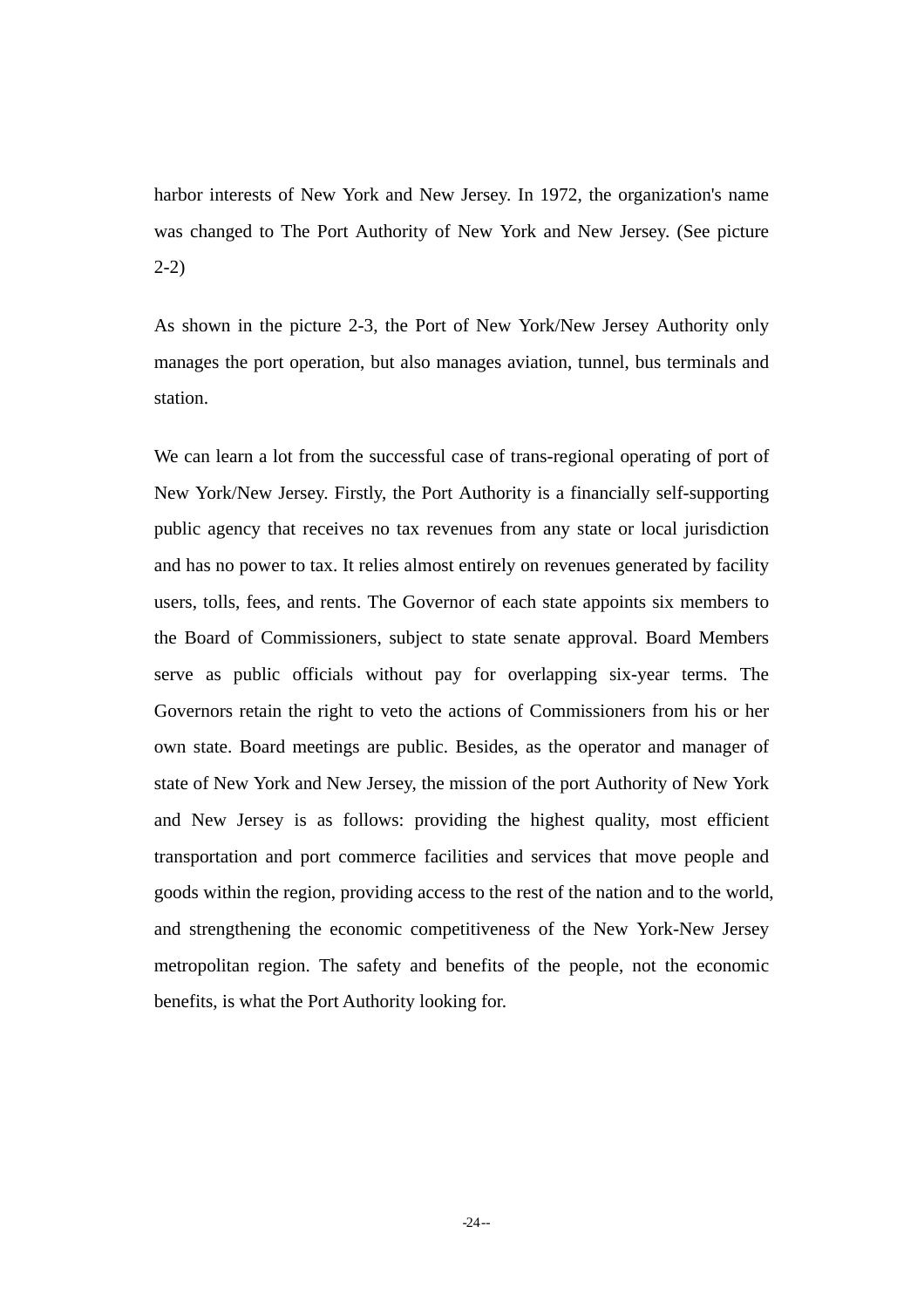

Picture 2-2 Picture of Port of New York/New Jersey

*Source: http://www.panynj.gov/*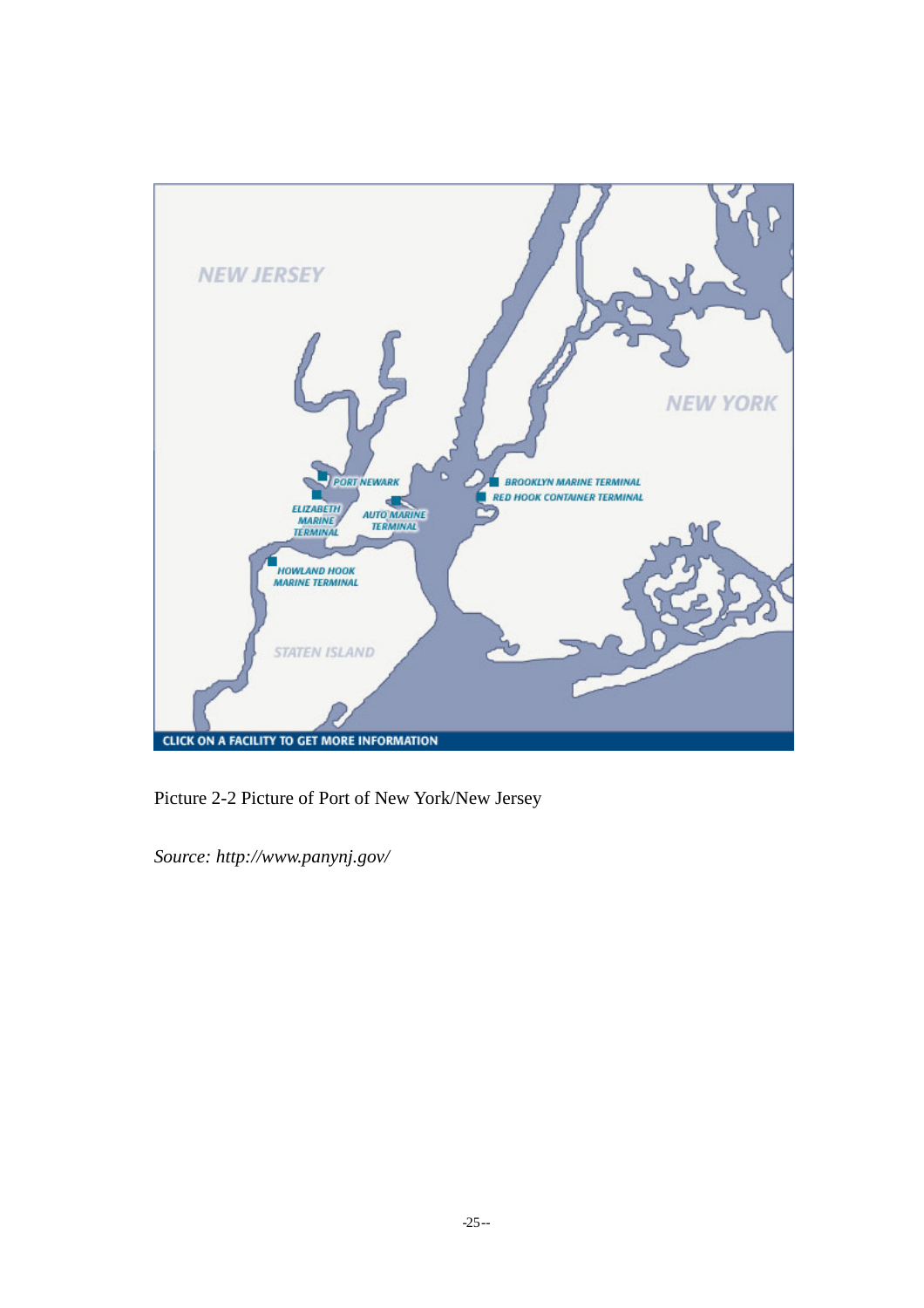

Picture 2-3 the picture of jurisdiction of The Port Authority of New York and New Jersey

#### *Source: http://www.panynj.gov/*

4. Summary of experience from the development of trans-regional operating of other ports

From the introduction of the trans-regional of HPH, PSA, and the port of New York/New Jersey, we can get the features of the port shown in the table 2-2: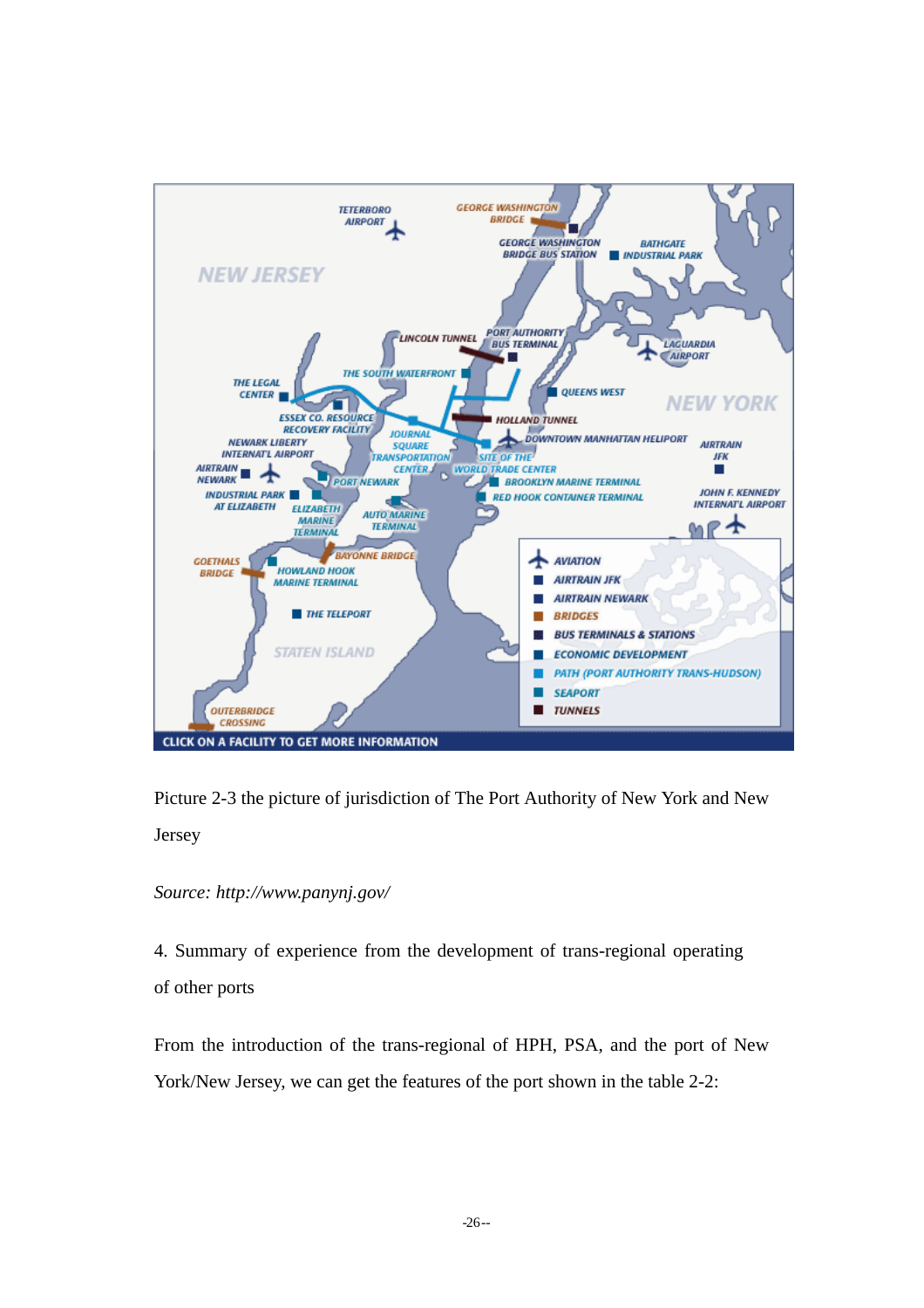Table 2-2 Features of trans-regional of HPH, PSA, and the port of New York/New Jersey

| Port                             | Operators                                                    | Character<br>of<br>operators | of<br>Scale<br>trans-regional<br>operating   | of<br>Form<br>trans-regional<br>operating             |
|----------------------------------|--------------------------------------------------------------|------------------------------|----------------------------------------------|-------------------------------------------------------|
| Hong<br>Kong                     | <b>HPH</b>                                                   | enterprise                   | Other<br>countries,<br>other<br>and<br>state | Capital<br>operation,<br>investment, and<br>financing |
| Singapore                        | <b>PSA</b>                                                   | enterprise                   | Other<br>countries,<br>and<br>other<br>state | Capital<br>operation,<br>investment, and<br>financing |
| <b>New</b><br>York/New<br>Jersey | the Port of<br><b>New</b><br>York/New<br>Jersey<br>Authority | goverment                    | neighbouing<br>ports                         | co-management                                         |

*Source: Arrange on my own according to materials* 

From the table above, we can get the experience that: Firstly, the forms of trans-regional operating of port are various. Both the enterprise and the government could implement trans-regional operating. Secondly, to co-operate with each other is very important. Thirdly, trans-regional alliance, merger is the main approach for the development of international terminal. At last, support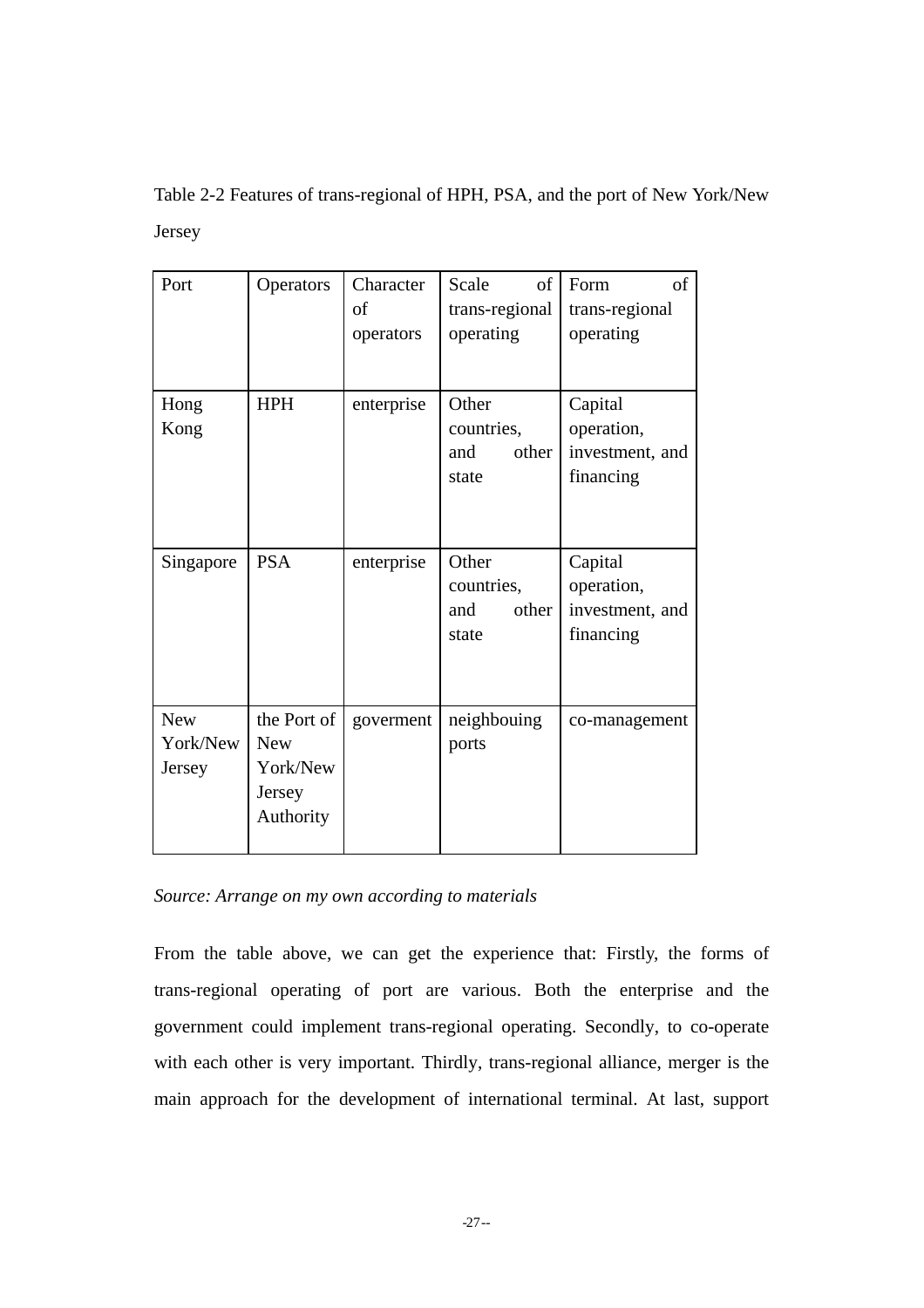from government and perfect legal system is vital for the trans-regional operating of port.

### **Chapter Conclusion:**

In this chapter, the author introduces the theory of trans-regional operating of port, and talks about the present situation of Yangshan port, which is the case of trans-regional operating of port. And then from the analysis of the trans-regional of HPH, PSA, and the port of New York/New Jersey, we analyze the experience.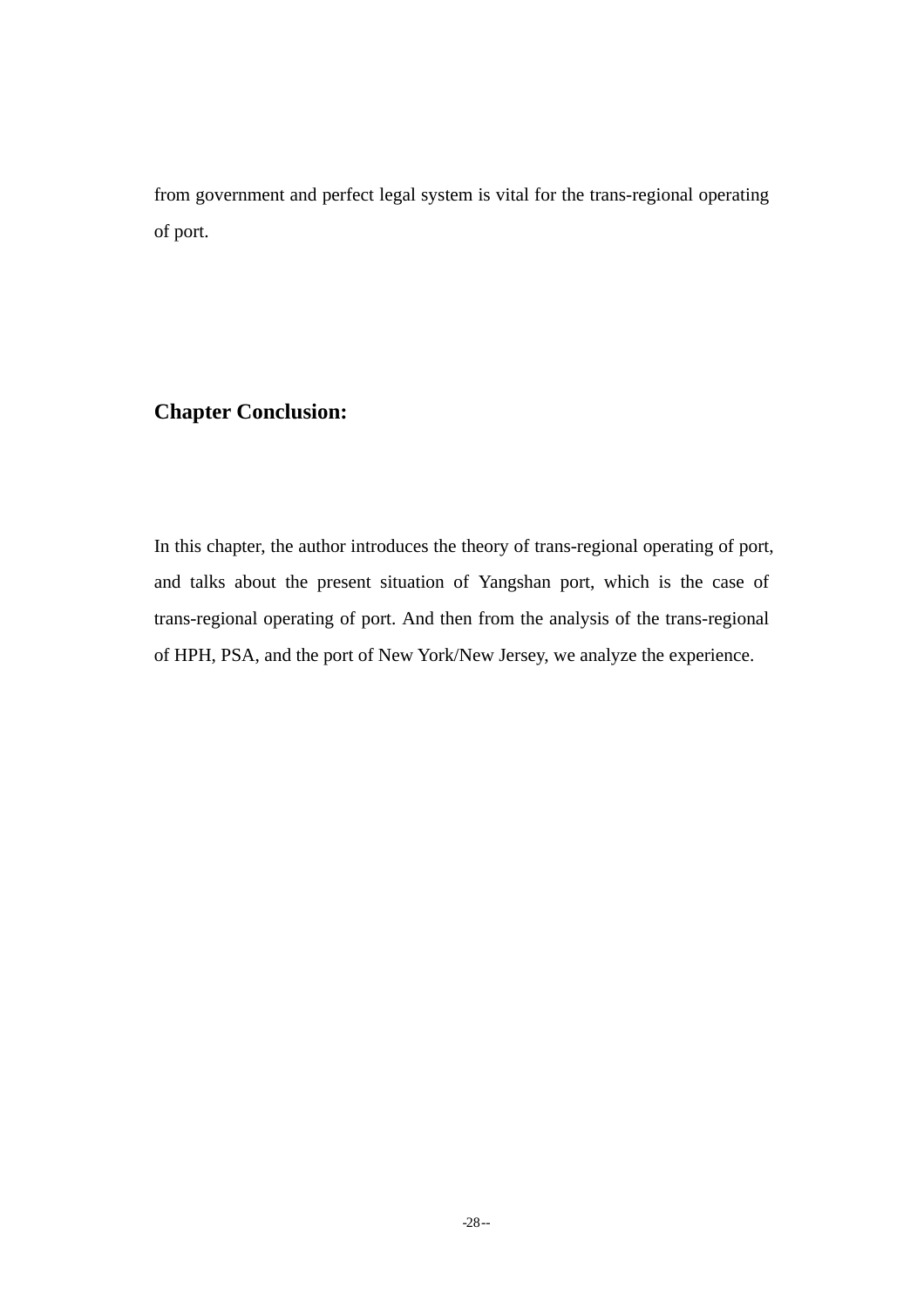# **Chapter 3 Necessity of developing trans-regional operating of container transportation of Yangshan port**

With the globalization of global economy, fast development of information technology and reformation of modes of transportation, the operating environment and market of Shanghai Yangshan port suffers great change. To respond to the great challenge, Yangshan port needs to implement trans-regional operating of container transportation.

# **3.1 The necessity of constructing Shanghai international shipping center**

Shanghai port is the third container terminal in the world and is the first one in China. "To constructing Shanghai international shipping center" is the important strategy in our country. As the economic center in eastern coast in China, Shanghai has the peculiar qualifications of growth in natural environment and infrastructure.

However, the resource of Shanghai port is limited and regional constraint, while to operate the strategy of "constructing Shanghai international shipping center" needs boundless and international operating. Then establishing a marker-oriented trans-regional operating of container transportation system is vital in nowadays.

Different from other terminal in the world, Shanghai port is a typical hinterland port.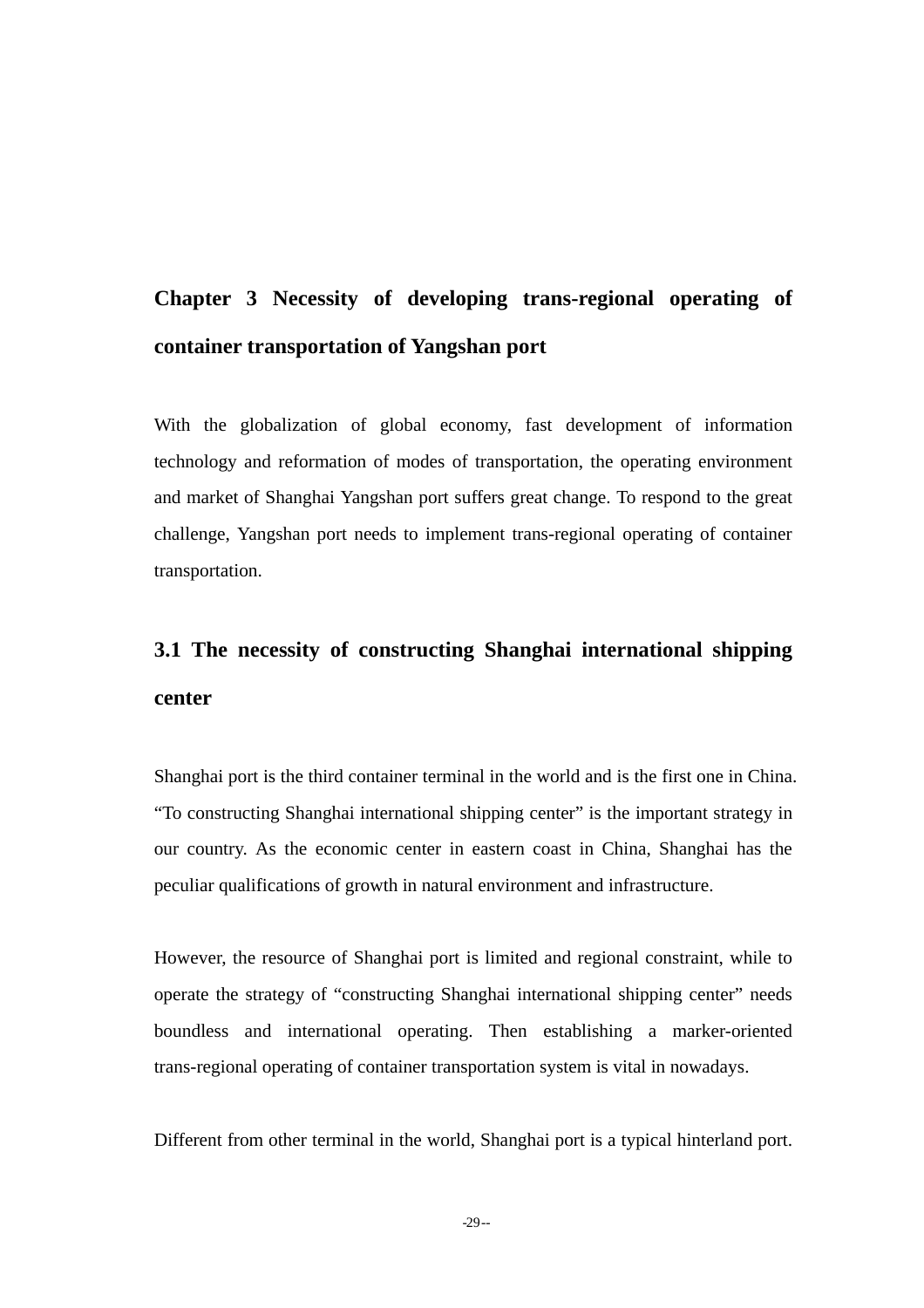The cargo resource of Shanghai port is not the international transfer, but the Yangtze River area. "In upper Yangtze River, there is daily container liner service from Chongqing port to Shanghai port; in middle reaches of Yangtze River, more than 80% of container needs to be transferred in Shanghai port; and the down reaches of Yangtze River, nearly a half of container of Nanjing port is carried to Shanghai port."

However, Shanghai port suffers the problem of limited of draft of Shanghai port. To solve problem, Shanghai port implements trans-regional operating, and invests on Yangshan port. As we know, affected by the scale of economy and specialization of ocean vessel, the large vessel is the trend of the development of shipping industry from 1970s.

Let's take container vessel for example: from the table 3-1, we can find that capacity of the fourth container vessel is 4000TEUs, and required depth id -13.2 meters. While in 2015, the ninth container vessel which carries 18000 TEUs requires -23.1 meter depth of water. The situation of tunnel and depth of Shanghai port is not optimistic. Apart from Yangshan port, Shanghai port can't satisfy the needs of new large vessel.

|                | Type of<br>vessel | Applicable<br>time | Capability<br>TEU <sub>s</sub> ) | Line of<br>container | Draff(M) | Required<br>depth(M) |
|----------------|-------------------|--------------------|----------------------------------|----------------------|----------|----------------------|
| The<br>fourth  | Panama<br>size    | to 1990            | 4000                             | 13                   | 12       | $-13.2$              |
| The fifth      | Panama<br>size    | to 1995            | 6000                             | 14                   | 14       | $-15.4$              |
| the sixth      | Panama<br>size    | to 1997            | 8736                             | 17                   | 14.5     | $-16$                |
| The<br>seventh | Panama<br>size    | to 2005            | 13000                            | 22                   | 15.2     | $-16.7$              |

Table 3-1 draft and required depth for container in different time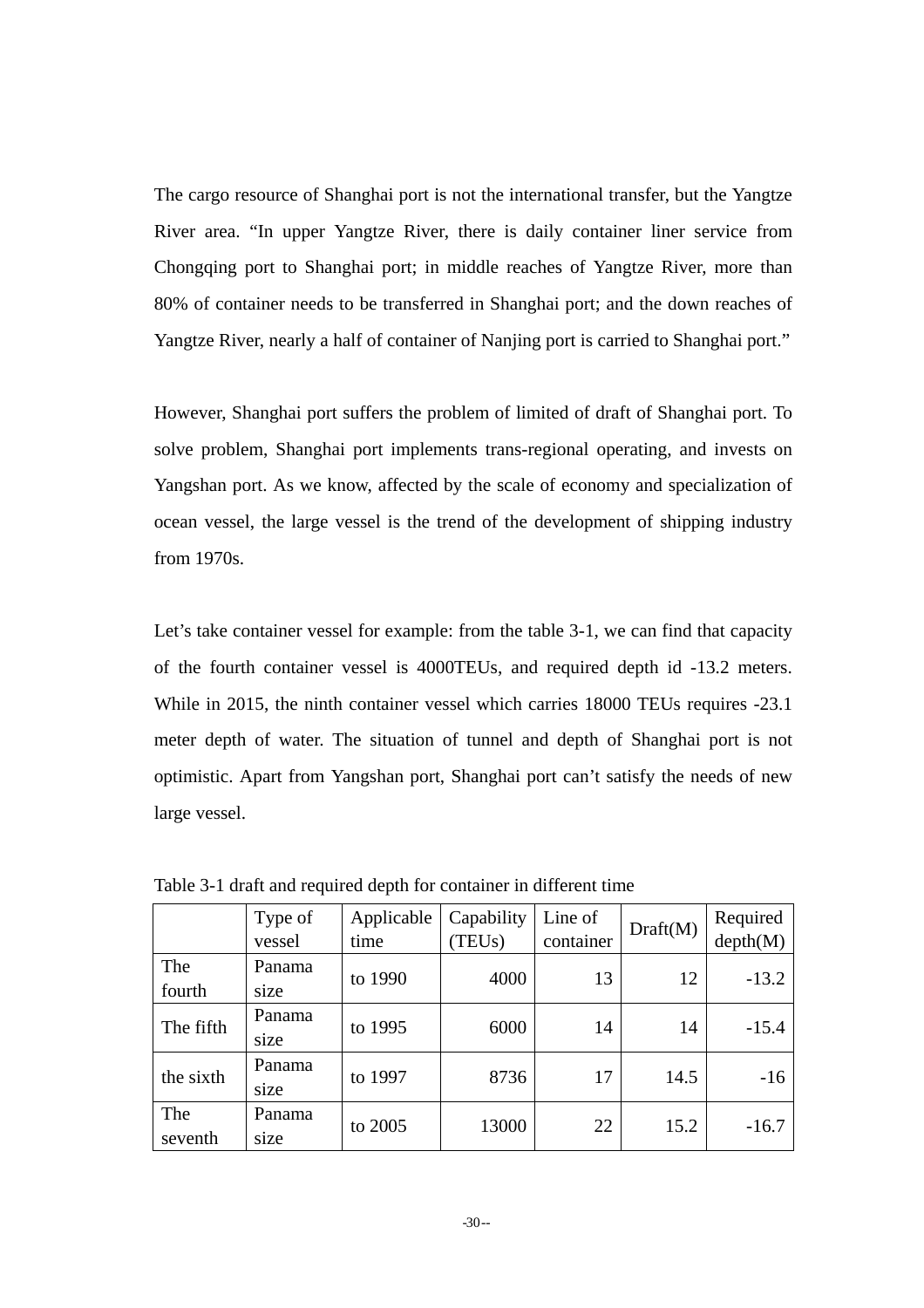| The<br>eighth | Panama<br>size  | to 2010 | 14000 | 23 | 17.1     | $-18.8$ |
|---------------|-----------------|---------|-------|----|----------|---------|
| The<br>ninth  | Malacca<br>size | to 2015 | 18000 | 24 | າ1<br>∠⊥ | $-23.1$ |

*Source: Chinese Ocean Shipping Proclamation, 2003,4* 

In conclusion, there are still some natural environment conditions that confining the constructing Shanghai international shipping center. Shanghai port has to implement trans-regional operating of container transportation of Yangshan port to cope with international competition.

### **3.2 Accelerating subsidiary business of port industry**

Subsidiary business of port industry means a range of cluster of industries that locates near port and its development relies on the port resource. The development of subsidiary business of port industry can supply rich cargo resource for Shanghai port and support the constructing Shanghai international shipping center.

There are several problems about subsidiary business of port industry in Shanghai port. Firstly, the limited coastline and land resource in the city restrain the development of the subsidiary business. Let's take Minsheng berth in Pudong for example, the Minsheng berth locates in the important district in Pudong, and there is no boundary between city and port, but the land area for operation is so limited that it's impossible develop subsidiary business. What's more, the transfer of manufacturing business from Shanghai to Zhejiang and Jiangsu province, causes the decrease of the volume of logistics.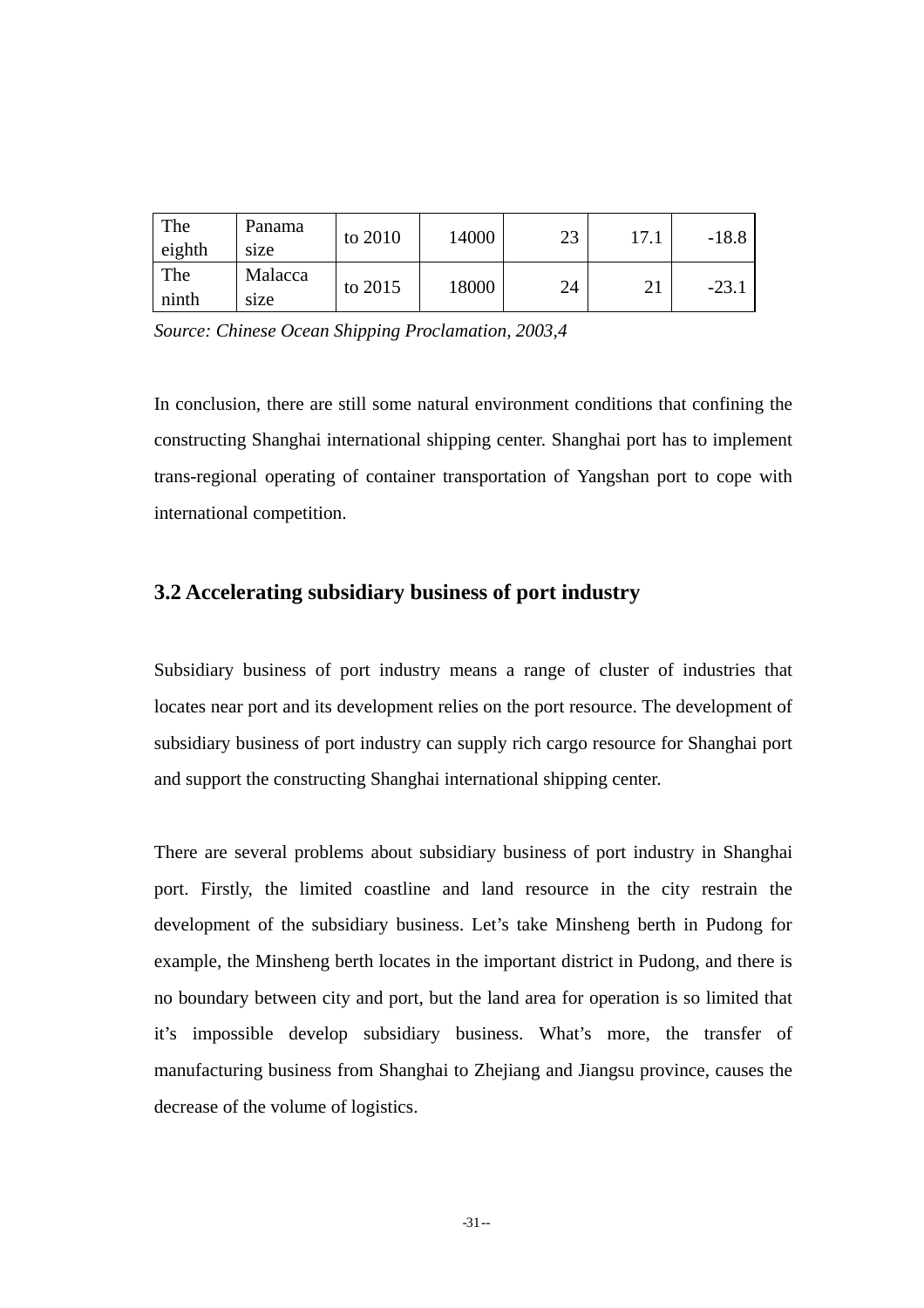However, trans-regional operating of port could solve these problems and accelerate subsidiary business of port industry as follows:

#### 1. Optimizing the port layout, cutting cost

The establishment of Yangshan Port has brought in the new opportunity for the development of Shanghai Port, by making adjustments to the function of Shanghai Port, unifying the terminal and the logistics center. The build-up of Yangshan Port has separated the port from the city for the establishment of new terminal. Taking advantage of low land cost and the scale economy of the deepwater port, the subsidiary economic zone of Yangshan Port could cut cost to attract international companies to build factories in the zone, for the aim of setting up the comprehensive product industries.

2. Getting rid of the situation of self-management for each port, the development of subsidiary industries could carry out the business of trans-region and trans-nation by making use of resources of home and abroad. The trans-regional operation for ports could keep the growth of subsidiary industries harmoniously by carrying out the potential of port resources based on the principle of integrated benefits for the whole port.

3. The subsidiary economic zone has often grown to be the leading factor for the regional economy due to the cooperation with other ports.

The Yangshan subsidiary economic zone could comply with Pudong Development Zone by taking advantage of the particular position and the processing service. The industry structure of processing trade, re-exports and logistics distribution could be set up by using the strength of abundant land resource with supporting policies. In that case, the Yangshan port would be bound to be the essential terminal of global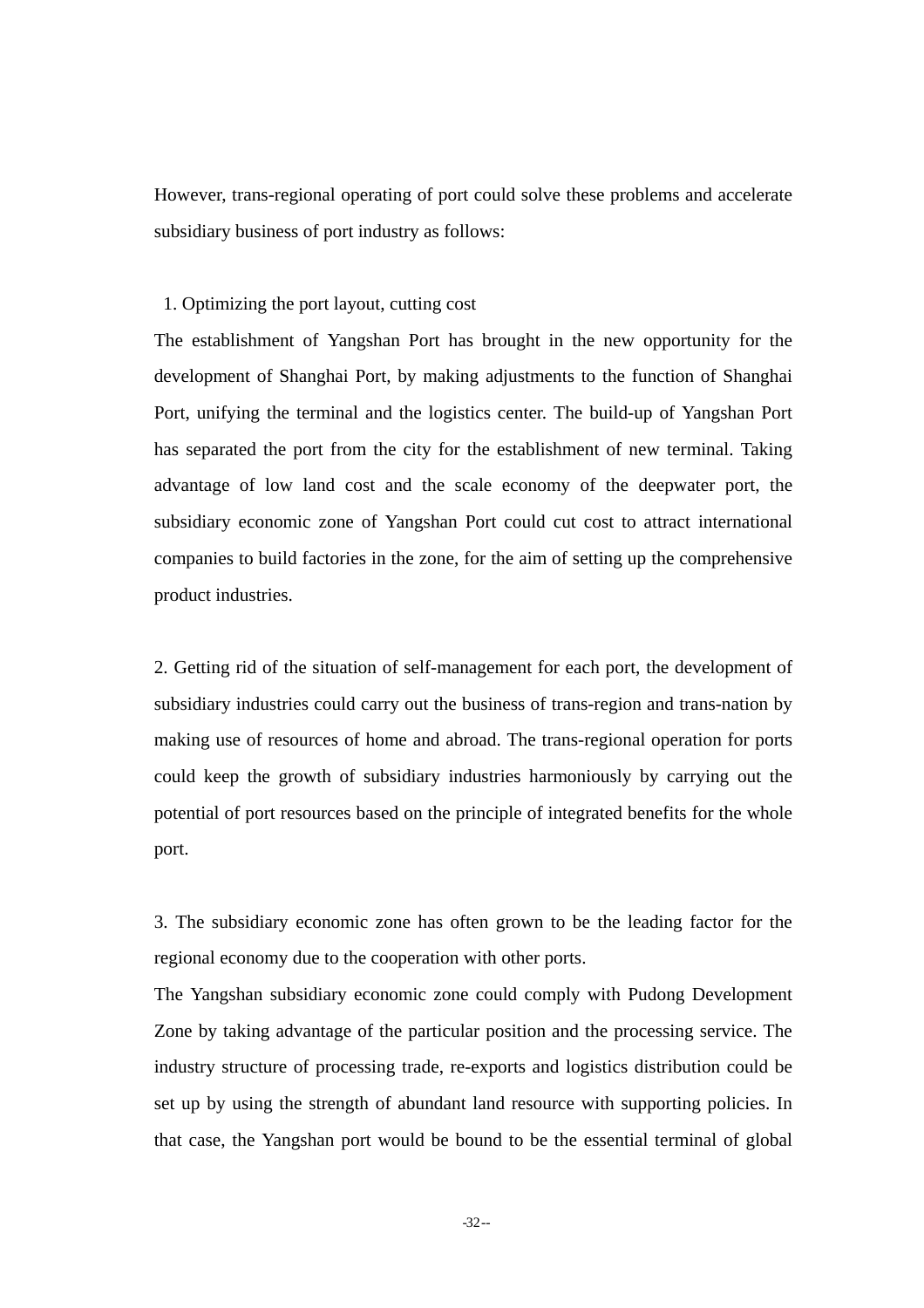supply chain. And Shanghai port would be an indispensable force for seaborne trade.

As stated above, only through trans-regional operation could Shanghai Port overcome the difficulties that the subsidiary business is confronted with, to keep the sustainable economic development of Shanghai.

# **3.3 Promoting the development in Yangtze River region led by Shanghai port**

The Yangtze River Delta is the crucial economic zone in China, including 7 provinces and 2 municipalities directly under the Central Government. It is not only the key economic zone of China, but also the direct and essential hinterland for Shanghai. From the perspective of valley economy and international experience, the competence of national and race economy could be directly influenced by the economy of the river valley. For instance, the boom of the US for the first 20 years of the  $20<sup>th</sup>$  century was closely related to the prosperity of the Mississippi. The development of France, Germany and Holland was reflected in the Rhine Valley. It has informed us that the process and quality of our country's economy development was directly related to the success of growth of Yangtze economy in the early  $21<sup>st</sup>$ century.

The Yangtze River is the web through which Shanghai and other cities. While being built as the international shipping center, Shanghai Port has already established and carried out the "strategy of Yangtze River": doing the trans-regional operation through capital infiltration. The container logistics web would be set up by setting the city ports in Yangtze River as points, the tracks as lines, and logistics as blood.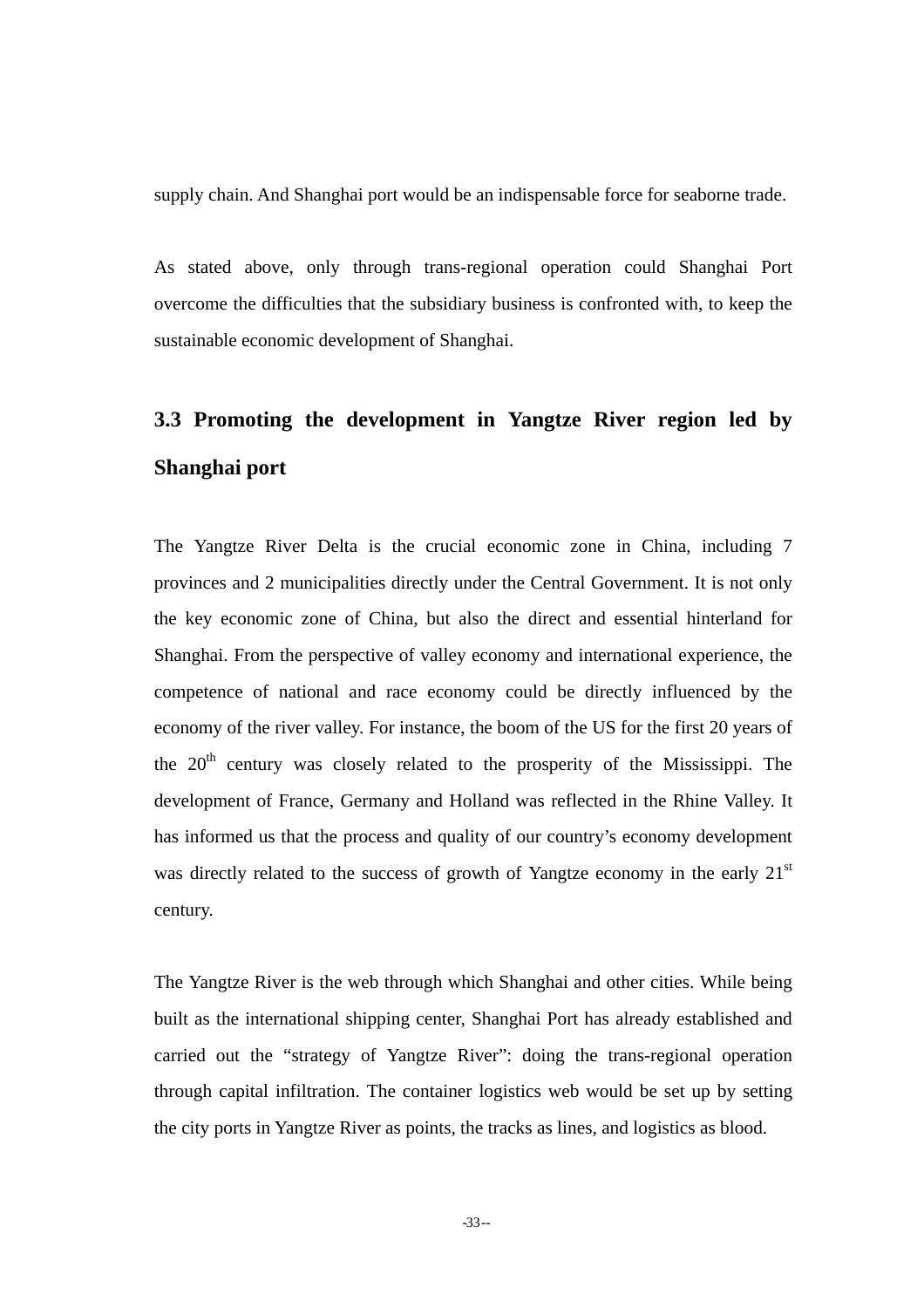## **Chapter Conclusion:**

This chapter mainly analyses the reason and the necessity of trans-regional operation of Shanghai port. It is decided by the goal of building the international transportation center for Shanghai port. Through trans-region operation, the throughput of containers in Shanghai port could be enhanced, while the problem of water depth could be solved. Trans-regional operation is also the way, through which the economy of Yangtze River Delta and subsidiary industries nearby Shanghai port could be developed.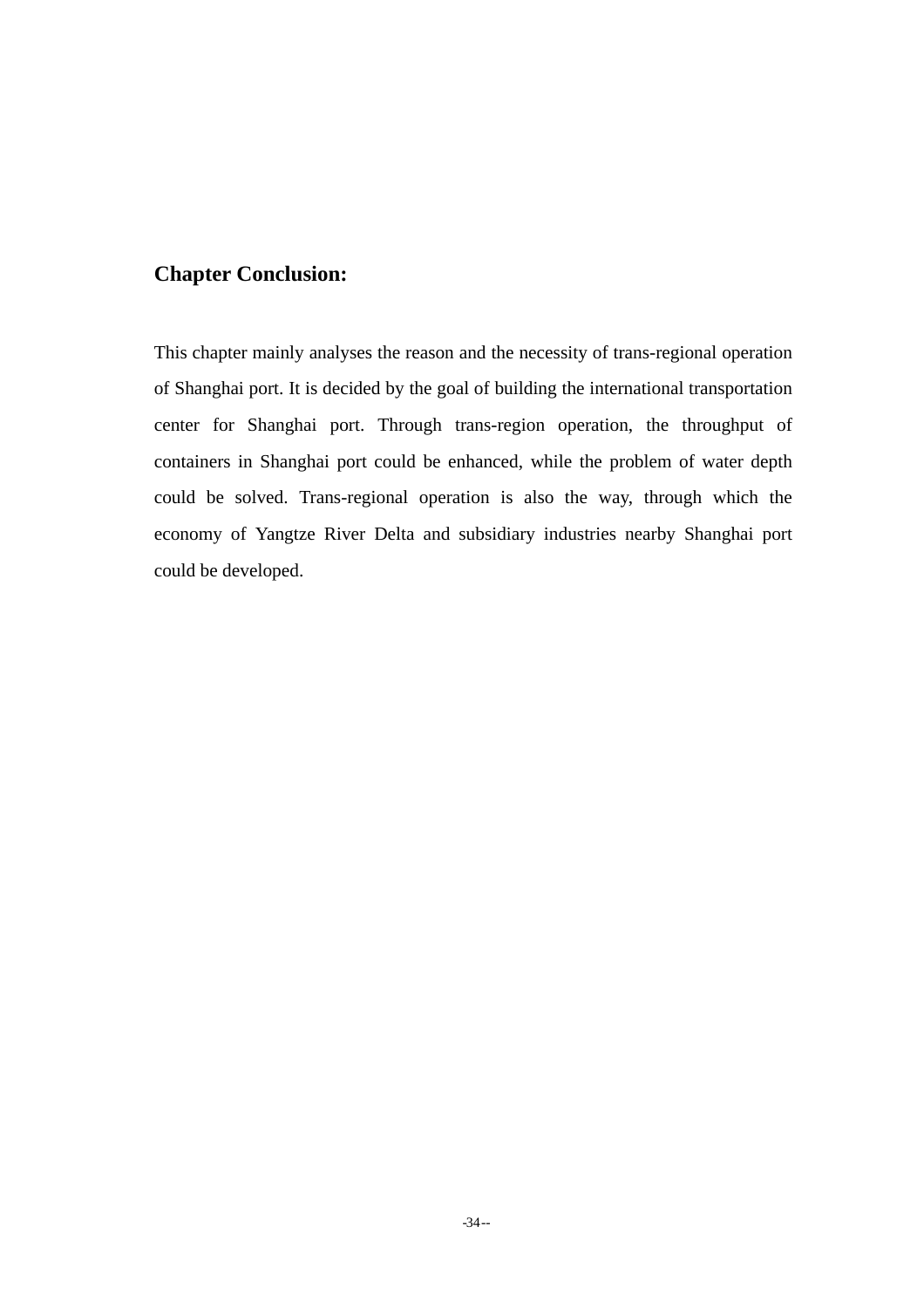## **Chapter4 Modes of trans-regional operating of container transportation of Yangshan port**

Learning from foreign ports' successful experiences of trans-regional operation and current operation modes used in Shanghai port, we could find that every trans-regional operation mode has its own advantages and disadvantages. This chapter is going to discuss the advantages and disadvantages for various modes from different classification and provide some useful concepts and ideas for Shanghai port's trans-regional operation.

### **4.1 Trans-regional operation with capital bond**

In the process of trans-regional operation, almost all of the foreign ports gain their managerial authority and shareholding by a capital bond. The modes for a capital bond are: investing ports and berth trans-regionally, joint operating or co-operating with other companies, and by mergers and acquisitions.

### **4.1.1 Mergers and acquisitions**

Mergers and acquisitions represent a trans-regional operation mode that a port enterprise gains a port's proprietorship and managerial authority by purchasing other port enterprises' stock equity and bringing them into its own operation system.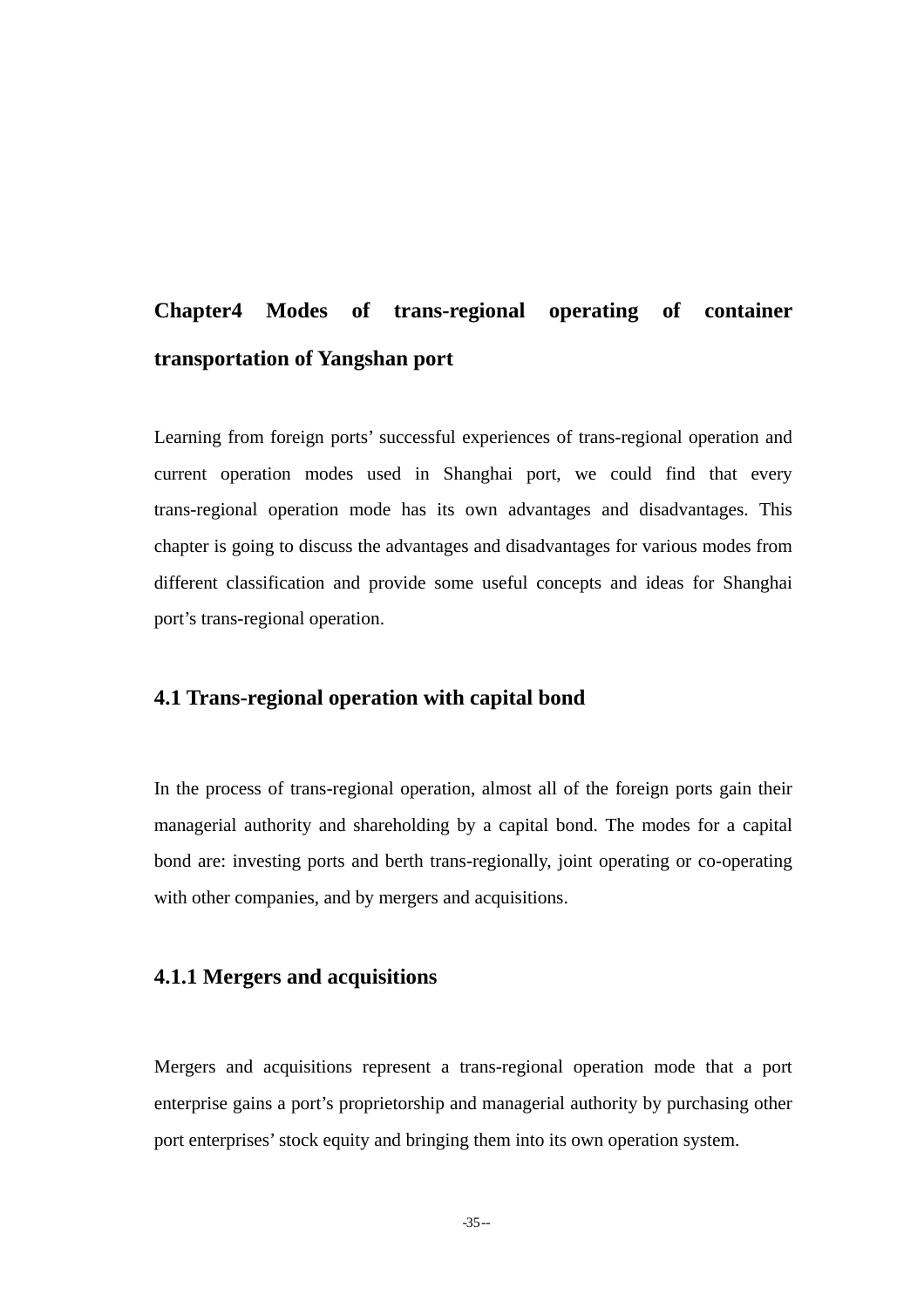The advantages of mergers and acquisitions are listed as below:

1. The trans-regional operating port enterprise could enormously decrease the construction and investment cycle of their projects and enter the market immediately.

2. Enter the market with a low cost by purchasing other enterprises with a relatively low price when the target enterprises are in predicament.

3. Easily to obtain the current resources of the enterprise being purchased, such as technology, management, market network, information and human resource etc. Thus the trans-regional operating enterprise could realize the localization of operating and gain competitive advantage.

4. Greatly reduce the uncertainty and risk of investment in contrast with constructing new ports and berths.

5. Realize economics of scale rapidly by absorb the market share of the enterprise being purchased.

But mergers and acquisitions also have their disadvantages. They are mainly embodied as follows:

1. Mergers and acquisitions need great amounts of cash in one time.

2. The management system and operating concept of the enterprise being purchased usually have great difference with the mother enterprise. And this will possibly lead to operating failure.

3. The asset assessment is very complex and difficult.

With the increase of the proportion of foreign and private individual capital investing in infrastructure of port, the way that large port enterprises purchase their subordinate companies or other small port enterprises seems to be a ideal expansion method. But whole purchase is still rare in port industry because of the public character of the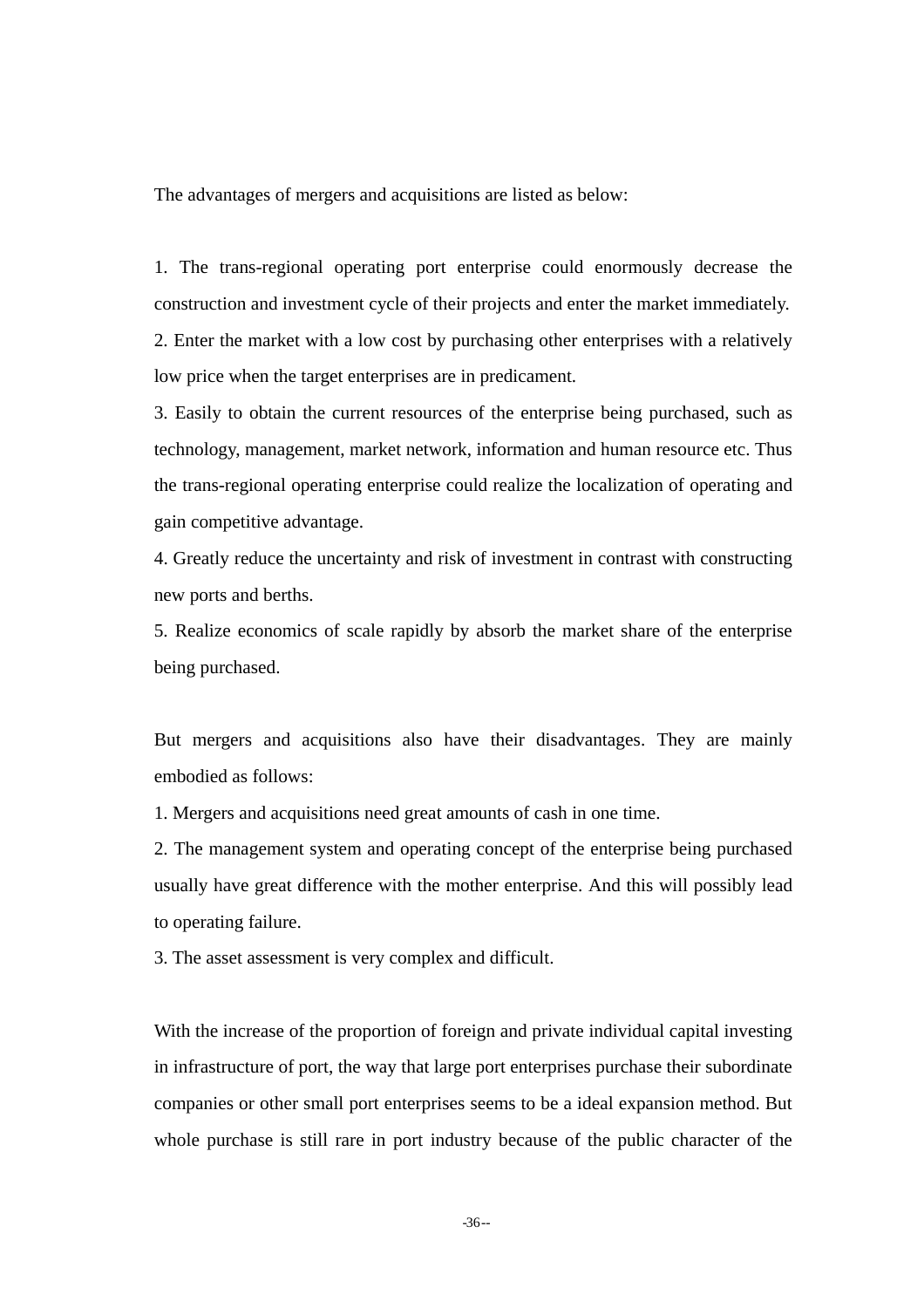ports. However, this way is feasible for some small ports. And this method has not been adopted in the process of trans-regional operation of Shanghai port.

#### **4.1.2 Investing the construction of ports and berths trans-regionally**

The characteristic of investing the construction of ports and berths trans-regionally is that the trans-regional operating enterprise carry out the project's planning, construction, operation, management and functioning directly and independently. So, the remarkable advantage of direct investment is that the port enterprise could grasp the initiative in a great degree in most aspects of the project. In contrast with mergers and acquisitions, the evident disadvantage of investing the construction of ports and berths trans-regionally is that it needs a great deal of preparatory work, so it has a long construction cycle and large investment risk. The construction of Yangshan Port is a bold attempt of investing the construction of ports and berths trans-regionally by Shanghai port.

#### **4.1.3 Joint operating with local port enterprises**

Joint operating is a way of trans-regional operation that a port enterprise invests in other ports' construction by becoming a shareholder and shares the benefits and risks. Now most ports' infrastructures are constructed by joint operating. Port enterprises invest in major ports according to their own strategy and thus fulfill the plan of occupying strategic resources and enlarging market shares. For the moment, in Shanghai port's Yangtze River strategy, the trans-regional operations with port of Wuhan, Nanjing and Chongqing belong to this way.

The advantages of establishing joint operating enterprises are: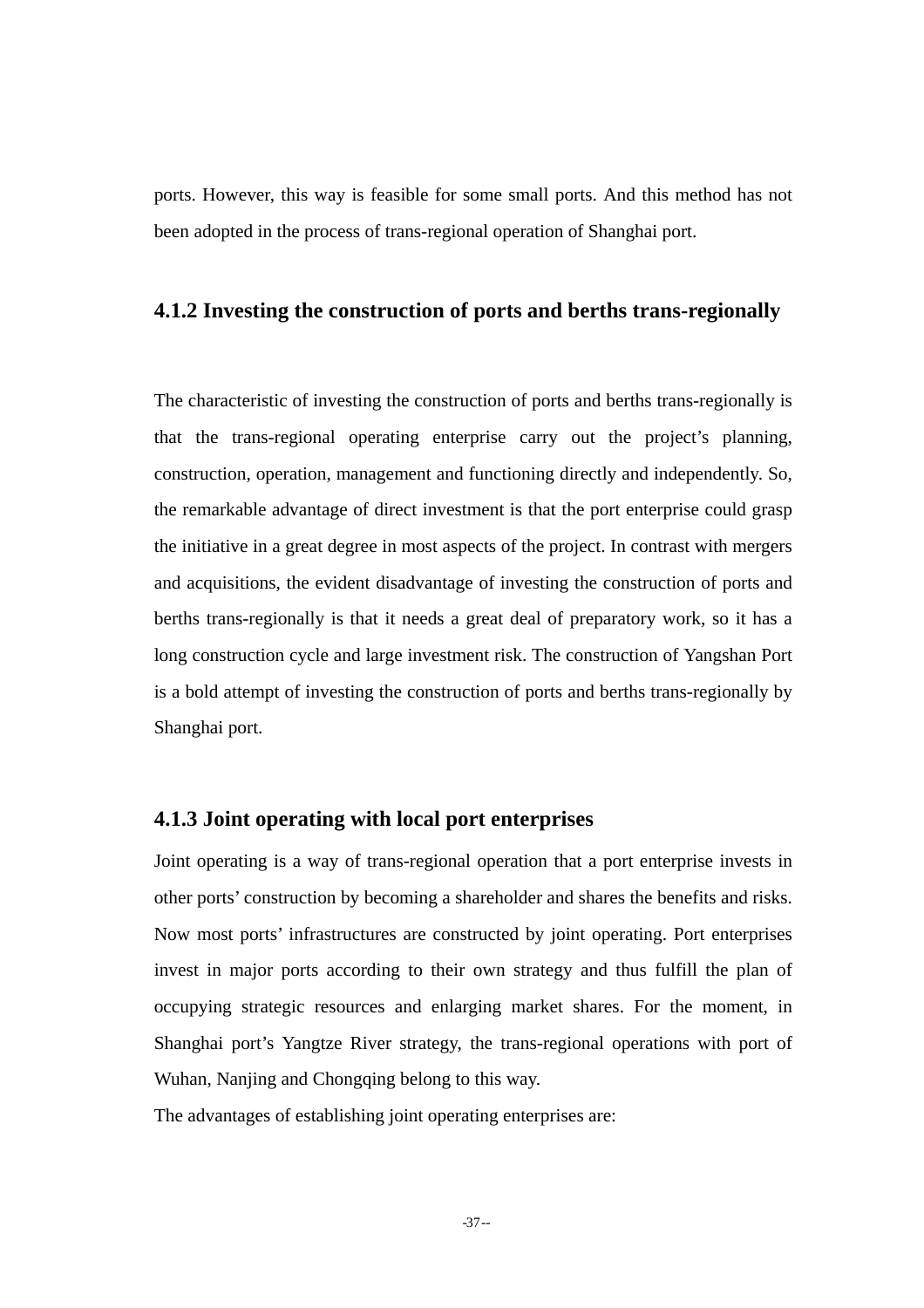1. The joint operating with local port enterprises could bring the support of local government.

2. It is propitious to use local resource advantages better and obtain local market information and management experiences.

3. It helps to reduce the entrance barriers and risks by using local financing channels and market reputations.

4. Reduce cash investment of the investor.

And the disadvantages of joint operating enterprises are:

1. The two parties will have conflicts on daily management when they have different profit goals.

2. More conflicts will happen in aspects of dividing profit, making price and personnel appointment etc. The intensification of these conflicts will affect the enterprise's operation efficiency and even leads to the disintegration of the enterprise. 3. The key technological and economical secrets will be easily betrayed.

#### **4.1.4 Co-operating with local port enterprises**

This way of trans-regional operation means a port enterprise cooperate with local port enterprises. When this way is build upon the basis of stock ownership, it turns to be joint operation. When it is build upon the basis of contract, it remains to be co-operation. The advantage of this way is that every investor have alternatives and they don't have to deal with the problems of stock equity controlling. And the trans-regional operating port enterprise could bring their advanced managerial concepts into local port enterprises without large amounts of investment.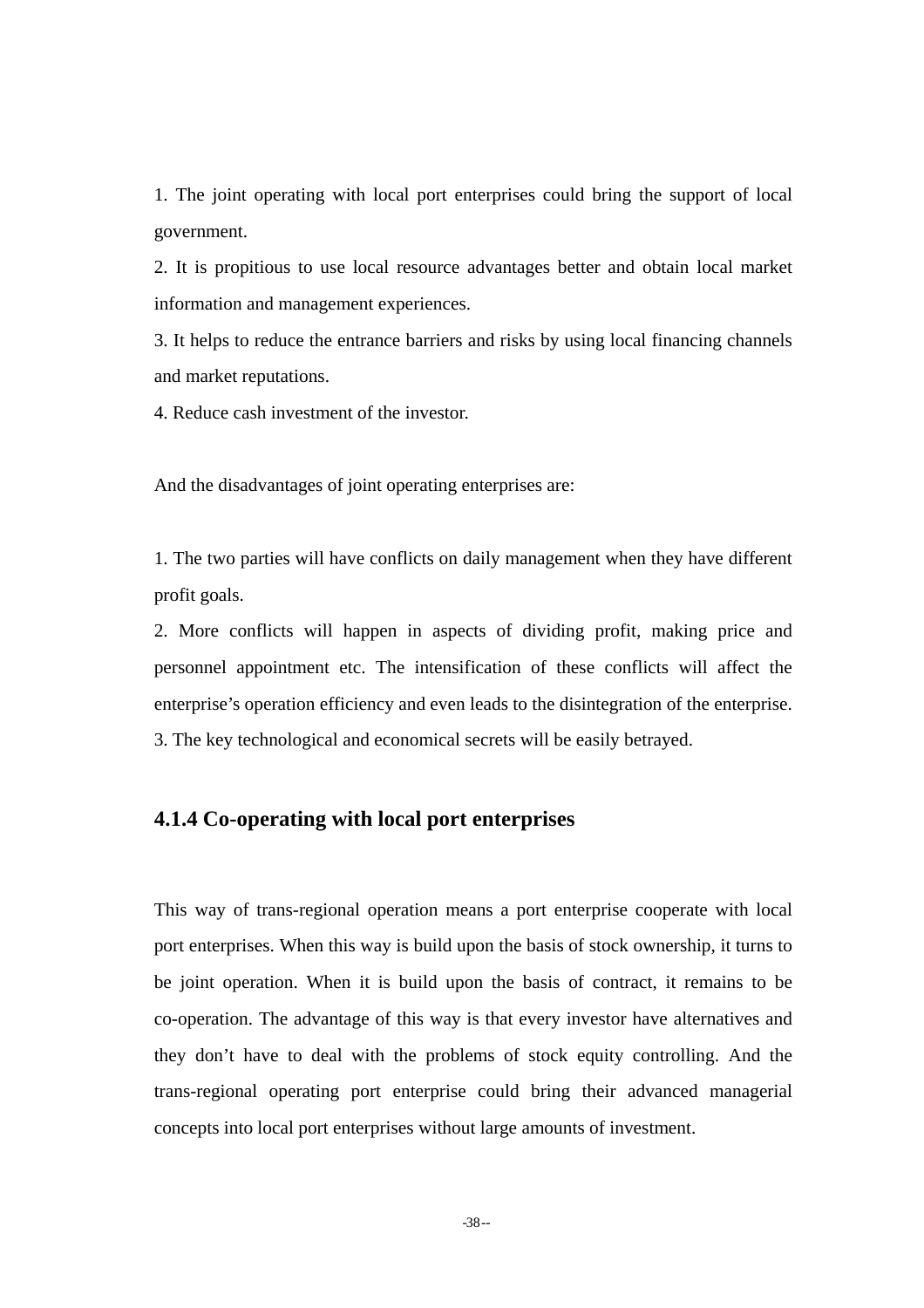# **4.2 Trans-regional operation with different subjects by joint operating**

Trans-regional operation could be divided into three different modes according to the classification of capital source. In detail, they are: joint operating with port operation companies, with shipping companies and with domestic port groups.

#### **4.2.1 Joint operating with port operation companies**

These world class transnational port operation companies play the leading roll in global container port operation. For example, HPH operates 24 container terminals, P&O operates 22 container terminals, SSA operates 13 container terminals and PSA operates 19 container terminals. The whole container transaction volume of above 4 companies accounts for 40 percent in world's total. HPH has 44 ports and 255 berths all over the world at present. This figure respectively takes 50%, 25% and 14% quotient in Hongkong, Chinese mainland and global maritime transport trade<sup>[38]</sup>.

The entrance of these world famous port operation companies also brings in the giants of shipping company. Normally, port operation companies will cooperate with shipping companies to make their symbiosis stable and ensure their competitive advantage in the region. Yantian port witnessed a drastic change after Yantian port group successfully attract HPH. Since vessel "Algeciras" entered Yantian port in 1994, the port's ocean routes occupied 70% in that of Shenzhen port. And all of the world's top 20 liner shipping companies have entered Yantian port. Shanghai International Port Group and Port Authority of Singapore exchanged their stocks to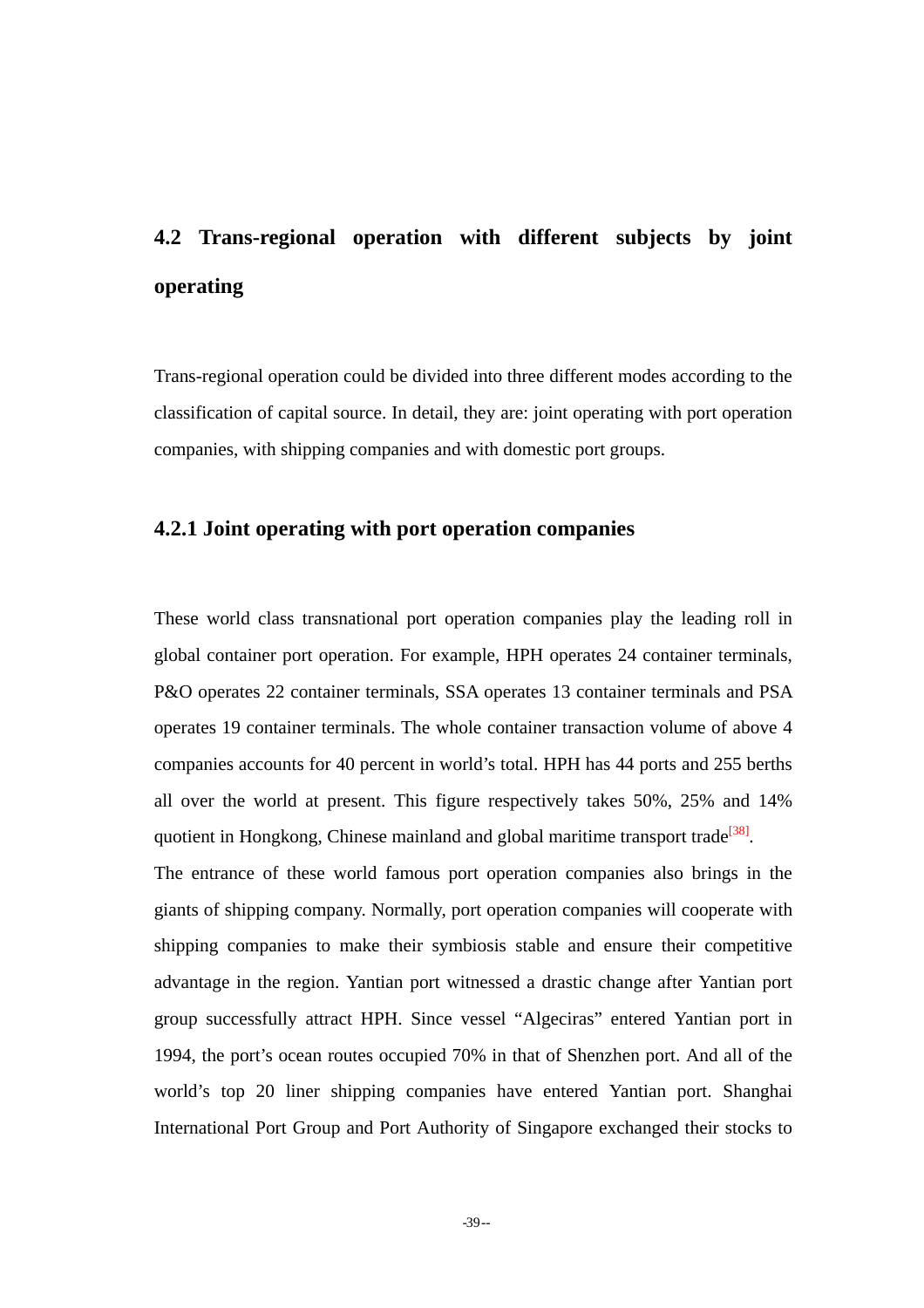make a share for each other. That makes Chinese port participate in the international port operation. Meanwhile, we can learn advanced management experience from famous port operation companies.

#### **4.2.2 Joint operating with world famous shipping companies**

With container's size becoming larger and larger, ocean shipping companies operation risk is continuously increasing. Nowadays, many large shipping companies start to participate in port operation to make their fleet enjoy safer and more convenient loading/discharging services and reduce their operation costs. Maersk, COSCO and China Shipping are all the shipping companies that operate in both shipping and port investment and hold ports.

It can obviously afford benefits for port operator to cooperate with world famous shipping companies to invest in port. Firstly, with shipping company's stock rights in port investment, the port operator could enormously reduce his earlier phase investment. And then, shipping companies will surely consider their joint operating ports when they are planning their route layouts. For example, Qingdao port has turned to be the most competitive port in northern China after Maersk became the shareholder of the port.

### **4.2.3 Joint operating with domestic port enterprises**

The internationalization of logistics and full integration of international liner shipping make the port integration inevitable and necessary. Port's horizontal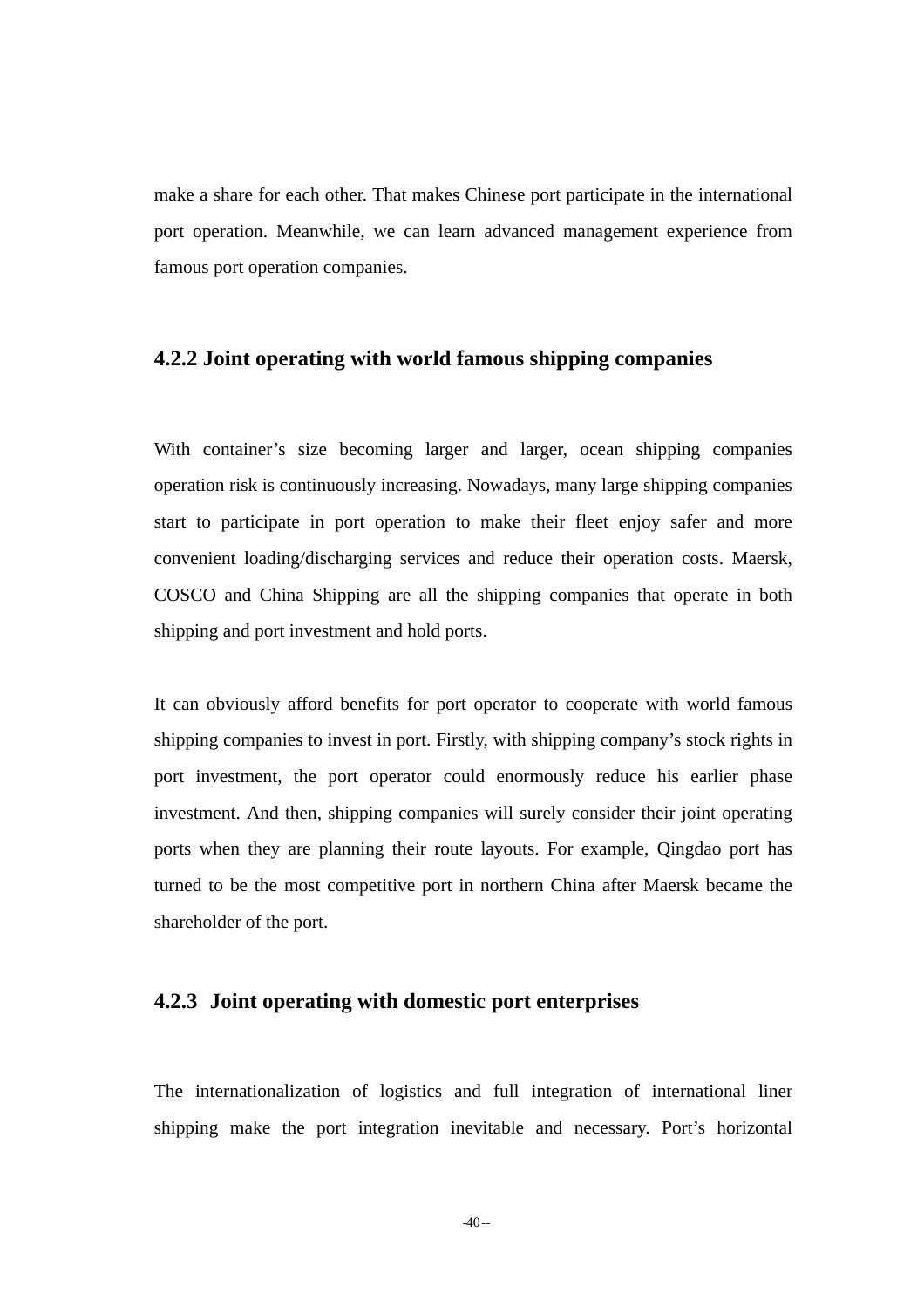integration appears as the formation of strategic cooperation relationship of regional port cluster. Port cooperation could bring many obvious benefits, such as enhance port investment return ratio, enlarge port economics of scale, reduce operation cost, increase port income ratio, stabilize port operation, accelerate technology development, reduce operation risk and improve service quality to both parties of the cooperation. However, port cooperation is a double-edged sword. It could bring both benefits and the risk of loosing opportunities to the port. So, whether the port cooperation could succeed or not depends on the division of benefits, the share of information, the asymmetry between ports, the fluctuation of market and some other factors.

In China, joint operating between port groups becomes a new tendency. Shanghai port is carrying out its expansion strategy over Yangtze River Delta Region energetically to steady its leading position roll as international shipping center. These cooperation includes investing in Ningbo container port, realizing total strategic cooperation with Nantong port by investing 500 million Yuan, and cooperating with Yangtze River coastwise ports such as Nanjing, Chongqing, Yangzhou, Anqing etc. in different forms. In 2003, Shanghai port purchased 40% of Wuhan port's stock. And in 2004, Shanghai port further purchased a controlling percentage of Wuhan port's stock. Meanwhile, Shanghai port was very bullish on Chongqing port because of its location advantage in southwest China. So Shanghai port cooperated with Chongqing port as well. Furthermore, Ningbo port and Zhoushan port integrated their resources and formed a port development company led by Zhejiang province government. Other pivot ports also started their action to invest in middle or small ports to realize cooperation.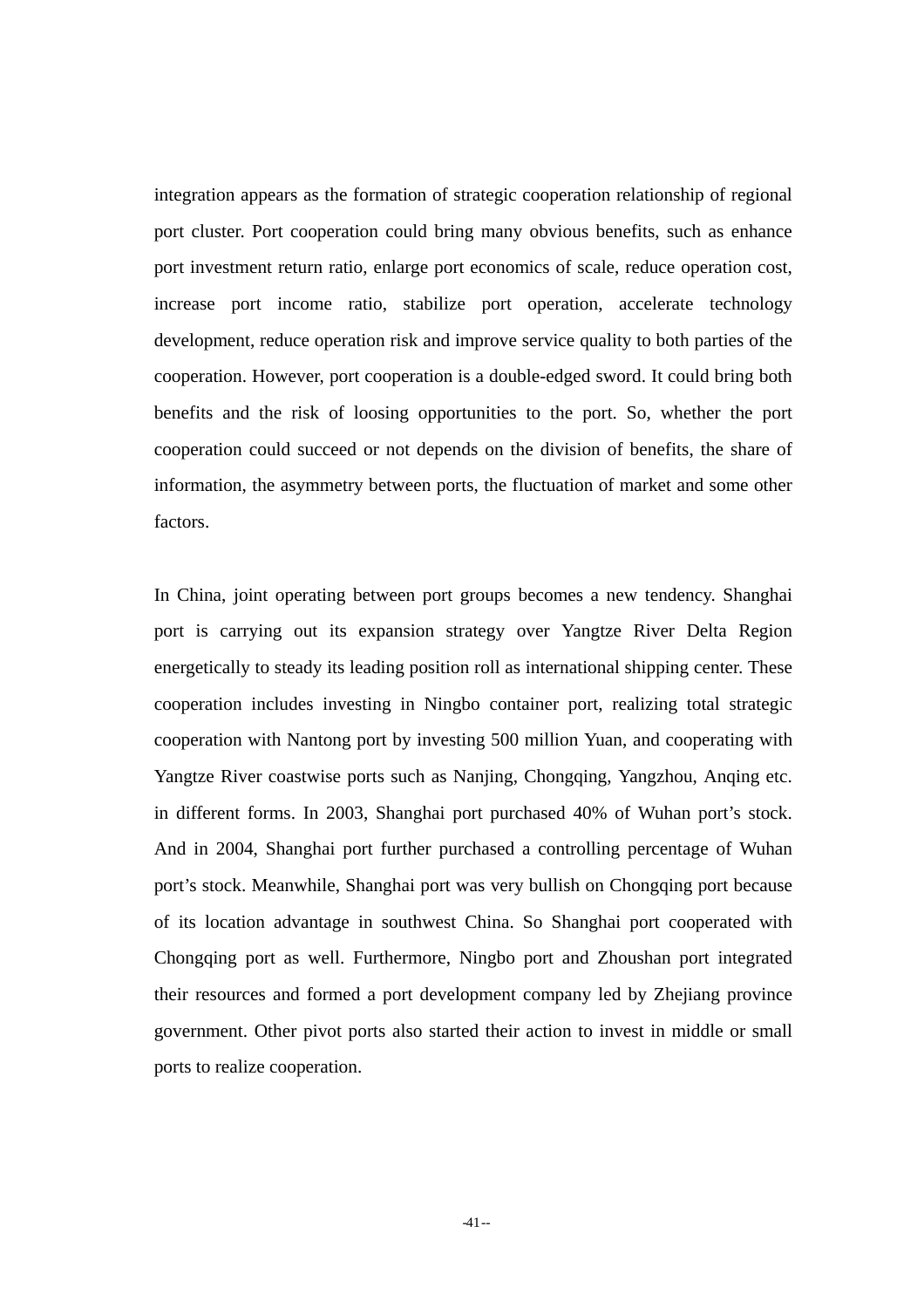### **4.3 Carry out trans-regional operation in different areas**

#### **4.3.1 Trans-sea port building**

Build and operate deep water port trans-regionally is the necessary tendency for Shanghai port to make up its disadvantage of lack of deep water, to build international shipping center and to participate in global competition. The construction of Yangshan port is a daring attempt of Shanghai port to build port trans-regionally.

Yangshan deep-water port locates in Big and Small Yangshan area in Shensi county in Zhejiang province. Experts thought that to build deep-water external port in Big and Small Yangshan area is the optimal choice after ten years' verification. In the earlier planning, reconnaissance and construction phase of this trans-regional important infrastructure project, the government of Zhejiang province and Shanghai cooperated tightly. Meanwhile, they solve the problem of benefit distribution caused by region division by market mechanism by learning the experiences of international pivot port.

The construction of first phase of Yangshan port had already completed and had been put into running. And the second phase had also been put into use in December in 2006. The second phase of Yangshan port is a specialized container port. It locates in the west of the first phase and its 1400-meter-long coastline is joined with the one of first phase. The land area of the second phase is about 700 thousand square meters. The second phase of Yangshan port has 4 deep-water berths and has a throughput capability of 2.50 million TEUs. The investment scale of the second phase is about 6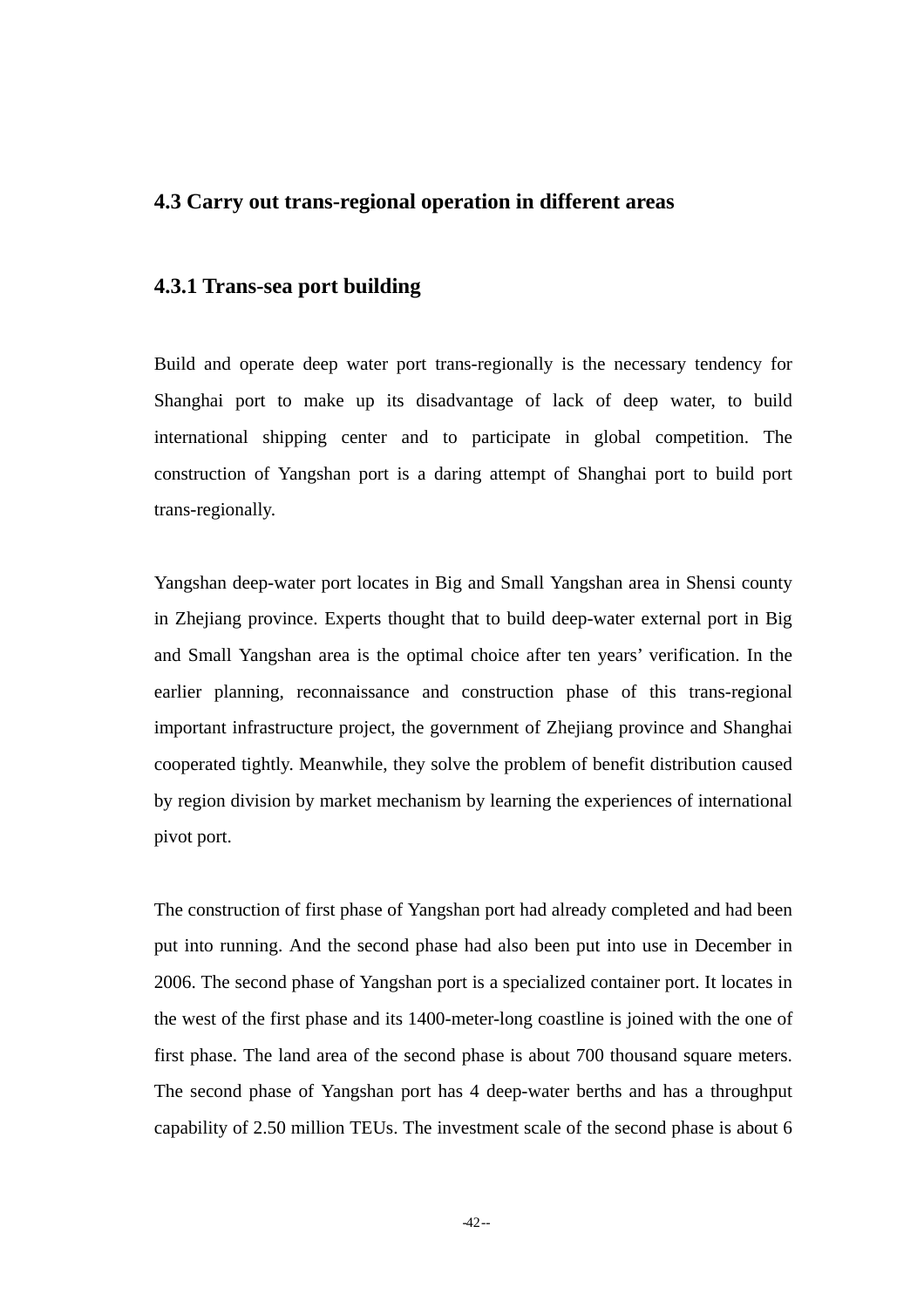to 7 billion Yuan. The second phase adopted joint operating mode. Five shipping industry giants, SIPG, HPH, MAERSK, COSCO and CSCL cooperated and formed a joint operating company together. In this company, HPH and MAERSK hold 32% stock each, SIPH hold 16%, COSCO and CSCL hold 10% each. The investment proportion was approved by China National Development and Reform Commission.

As a matter of fact, the construction of Yangshan deep-water port had already attracted the attention of some port enterprises and shipping companies earlier. Some of the world top ten shipping companies and port management enterprises had contacted Yangshan port and expressed their willingness to participate in the construction and operation of Yangshan port three years before. In the construction and operation process of the second and third and later phases, Yangshan port will also fetch in international companies to participate in. PSA, with world-class management level, will probably cooperate with Yangshan port as well.

The construction of Yangshan deep-water is a daring attempt for Shanghai port to break the restriction of administration and build port trans-regionally. And this attempt will provide important practical foundation for trans-regional operation for Shanghai port from now on.

# **4.3.2 Yangtze River Strategy—joint operating with container ports along the river**

"Yangtze River strategy" means constructing regional pivot port by capital, technology, management output and cooperation with ports along Yangtze River and finally realizing the win-win situation between Shanghai port and its hinterland.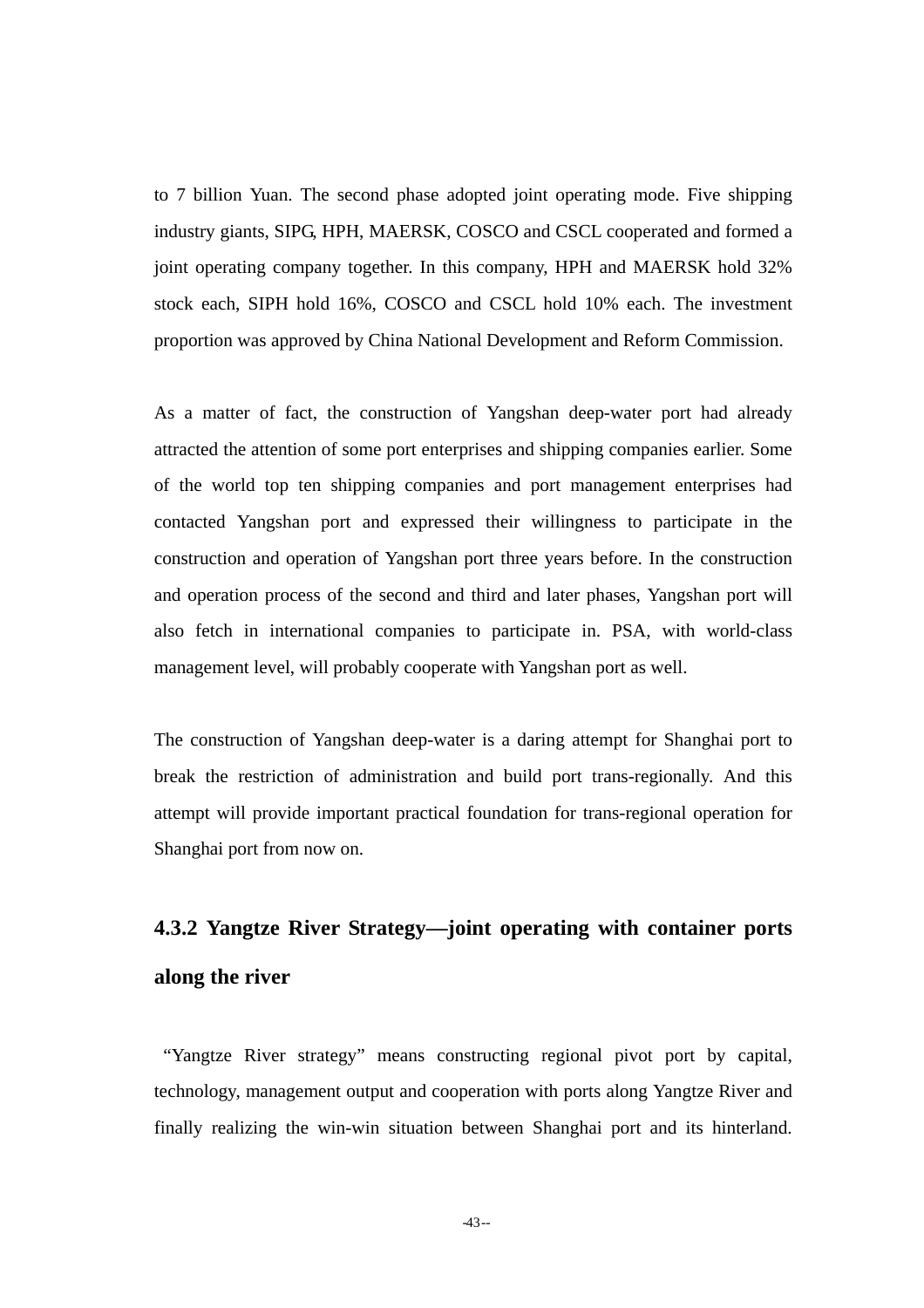Located in the sea gate of Yangtze River and in the intersection of Yangtze River economic belt and east coastal line economic belt, Shanghai port has a tremendous geographic position. But 95% of Shanghai port's foreign trade containers comes from Yangtze River region, and nearly 60% of internal trade containers distributes in Yangtze River region ports. So, Shanghai port should develop inland water transportation resource and cooperate with ports along Yangtze River tightly to realize its final target—to construct international shipping center.

There are various kinds of cooperation modes in Yangtze River strategy in Shanghai port's blueprint such as joint operating with local ports to construct terminals or to operate shipping business. But the final target is to construct a perfect logistic network—which means expand Shanghai port's hinterland from Yangtze River Delta Region to the whole drainage area by cooperate with other hinterland ports in the aspects of capital and business.

To accelerate the realization of Yangtze River strategy, Shanghai port started to cooperate with Ningbo port early in July in 2002. SIPG hold 45% of Ningbo port's stock and formed a logistic company with Ningbo port. Then a container feeder line opened. From then on, Shanghai port started to cooperate with Nanjing, Wuhan, Chongqing, Yangzhou and other ports at different levels.

In the end of September in 2003, Wuhan Port Container Co., Ltd. which is mainly managed by Shanghai Port Container Co., Ltd and Wuhan Port Group formally came into existence. This indicates that the cooperation between Shanghai port and Wuhan port had entered the substantive period. In July 2004, Shanghai port participated in the reform of Wuhan Port Group again. In this reform, Shanghai port and Shanghai Port Container Co., Ltd invested 201 million Yuan and 168 million Yuan separately.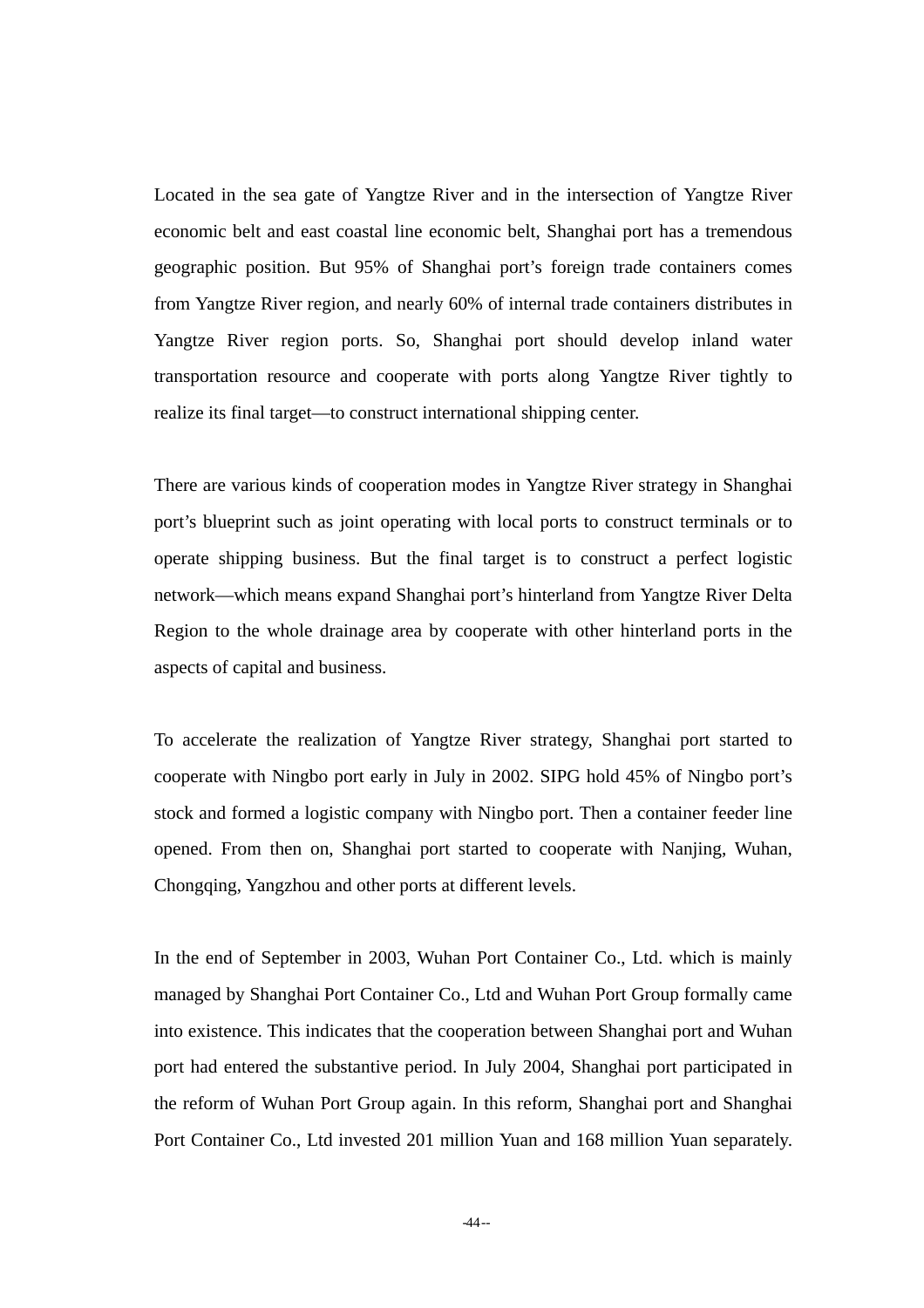In November  $6<sup>th</sup>$  2004, Shanghai port signed a merger and acquisition project which worth of 100 million Yuan with Wuhan port again. Till then, Shanghai port finally obtained the controlling percentage of Wuhan port's stock. Shanghai port planned to build Wuhan port as a pivot port in middle reaches of Yangtze River and to make Wuhan port as an important container cargo resource in 5 years' time.

In October  $28<sup>th</sup>$  2003, the vessel "Yuji 618", fully loaded with 100 containers, sailed from Chongqing Jiulongpo container port to Shanghai port. This was the first sailing of Chongqing Jihai Shipping Company, which was jointly founded by Shanghai port and Chongqing port.

In May 2005, SIPG and Nanjing port signed a cooperation agreement. They wanted to enhance the cooperation between biggest Chinese inland port and sea port by capital fusion and to achieve win-win effect. Till then, Shanghai port had linked the most important three Yangtze River coastwise ports (Chongqing, Wuhan, Nanjing) in row. Yangtze River strategy took shape.

#### **4.3.3 Joint operating with coastal container ports**

Till now, Shanghai port has no actions in the aspect of joint operating with coastal container ports. This dissertation only uses Jiaxing port as an example to discuss the necessity and feasible modes for Shanghai port to cooperate with coastal container ports.

Jiaxing port is the only sea gate in northern Zhejiang province and a convenient channel for southern Jiangsu province region to go to the sea. Jiaxing port could be a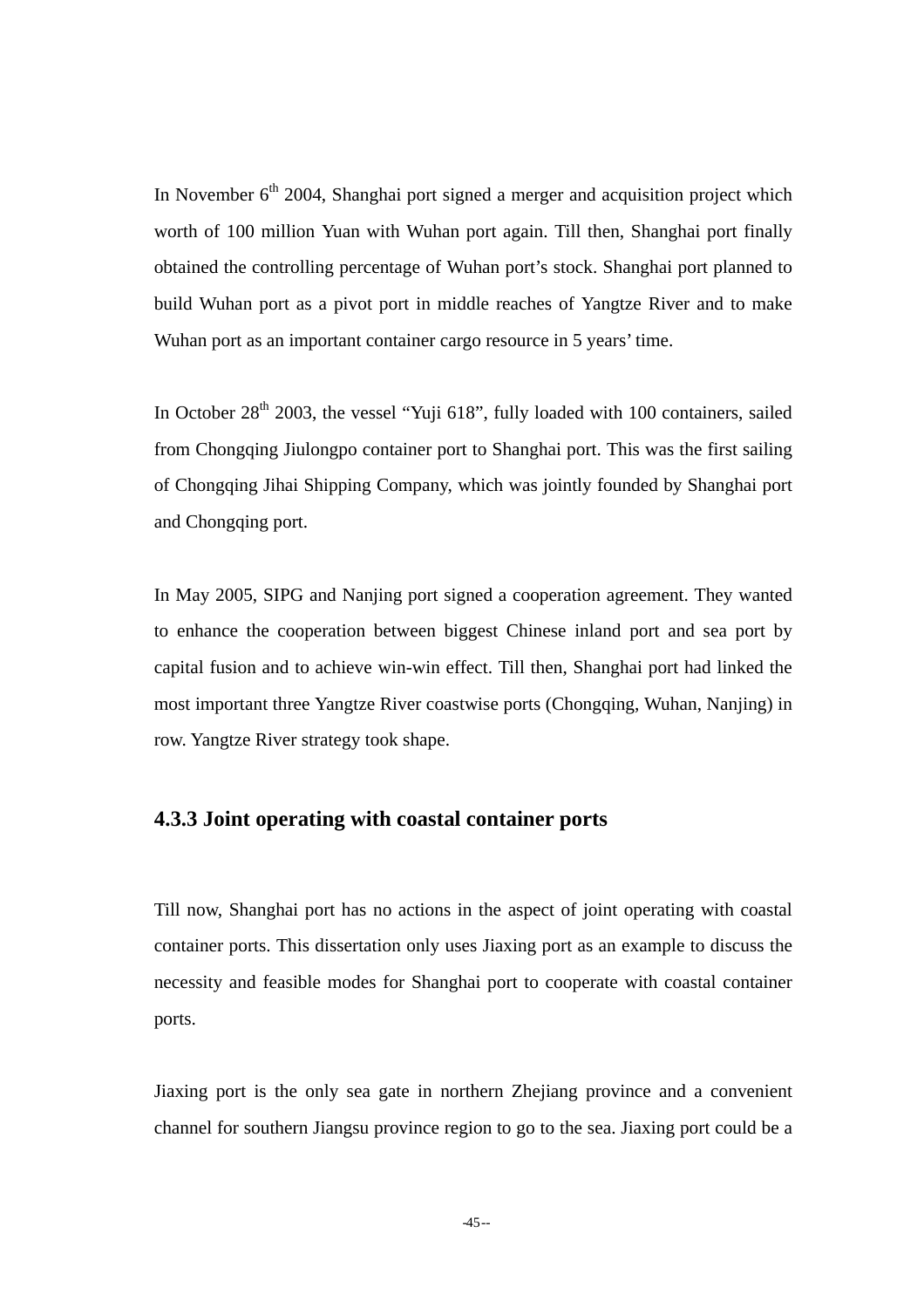specialized port for Pudong development zone and Suzhou industry zone and a supporting port for Hangzhou Bay industry zone.

Jiaxing port has two geographic advantages: The first is that containers transporting to southeast Asia will possibly not be transferred to Ningbo port by trans-sea bridge if Jiaxing port could handle these containers because the fee of trans-sea bridge will increase customers' costs. The second is that Jiaxing port has superior inland transportation conditions.

|              |             |                | Distance to     |  |
|--------------|-------------|----------------|-----------------|--|
|              |             | Inland         | Shanghai        |  |
| Port         | Type        | transportation | international   |  |
|              |             | condition      | shipping center |  |
|              |             |                | (km)            |  |
|              |             | without        | 128             |  |
| Nantong      | inland port | railway        |                 |  |
|              | inland port | without        | 140             |  |
| Zhangjiagang |             | railway        |                 |  |
| Zhenjiang    | inland port | good           | 305             |  |
| Nanjing      | inland port | good           | 392             |  |
| Jiaxing      | sea port    | good           | 90              |  |

Table 4-1 Compare Jiaxing port with other ports in Yangtze River Delta

*Source: Analysis of prospect of Jiaxing port, China shipping, 2003.5* 

In view of Jiaxing port's superior geographic location and its roll in Yangtze River Delta Region port cluster, Shanghai port should cooperate with Jiaxing port to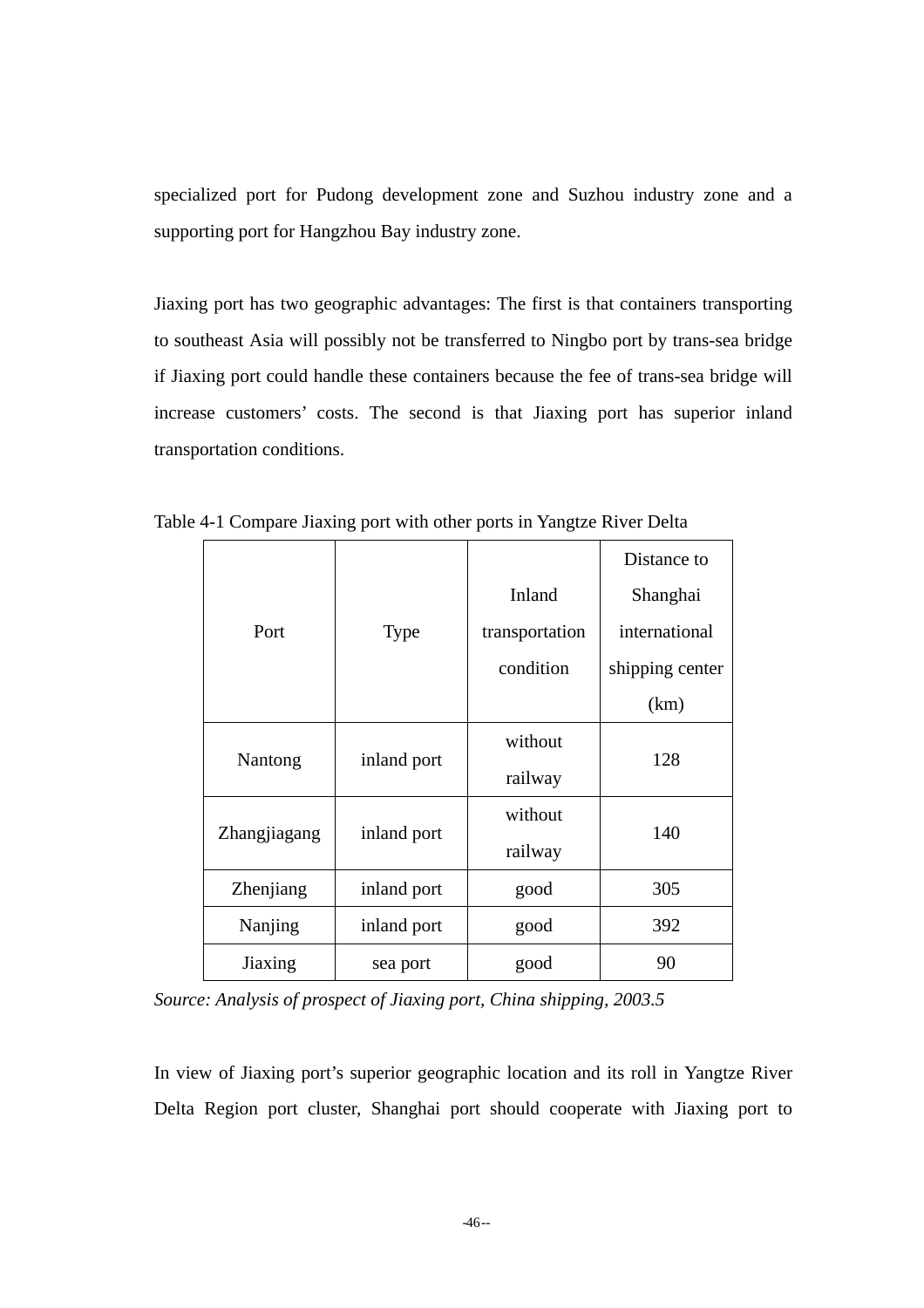manage container terminals jointly.

#### **4.3.4 Cross-border investment, joint operating container terminals**

Look back to the development process of world's two biggest port operators HPH and PSA, cross-border operation development strategy is one of the most important reasons that leads them to success. With world container transportation develops quickly, the scale of ports have expanded consequently. Even Hong Kong and Singapore could not meet the expansion need of HPH and PSA. So HPH and PSA turned to foreign markets. HPH and PSA operate and manage ports from over thirty countries and regions all over the world by purchasing and sharing stocks.

Different operating environment from different countries and regions make port operators accumulate abundant operation and management experience. They get deeper understanding for customers' needs and controlling power of container transportation channels gradually. Strong market controlling power makes port operators be capable of integrating port relevant service system and advancing port development.

To construct Shanghai international shipping center, Shanghai port should have deep-water berths and routes, high volume of container throughput, thick liner shipping lines, high proportion of international transit containers and world class port operators and relevant port logistic services. So, Shanghai port should concern not only ports in Yangtze River Delta Region, but also ports outside it and participate in the competition of international port industry.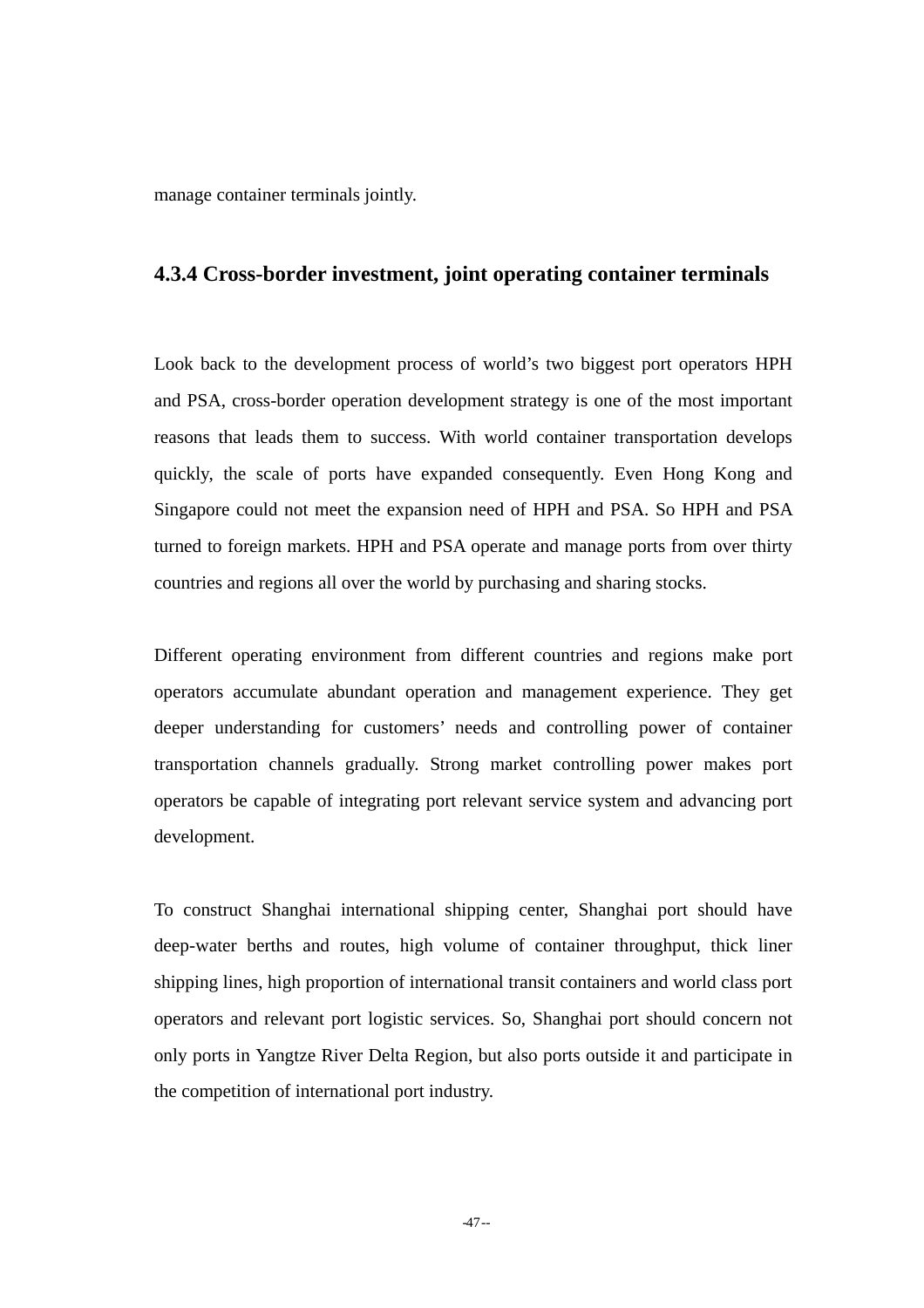The feasible modes for Shanghai port's trans-regional operation are:

1. Investing in host countries to found enterprises. Cross-boarder operation should carry out localization strategies, absorb local talents with high level of professional knowledge and strong ability of developing markets.

2. Joint operating with foreign enterprises, especially with cross-boarder enterprises to buck for win-win effect.

3. Mergers and acquisitions. In this way, the trans-regional operating enterprise could reduce time of market entrance.

However, during the process of trans-regional operation of Shanghai port, Chinese imports and exports banks should build good service platform for the port. In the earlier time, port enterprises are usually lack of information about the host country. Banks should provide comprehensive services then. Meanwhile, banks should also provide financial support for the port enterprises.

### **Chapter conclusion:**

This chapter mainly analyzed the modes of trans-regional operation of Shanghai port. Shanghai port could choose different modes in different conditions. Some of these modes had been adopted by Shanghai port and created considerable benefits. Shanghai port could also cooperate with Jiaxing port. In the future, Shanghai port could develop international business further and try to become a world class port operator.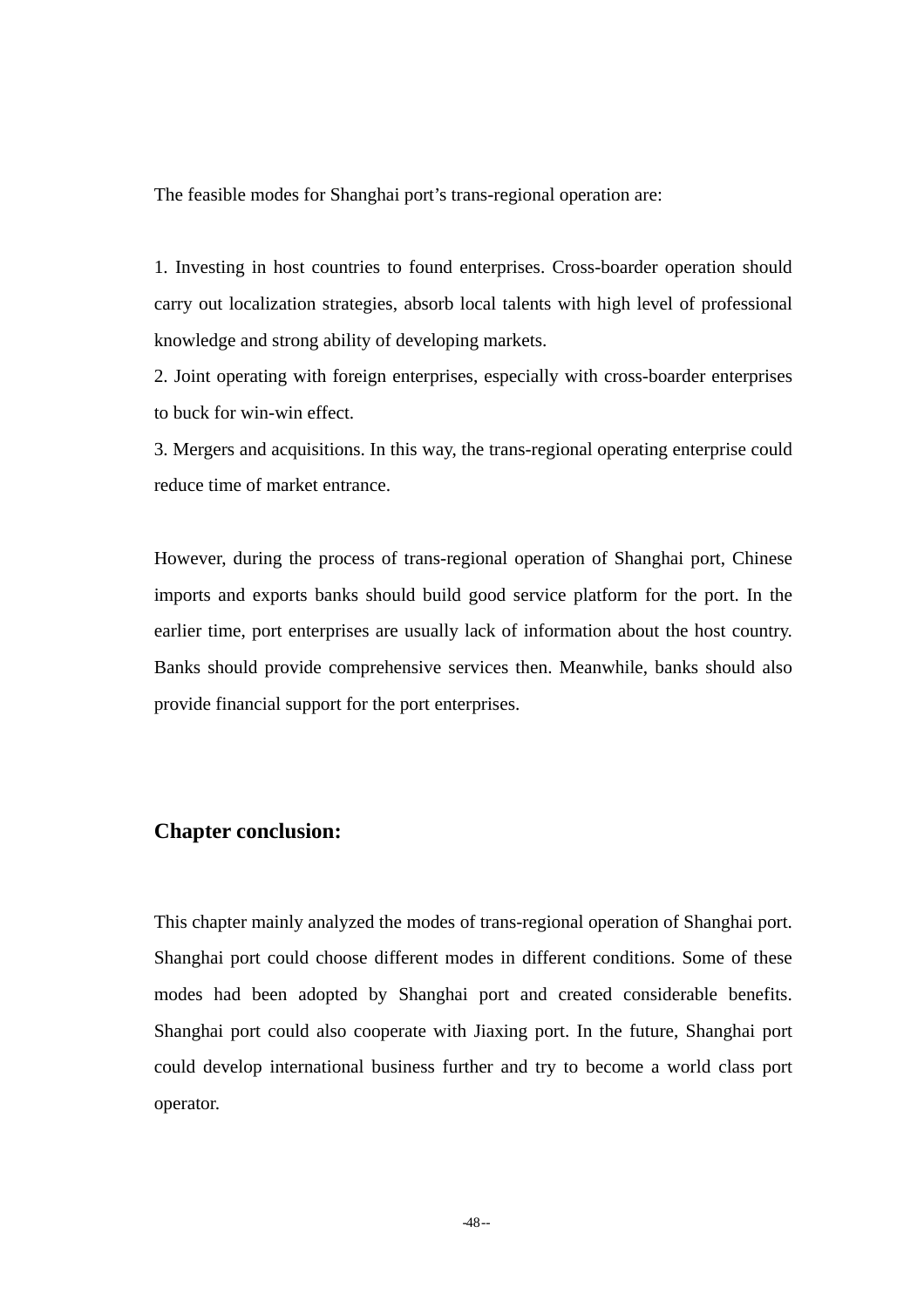## **Chapter5 Analysis of development prospect of container transportation of Yangshan deepwater port**

### **5.1 Forecasting of container throughput of Yangshan port**

The container throughput of Yangshan deepwater port in 2006 is 3,230,000TEUs, while the Waigaoqiao harbour district container throughput is 18,480,000 TEUs. Since the Waigaoqiao harbour district has already been saturated, we can estimate that the container throughput will not change a lot in 2010. Therefore in the coming several years, the increasing amount of container throughput of Shanghai harbor should be the one of container throughput of Yangshan deepwater port.

### **5.1.1 Gray system model**

Gray system refers to the system both containing known information and the information unknown or information not so certain. Professor Deng Julong took this theory seriously firstly in 1982, having brought forward home and abroad, having aroused by our country scholar. Gray system theory has provided the new system resolving problems.

Gray system behavior may build the systematic gray model after generating ampere.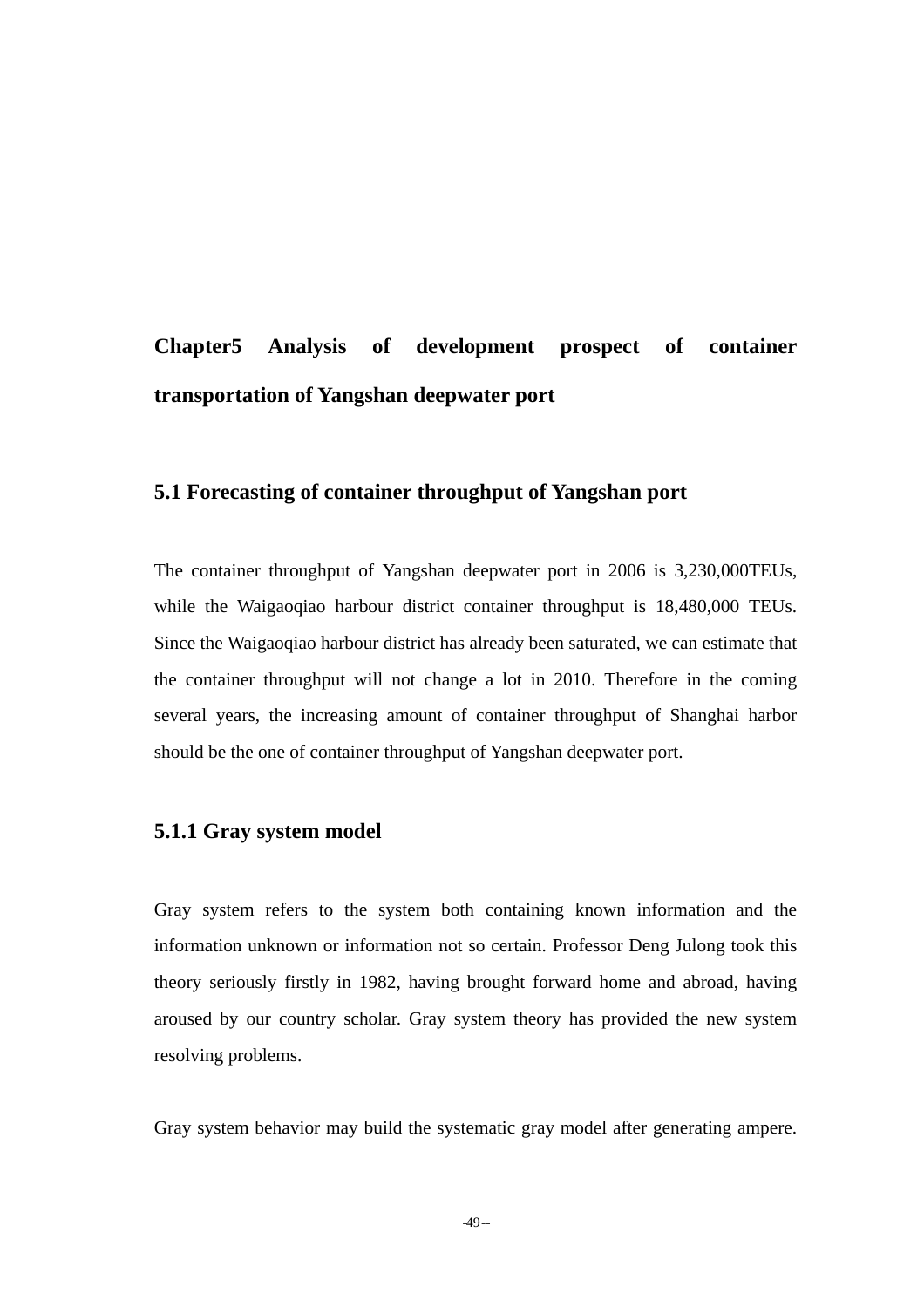The gray model manifests outstanding superiority when exploring the probability of characteristic property is less than system.

GM (1, n) expresses the model of one order, the n variable differential equation forecasting. The following joins the forecast model being the container handling capacity on this account with the (1 , 1) model introducing GM.

The primitive progression should be set as follows:  $x^{(0)}(t) = \left\{ x^{(0)}(1), x^{(0)}(2), \ldots, x^{(0)}(n) \right\}$ 

assuming a summation  $x^{(0)}(t)$  according to  $x^{(1)}(k) = \left\{ x^{(1)}(1), x^{(1)}(2), \ldots, x^{(1)}(n) \right\}$ 

$$
x^{(1)}(k) = \sum_{t=1}^{n} x^{(0)}(t)
$$
, we can get

Then GM (1, 1) model differential equation of  $x^{(1)}(k)$  is:

$$
\frac{dx^{(1)}}{dt} + ax^{(1)} = u \tag{1}
$$

Parametric in (1) can indicate as  $\hat{a} = (a, u)^T$ 

Estimating a parameter according to minimum two multiplication, then we can get  $\hat{a} = (B^T B)^{-1} B^T Y n$  (2), in (2)

$$
B = \begin{pmatrix} -0.5(x^{(1)}(1) + x^{(1)}(2)) & 1 \\ -0.5(x^{(1)}(2) + x^{(1)}(3)) & 1 \\ \dots \\ -0.5(x^{(1)}(n-1) + x^{(1)}(n)) & 1 \end{pmatrix}
$$

$$
Yn = (x^{(0)}(2), x^{(0)}(3), \dots, x^{(0)}(n))^{T}
$$

With substitution  $\hat{a}$  to (1), we can get the GM (1, 1) model time responding to function model. And it is the formula of GM (1 , 1) model, which is  $x^{(1)}(k+1) = (x^{(0)}(1) - u/a)e^{-ak} + u/a$ (3)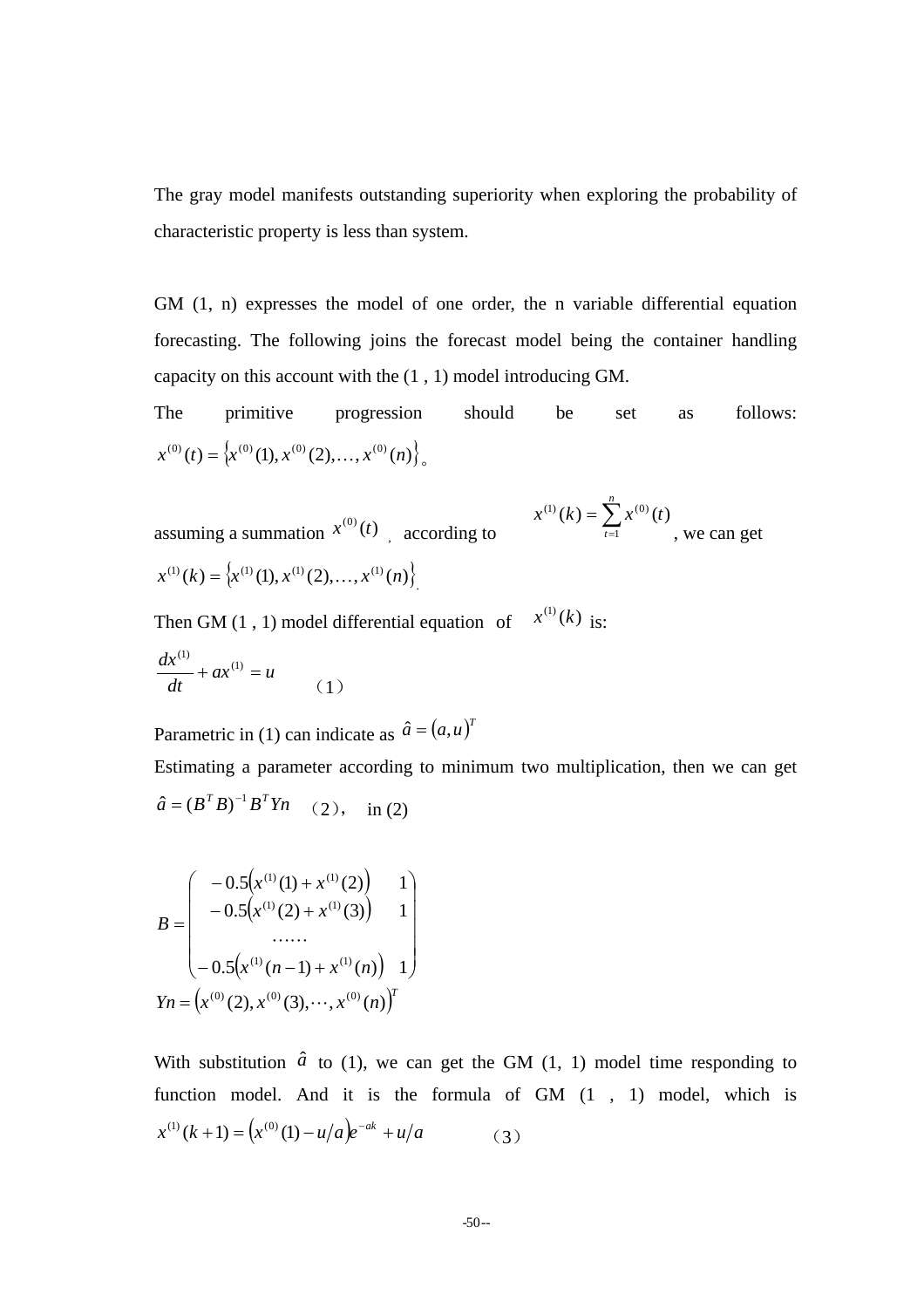With  $x^{(0)}(k+1) = x^{(1)}(k+1) - x^{(1)}(k)$ , we can get the estimation of year k+1.

# **5.1.2 Establishment of the gray model and forecasting on container transportation**

According to container throughput of Shanghai port of 1995-2006 (see table 5-1), we can establish gray model GM $(1, 1)$  on container throughput.

| Year       | 1995  | 1996   | 1997  | 1998  | 1999  |
|------------|-------|--------|-------|-------|-------|
| Throughput | 152.7 | 197.14 | 253.7 | 306.6 | 421.6 |
| Year       | 2001  | 2002   | 2003  | 2004  | 2005  |
| Throughput | 634   | 861    | 1128  | 1454  | 1808  |

Tabulation uint:10 thousands TEUs

Table 5-1 Container throughput of Shanghai port of 1995-2006

*Source: Arrange on my own according to materials of customers* 

By calculation, we can get  $\alpha = -0.23692$ ,  $\mu/\alpha = -37.78095$ , and then we can get gray model of forecasting of container throughput of Shanghai port G M(1,1): Which is  $x^{(1)}(k+1) = (152.7 + 37.78095)e^{0.23692} - 153.0083$  (4)

With (4) and  $x^{(0)}(k+1) = x^{(1)}(k+1) - x^{(1)}(k)$ , we can get container throughput of Shanghai port in2007-2010,which is shown in Table 5-2.

Table 5-2. Estimation Value of Container Throughput of Shanghai Port in2007-2010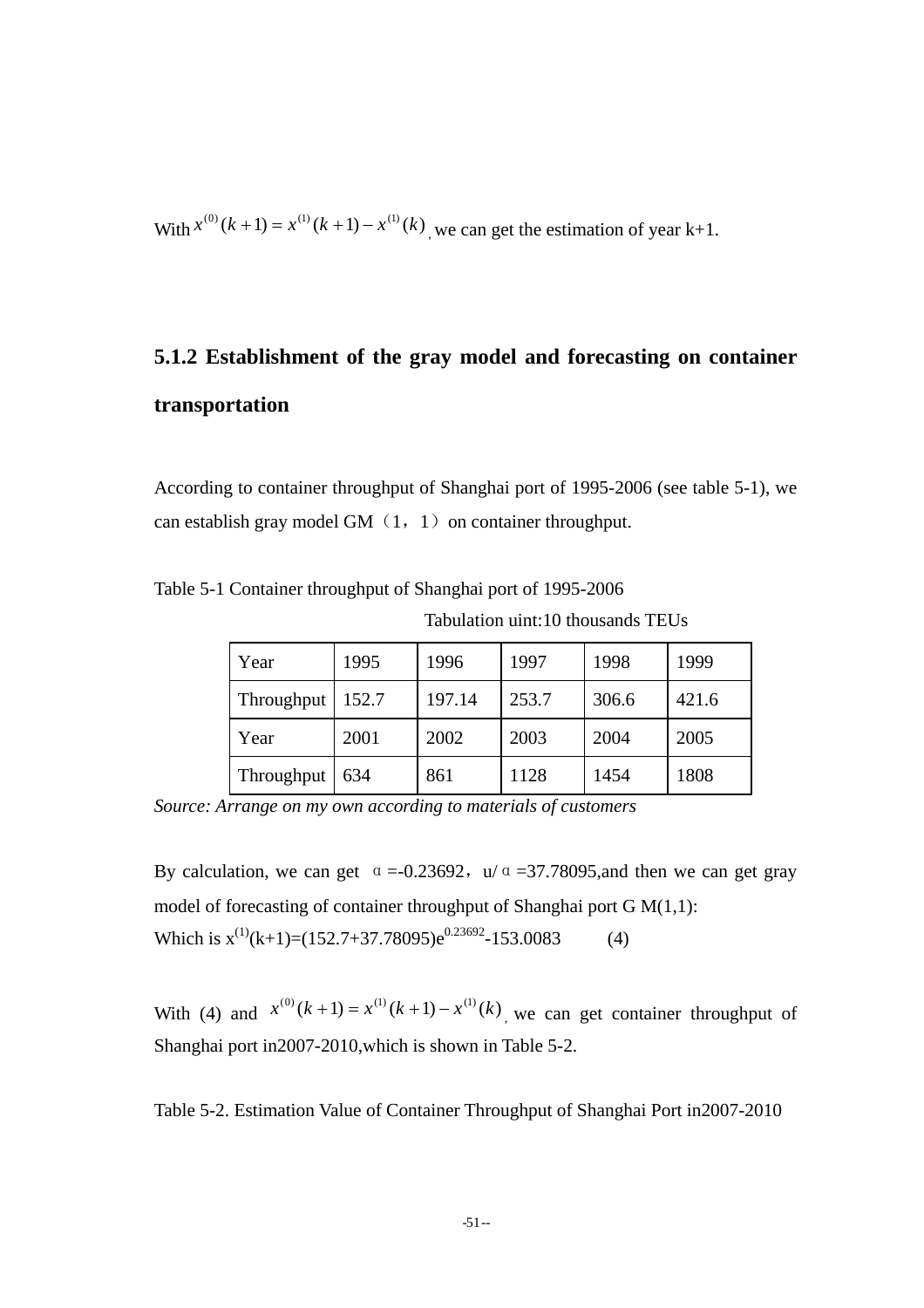Tabulation uint: 10 thousands TEUs

| Year              | 2007 | 2008 | 2009 | 2010 |
|-------------------|------|------|------|------|
| Throughput   2600 |      | 2750 | 3050 | 3500 |

We can draw a liner graph with Container Throughput of Shanghai Port in 1995-2006 and the estimation value of Container Throughput of Shanghai Port in2007-2010 as follow:



It's easy to find out that the analog result of the estimation value of container throughput of Shanghai Port in2007-2010 has outstanding degree of fitting.

By analysis above, we can facilely get the estimation value of container throughput of Yangshan port in2007-2010 as follows:

Table 5-3 the estimation value of container throughput of Yangshan port in2007-2010 Tabulation uint:10 thousands TEUs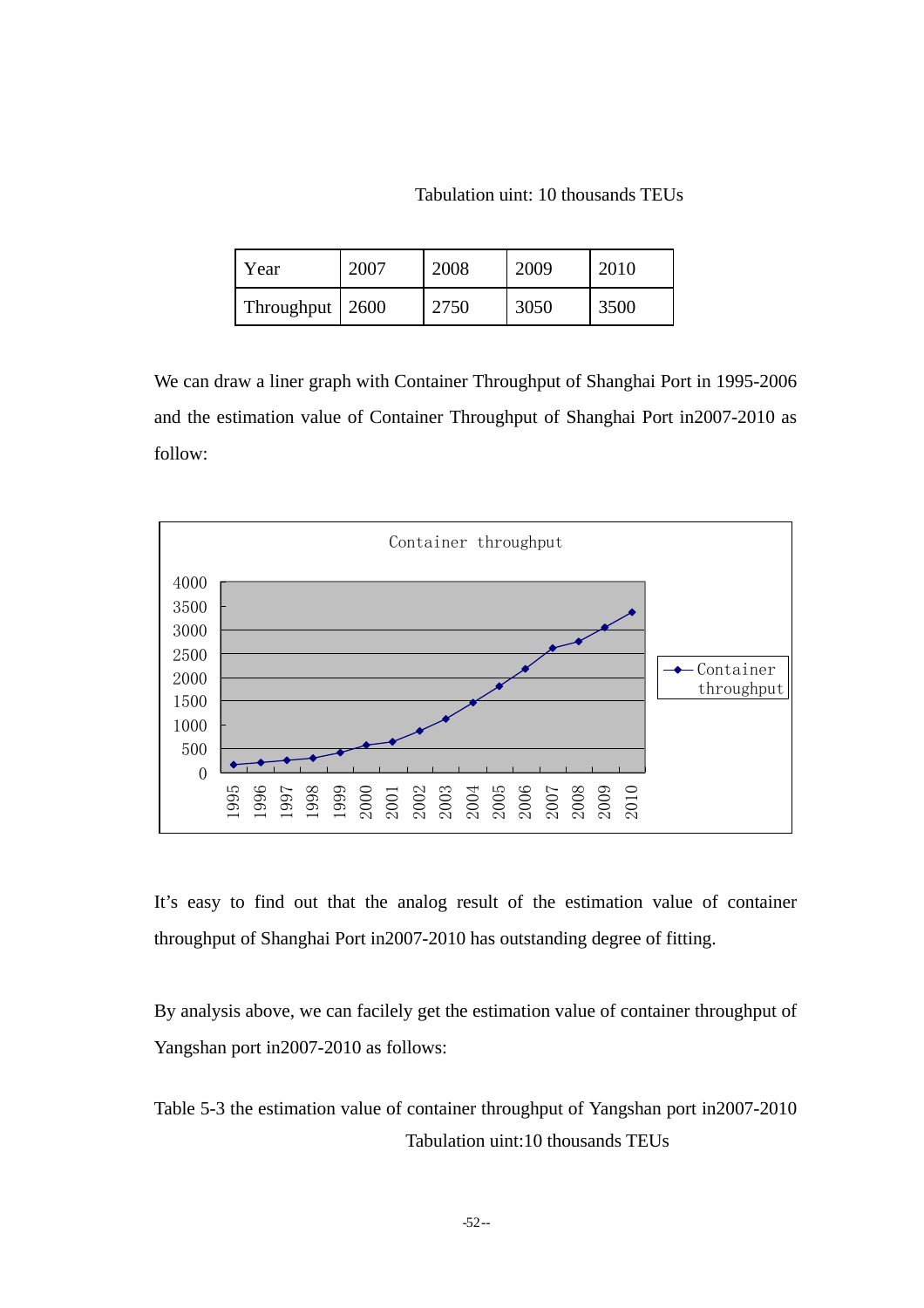| Year       | 2007 | 2008 | 2009 | 2010 |
|------------|------|------|------|------|
| Throughput | 750  | 959  | 1200 | 1650 |

### **5.2 Development of inland transportation of Yangshan port**

There are three kinds of inland transportation of Yangshan port, highway transportation, through transportation and transshipment. In my opinion, we should put more emphasis on through transportation and transshipment, and decrease highway transportation.

#### 1. The overloading of highway transportation

Highway transportation fits for short distance transportation with its high speed and fine fluidity. Till now there are 28000 container trucks which were registered in Shanghai. Besides, there are many more container trucks which are not enrolled in. The amount of container trucks is so large that it leads to the mess of the market, and the overloading of Donghai Bridge and highway. With the persistent increase of the container throughput of Shanghai inland transportation, the highway transportation can't sustain future situation by itself. Apart from that, with the rise of the amount of the highway container transportation, the degree of crowding of container trucks will surge, which will deteriorate our environment.

#### 2. The shrink of through transportation

The container throughput of through transportation of Shanghai port is 80,000, accounts for nearly 0.07% of the whole amount of the container throughput of Shanghai port. However, more than one fourth of the container throughput is through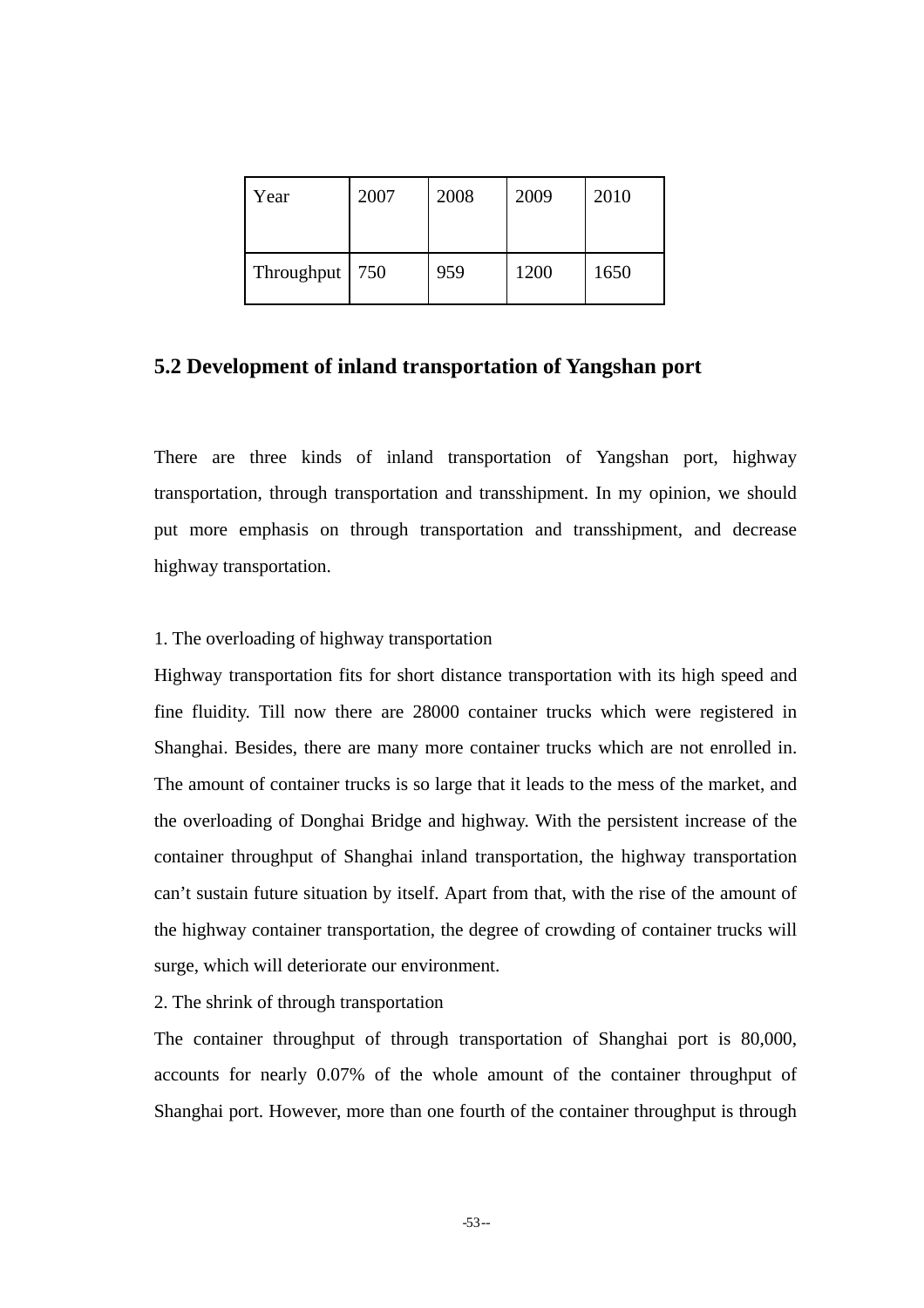transportation. In my opinion, the reasons for the shrink of through transportation are as follows:

(1). the limitation of terminal rail facilities

(2). the separation of Yangshan port and railway station

Yangshan port was formed by land reclamation in outer sea, so it's not appropriate to build railway station near the port. Therefore, the majority of accessorial production area including the railroad is in TongSheng Logistics center. And the connection between Yangshan port and inland accessorial districts relies on the Donghai Bridge, which means that containers carried by train have to be unloaded in TongSheng Logistics center, and then they will be loaded on container truck to get to Yangshan port, Vice versa. Moreover, sometimes trucks can't go through Donghai Bridge because of the bad weather. In conclusion, the separation of the port and railway station leads to the increase of the cost of through transportation, and reduce the time effect of the through transportation.

(3). the long haul distance fromYangshan port to inland main hinterland railway system

From the analysis of the container throughput from inland cities to Shanghai in the past years, we can get that Xi'an, Chengdu, and Zhenzhou are the main hinterland of through transportation. However, these districts are the main hinterland of through transportation for Tianjin port, Qingdao port, and Lianyungang port.

Table 5-4 Haul distance from the main hinterland to different ports Tabulation uint: KM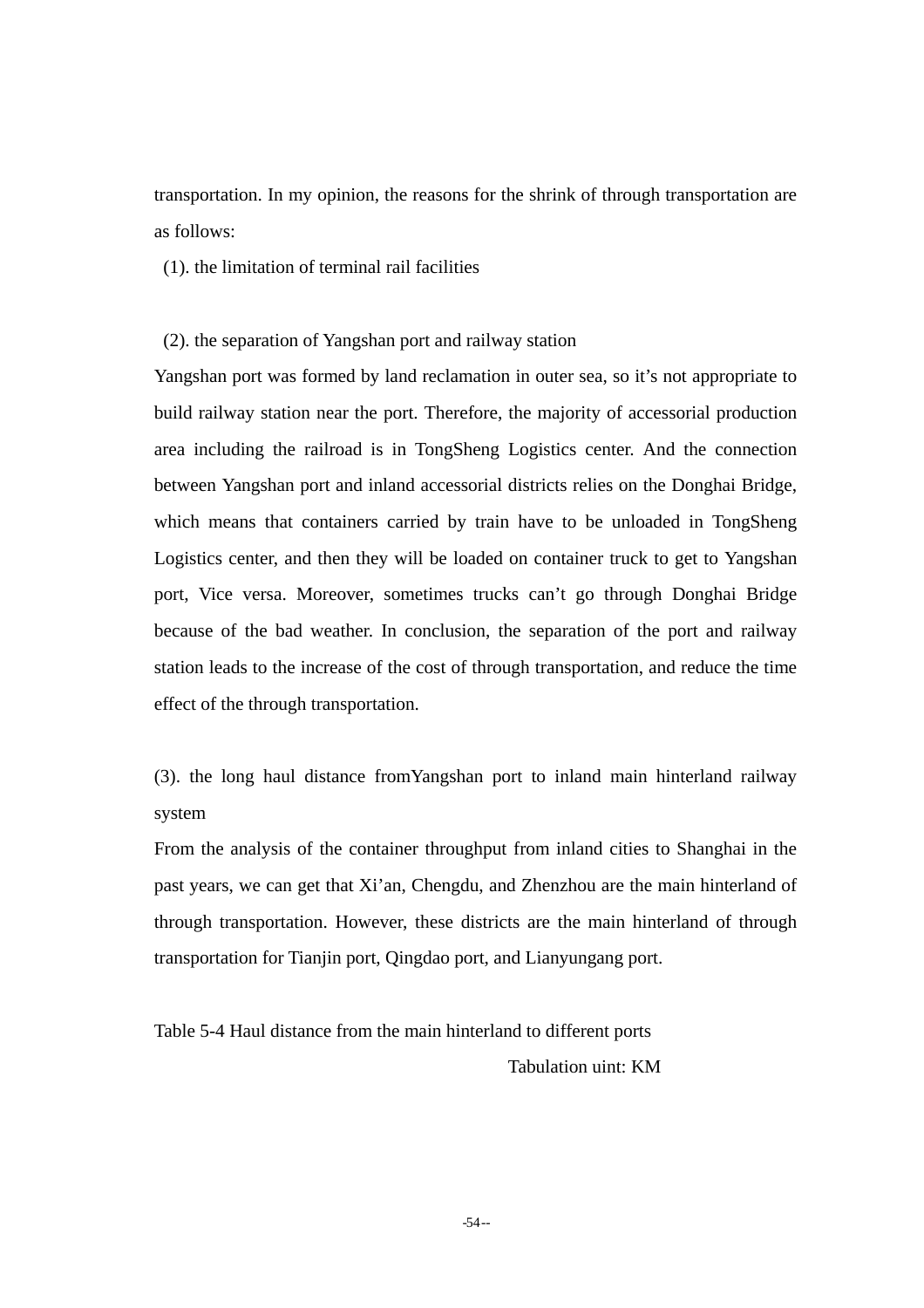| port / city         | Xi'an | Chengdu | Zhenzhou |
|---------------------|-------|---------|----------|
| Yangshan<br>port    | 1509  | 2351    | 1020     |
| Tianjin port        | 1305  | 2147    | 920      |
| Qingdao port        | 1570  | 2680    | 1075     |
| Lianyungang<br>port | 1080  | 1953    | 583      |

*Source: Arrange on my own according to materials of customers* 

We can easily find that the haul distance from Yangshan port to inland main hinterland railway system is longer compared with other ports. And because the high value goods in container are time sensitive, the long distance will affect the time effect.

(4). the limited capacity of railway transportation for container

Restricted by the low average per capita income, railway transportation still is the first choice for the tourist, especially for the long distance travel. And railway system pays more attention to the volume of passenger travel because it is considered as the source of the increase of their income. Apart from that, the transportation of energy and mineral resources occupies part of the railway transportation capacity because Shanghai is lack of energy and mineral resources. More over, there are only Beijing-Shanghai railway, and Shanghai-Hangzhou railway in Shanghai. The limited capacity of railway container transportation for container affects through transportation in Yangshan port.

(5). the weak infrastructure of inland railway transportation for container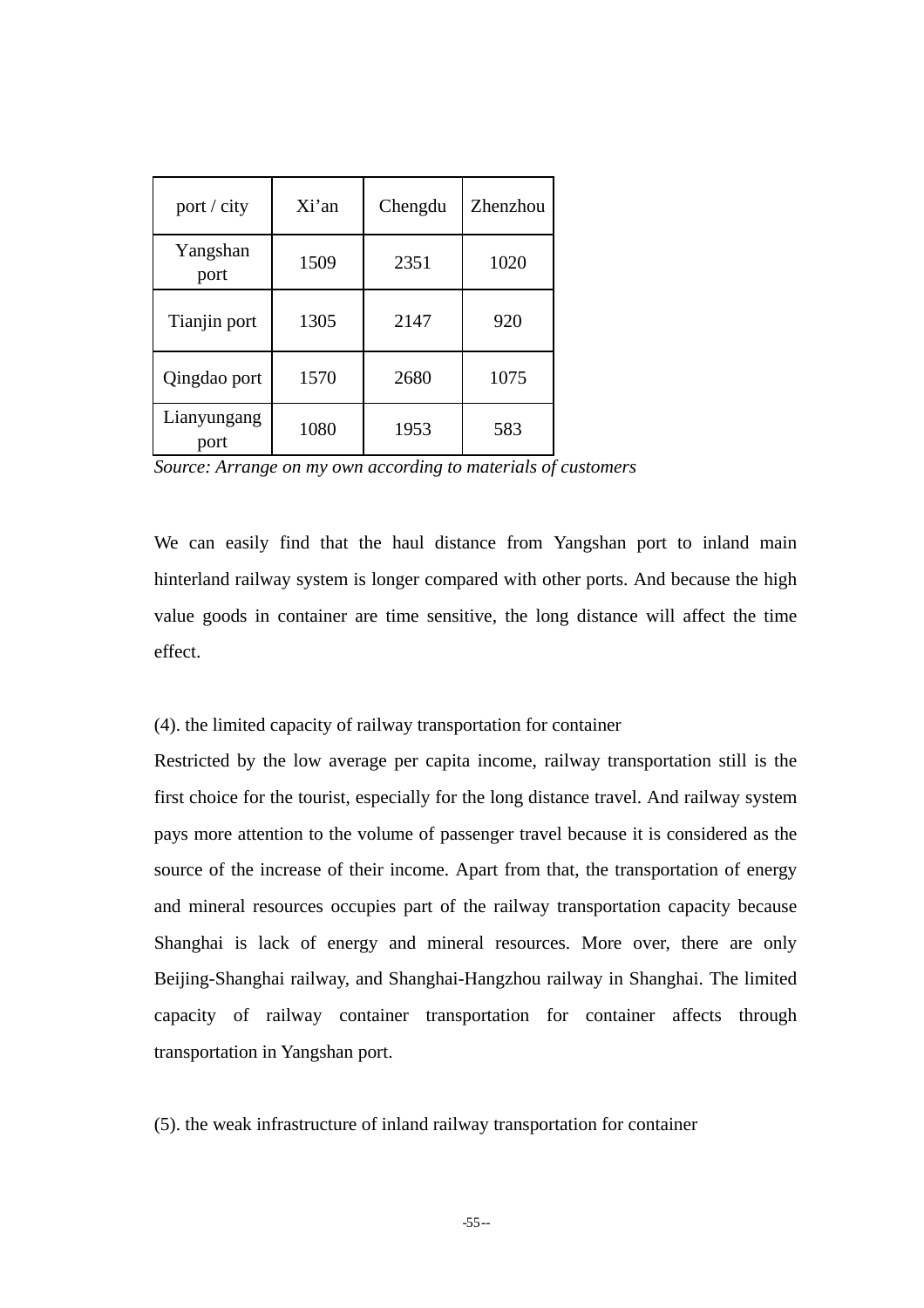The majority of container transfer stations in inland China are small scale, with low capability. Because of the weak infrastructure of inland railway transportation for container, they can't satisfy customers' needs as packing, stuffing, stowage and so on. Besides, the damage of the container which is caused by the lacking of the loading and discharging facility is serious.

In addition, the information system of the railway system needs further development.

#### 3. The advantage of transshipment

Transshipment is the main mode of distribution in many container hub in the world as the cost of transshipment is nearly a quarter of the cost of the railway, and it is about one fifth of the cost of the highway. For example, transshipment occupies almost 20% of the whole amount in Rotterdam port, and Antwerp port.

Transshipment accounts for 36% of the whole container throughput in Yangshan port. And the container throughput is 3580,000 TEUs in Yangshan port from January to April in 2007, among which nearly a half is transshipment.

The advantages of transshipment are as follows: Firstly, it is better for environment protection. Compared with container trucks, vessel can carry more containers with the same amount of emission of gas. Besides, it can save energy compared to other modes. What's more, the cost of transportation for each goods is reduced as it can carry more cargo, then the competitiveness of the goods was increased indirectly.

#### **5.3 The relationship of Yangshan port and Waigaoqiao district**

The future division of work in Shanghai port is that Waigaoqiao district will pay more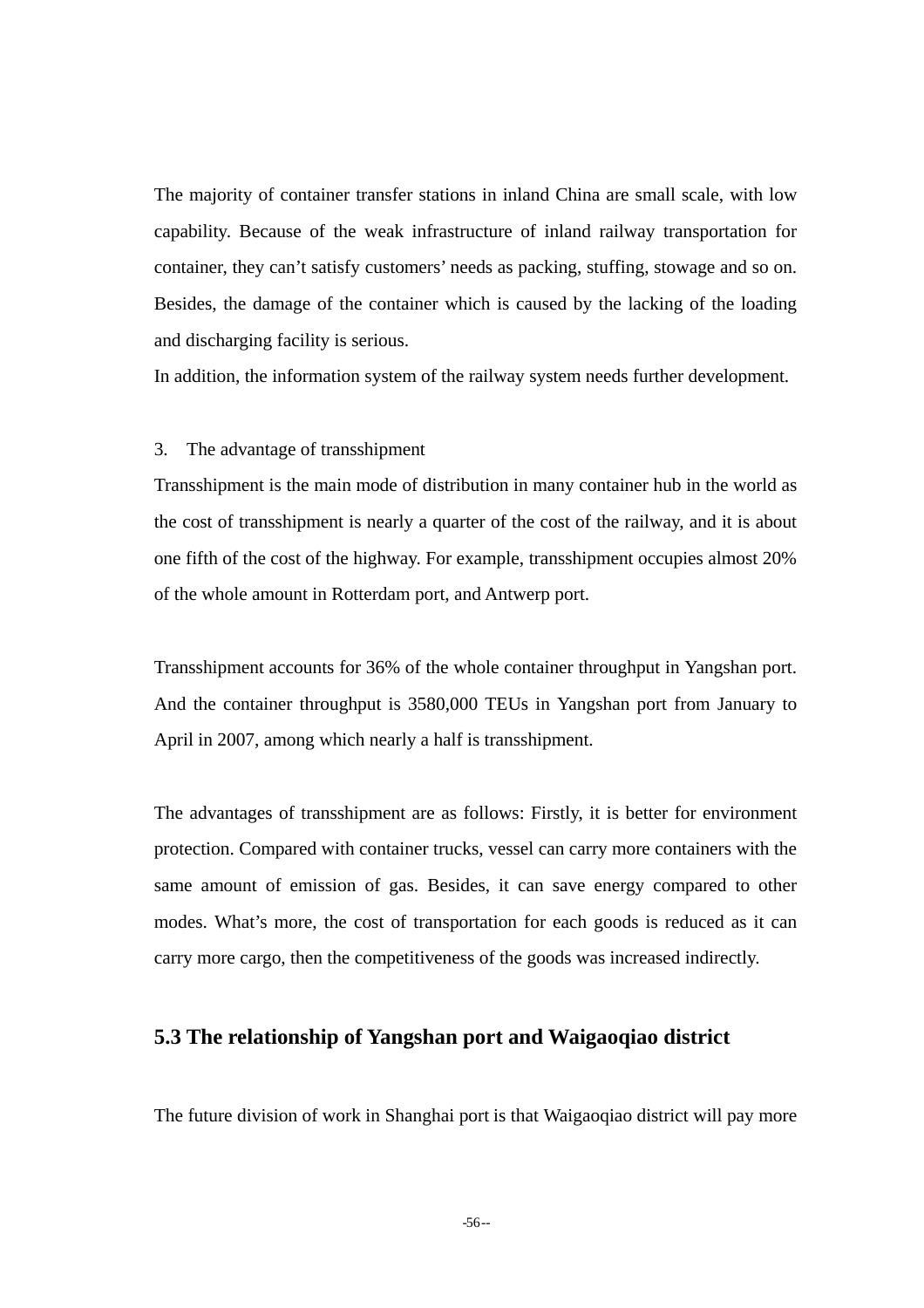attention to the needs of Yangtze Delta Area, while Yangshan port will put emphasis on the inland area in Yangtze River, like Chongqing, Wuhan. Because the draft Yangshan port is larger than that of Waigaoqiao district, vessels which are more than Waigaoqiao district can afford can dock at Yangshan port. And smaller vessel which wants to go through inland waterway, or needs some additional service, can berth at Waigaoqiao district.

As Waigaoqiao district is close to Yangshan port in geographic position, with the advantage of competitive industries of Waigaoqiao district and the natural advantage of Yangshan port, they can cooperate with each other for co-prosperity.

#### **Chapter Conclusion:**

The future container throughput is forecasted in this chapter. Besides, the author analyzes the development of inland transportation of Yangshan port, and points out that transshipment will be the emphasis in future development. At last, the author talked about the relationship of Yangshan port and Waigaoqiao district.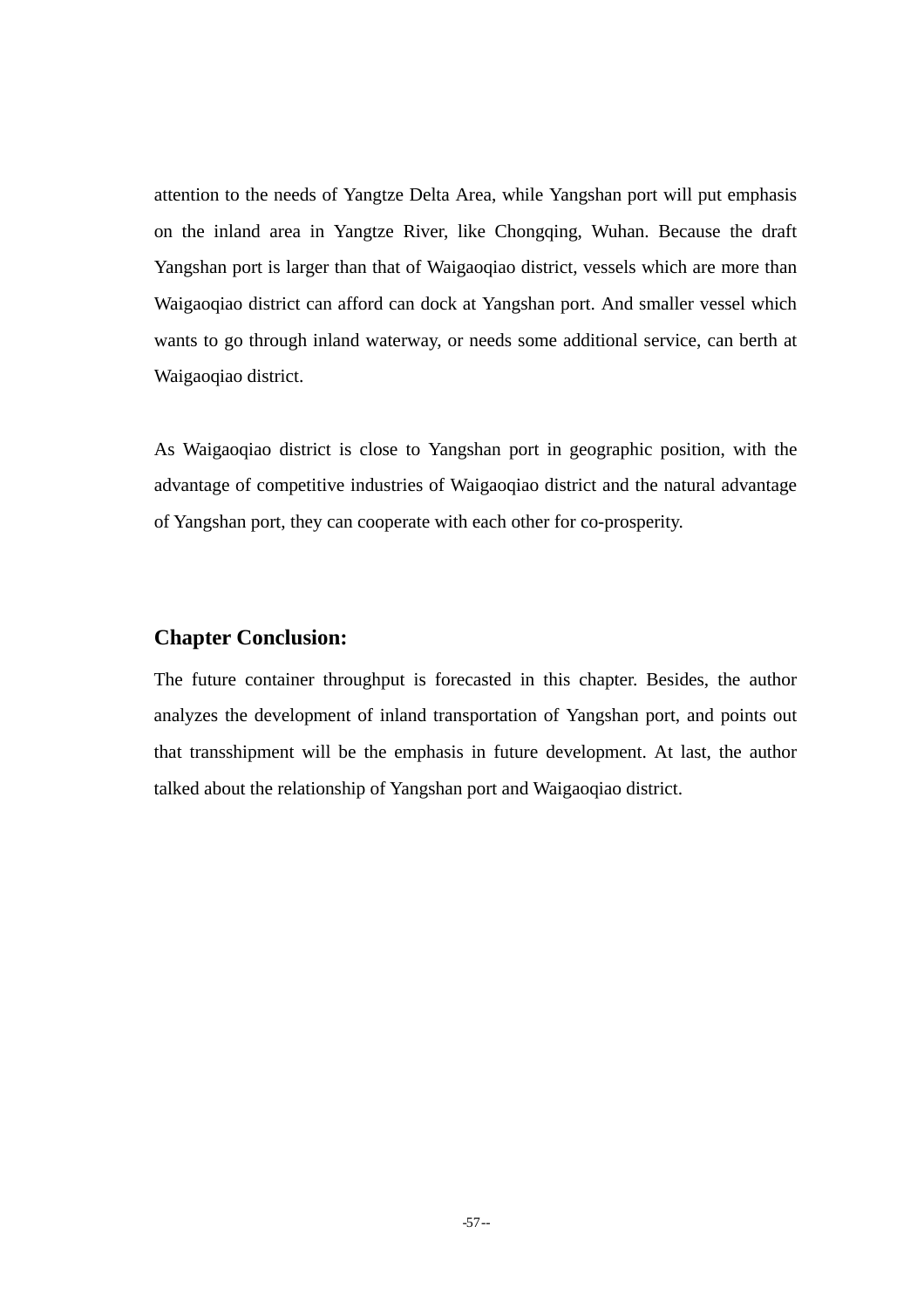## **Chapter6 Main barriers and related suggestions of the development of container transportation of Yangshan port**

## **6.1 Main barriers of the development of container transportation of Yangshan port**

1. The conflict of trans-regional operation of port and districts' benefit

The operation of the port is usually constrained by the governmental division. The theory of modern relationship of port and city said that, the development of port and neighboring city is inter-promoting. And port accounts a lot in the development of the local economy. Ports are not only the points for the city to develop its shipping industry, but also the integrated logistics centers in the area as their hinterland are so vast. Yangshan port in located in Zhejiang province, and belongs to Shanghai officially. In some situation, the administrative intervention of local government will set back the development of the port.

2. The limitation of the governmental barrier

In China, *Port law* was promulgated, with punishment set down regarding to the illegal intervention of the local government. However, the supporting rules in local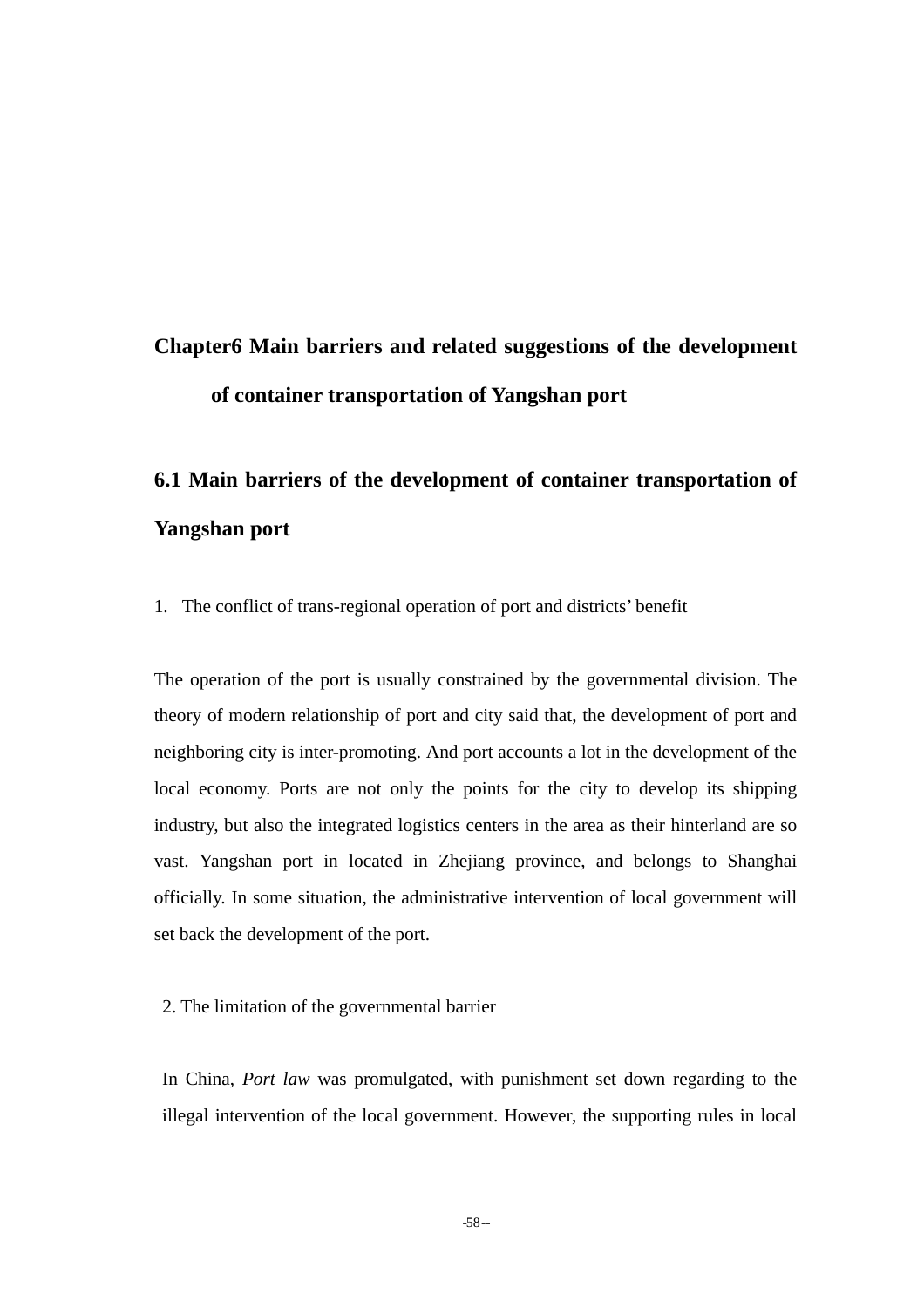government haven't been set down in the majority of areas. Therefore, we need to fasten the speed of enacting and improving rules and regulations to make sure that the port management company can act independently.

3. The maladjustment of the port management system in nowadays

According to *Port law*, there is only one port management Authority in one city. However, there is conflict for the Yangshan port with the regulation of *Port law* as Yangshan port is located in Zhejiang province managed by Shanghai port Authority officially. Therefore, we must reform the port management system nowadays to cope with trans-regional operation of port.

4. The immaturity of the modern enterprise system

To establish mature modern enterprise system is the fundamental of trans-regional operating of port and multiple financing. However, some port management companies in China are still state-owned enterprises. Even for some port management companies which have built up modern enterprise system, the government still can exercise influence on some important decisions. And this affects the trans-regional operation of Yangshan port.

## **6.2 Suggestions of the development of container transportation of Yangshan port**

- 1. Multiple modes of trans-regional operating of Yangshan port:
- (1) Establishing new berth by single proprietorship or joint venture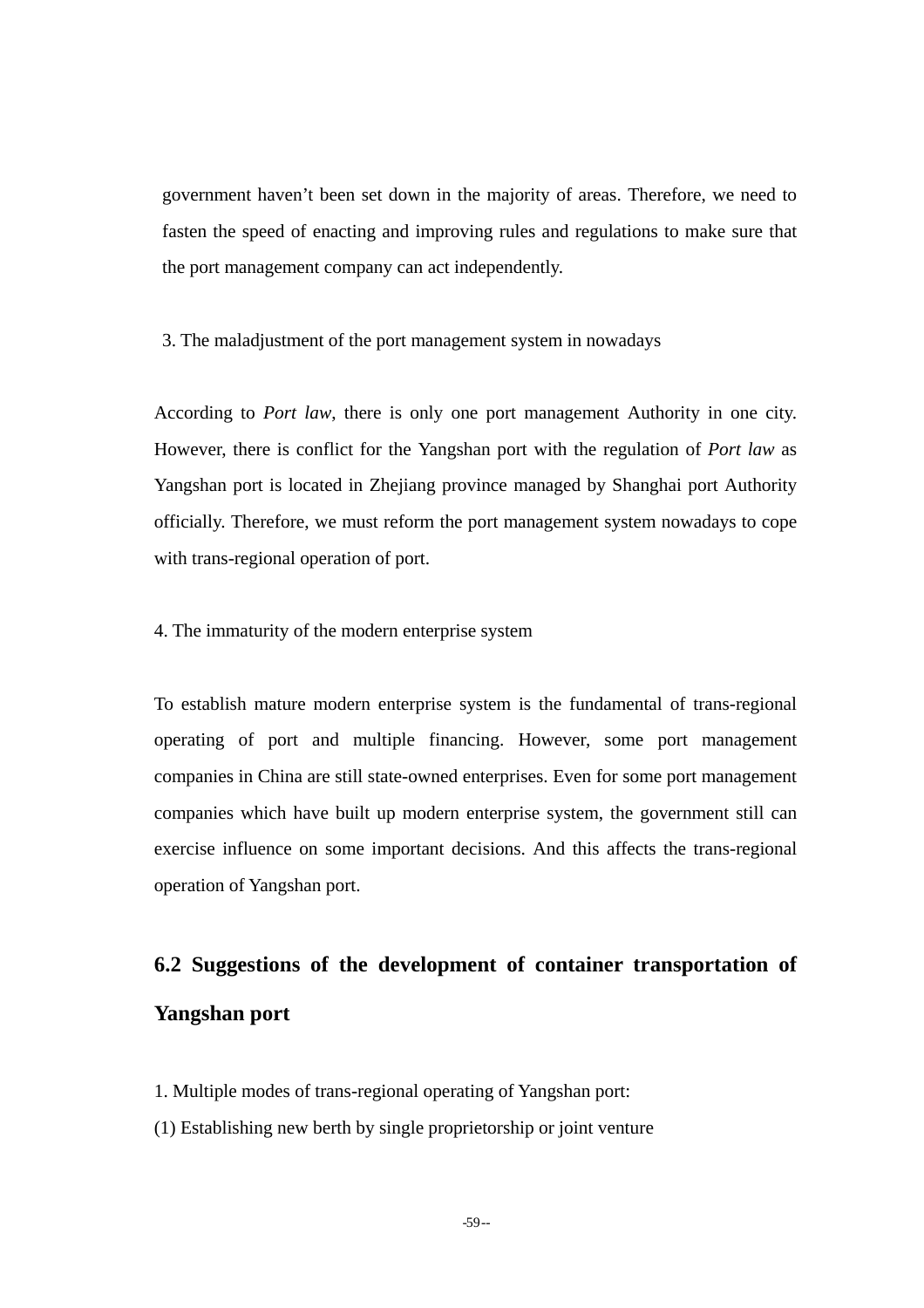This is the basic way and the normal way to open new market for trans-regional operation.

(2) Hiring berth and investing on the operating infrastructure In this way, the infrastructure of the port is built by government, and then lent to the port operators.

(3) Purchasing other berths

Yangshan port could purchase shares of other ports or transfer shares to trans-regional operation. For example, Yangshan port could cooperate with COSCO, CSCL to reduce investment risk.

#### (4)Enlarging stock rights

To speed up development of the port, and to take better control of port resource, Yangshan port should enlarge stock rights in other ports. In this way, Yangshan port could build its own management system and trans-regional operating will become smoother.

#### 2. Constructing mutually-beneficial cooperation pattern

The trans-regional operating of Yangshan port is the integration of the port resources in different cities, which needs great support from local government.

To develop trans-regional operation smoothly, Yangshan port should construct mutually-beneficial cooperation pattern to eliminate other ports' managers' consideration. I think Yangshan port could cooperate with the ports in these ways: Firstly, Yangshan port could invest in building infrastructure to solve the difficulty of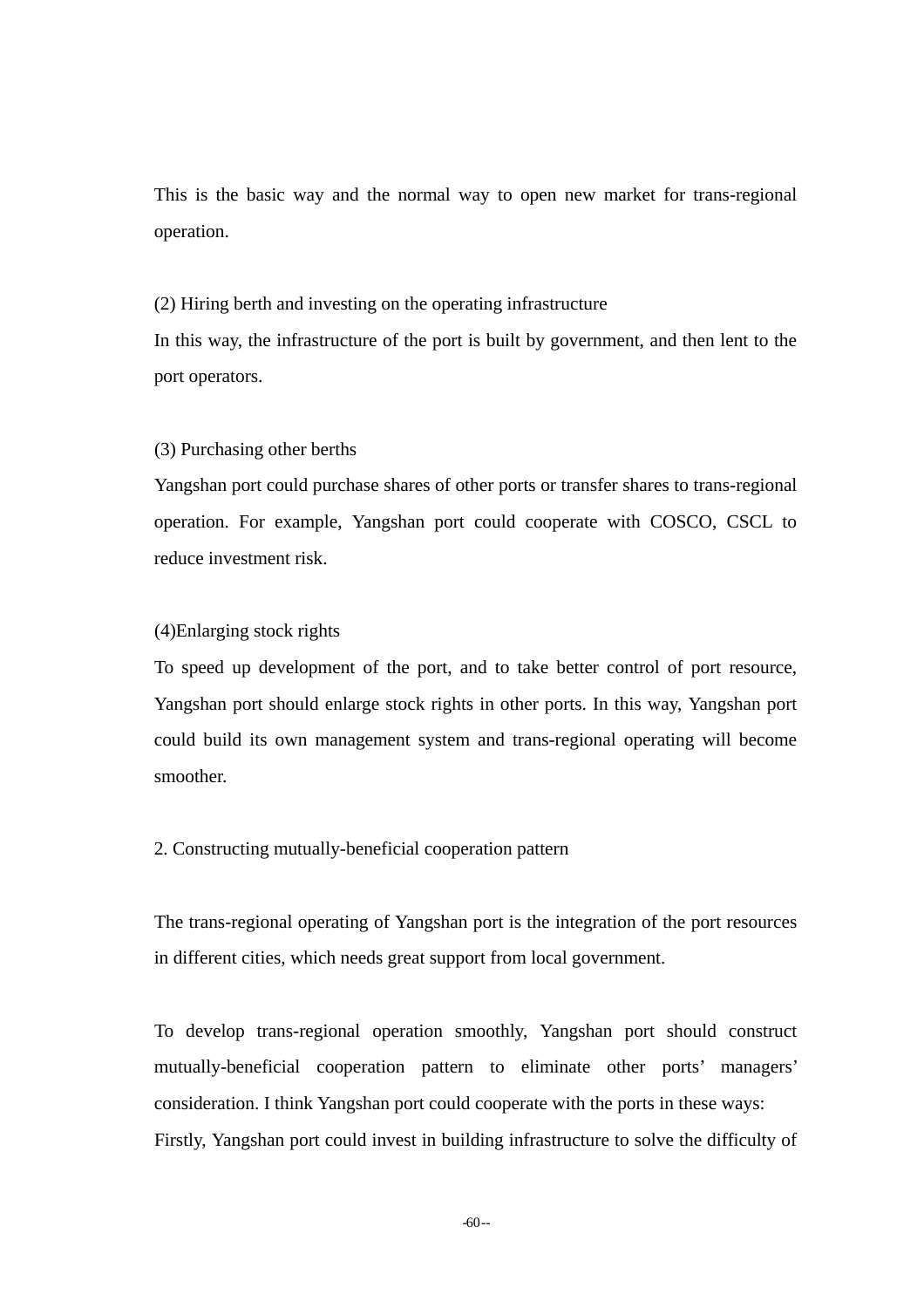lacking of funds for small ports. Secondly, Yangshan port could retrain the formal managers to improve the management of the port. And the last one is to build long term and comprehensive coordination organization.

3. Advancing core competence of Yangshan port and establishing modern enterprise management system

The enterprise management system of Yangshan port is nice while some operation is not so normative and need to be promoted. In addition, Yanghsan port should help other port companies to set up and improve modern enterprise management system.

Besides, Yangshan port should make effort to advance its core competence. That's because only equipped with core competence that can enterprise take lead in the industry

## **Chapter conclusion:**

In this chapter, main barriers of trans-regional operating of container transportation of Yangshan port and related suggestions are indicated.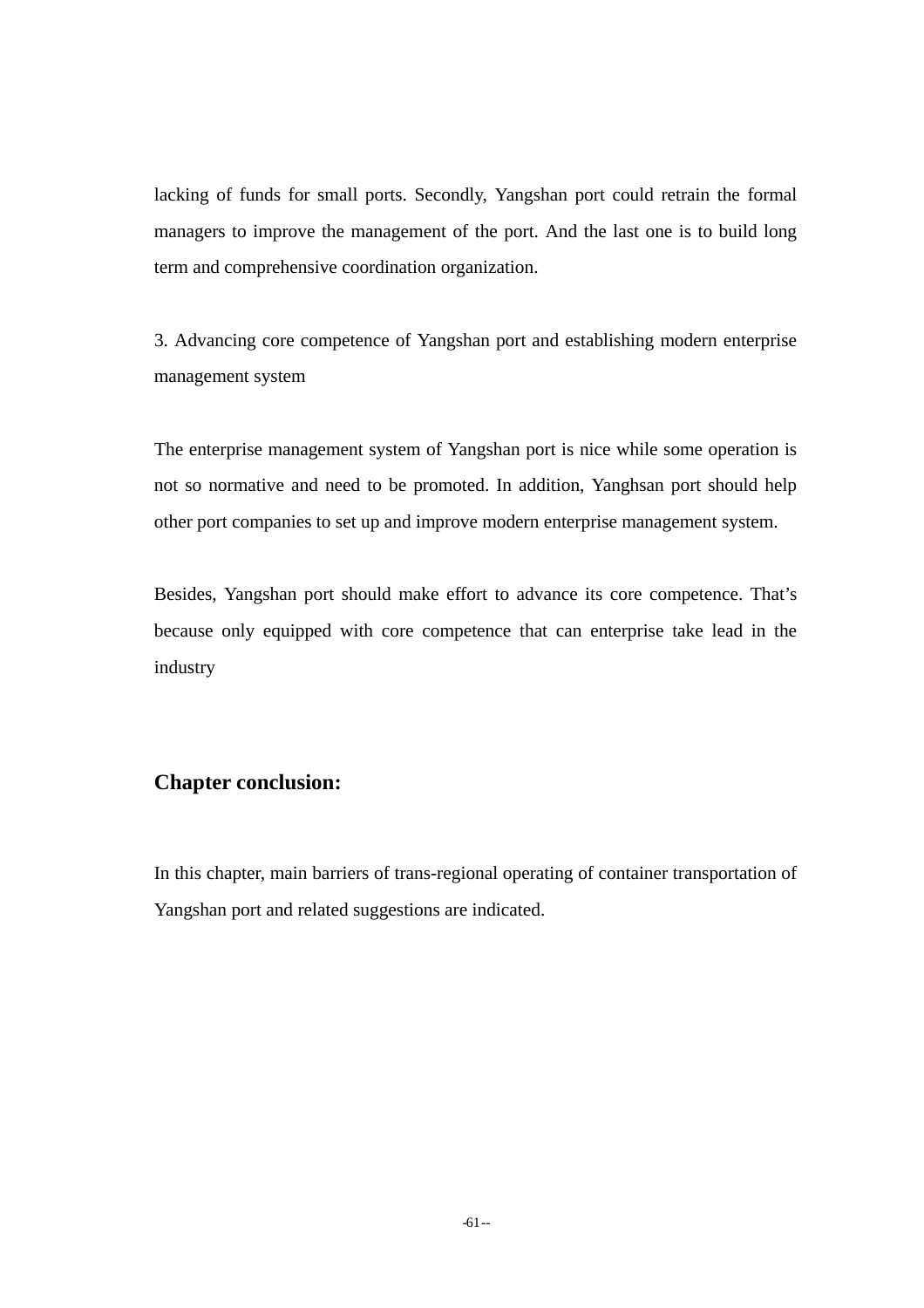### **Conclusion:**

With center of world economy and trade transfers from Atlantic to Pacific, also with the high development rate of the economy of Yangtze River Delta Region, Shanghai is facing a great opportunity to be an international shipping center.

At the end of last century, with the high development rate of Chinese economy, especially the rate of Yangtze River Delta Region, the great success of opening policy in Pudong, and the expansion of export-oriented industry in Shanghai and surrounding area, Shanghai port is gaining abundant container cargo resources. But the rapid growth of container transportation also makes new requirements for Shanghai port. Being lack of container terminal capacity, port draft, and logistics support, Shanghai port must seek new chances to realize sustainable development. And trans-operating of operating of Yangshan port is the great case in Shanghai port.

The main contribution of this dissertation is the establishment and application of the Gray system model of Shanghai Yangshan port. With the help of the model, the estimation of forecasting of container throughput was get. Besides, the necessity and feasibility of trans-regional operating of container transportation of Yangshan port is analyzed in this dissertation, according to the analysis of the current situation of development trend of Yangshan port. And the meaning, modes and features of trans-regional operating of container transportation of Yangshan port is pointed out on the basis of the analysis of the successful case of foreign trans-regional operating of port.

### **References**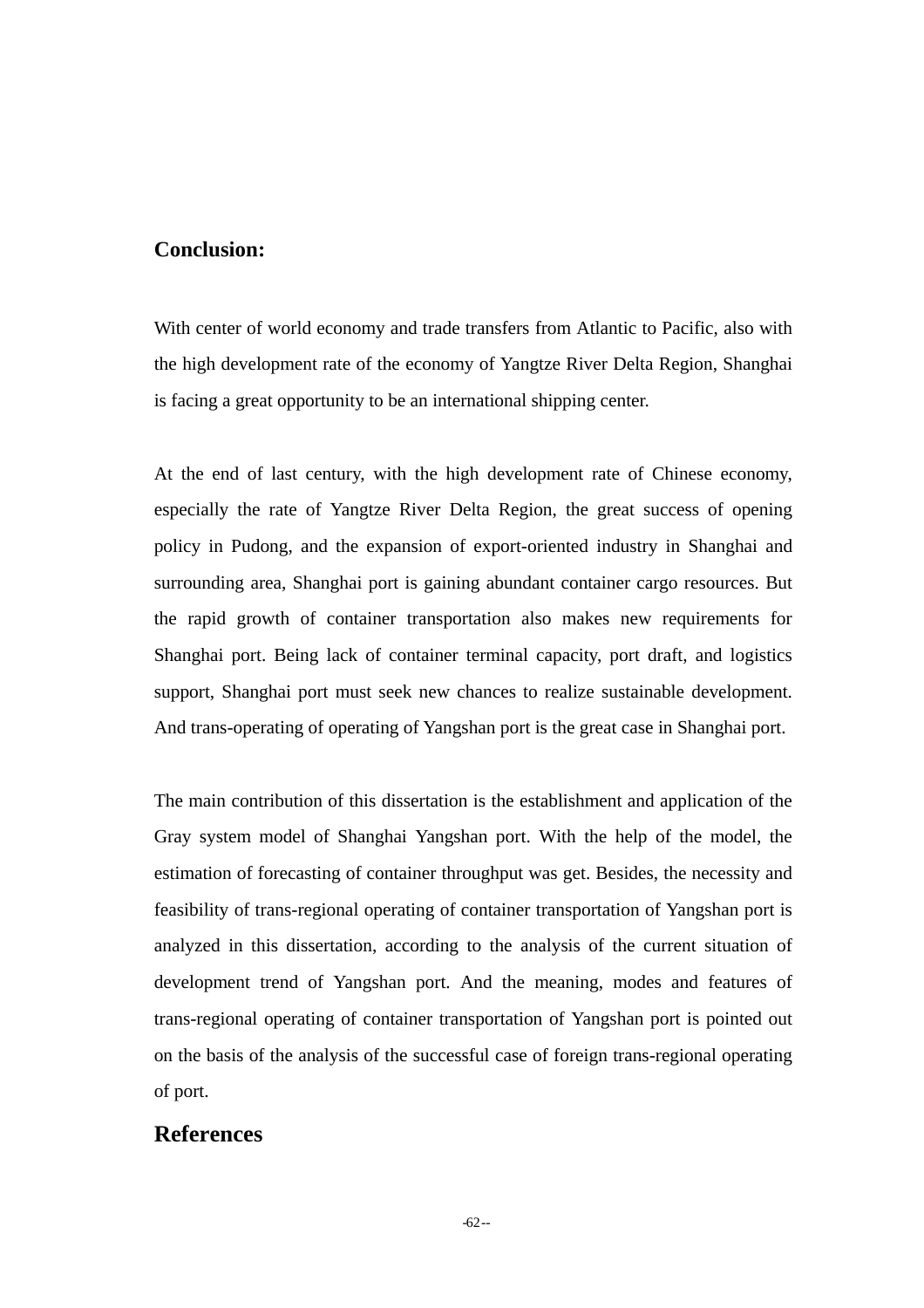Avery, P. (2000). *Strategies for Container Ports*. London: Cargo Systems.

Christopher, M. (1998). *Logistics and Supply Chain Management.*( $2^{th}$ ed.). London: Pitman Publishing.

Xu Da Zheng, Zhu Geng Qiu.(2003). The management of port corporation. People's Transportation Press

Closs, D., Goldsby, T. & Clinton, S. (1997). Information technology influences on world class logistics capability. *International Journal of Physical Distribution & Logistics Management*, *27* (1),.

Containerization International (2001, November). *Take Your Partners*, *11*.

Coyle, J. J., Bardi, E. J., & Langley, C. J. (2003) *The management of business logistics*, 7<sup>th</sup> Ed. Thomson South-Western, Ohio.

Guo, Z. J. & Chen, G. Y. (2002). *A competition model for container seaports sharing common hinterland.* Retrieved February 21, 2006 from the World Wide Web: http://www.easts.info/2003proceedings/papers/0240.pdf

Huang, Z. D. (1996, April). Turning Shanghai into an international shipping center to promote the formation of the Yangtze River Economic Belt. *China Ports*, *4*, 6-9.

Zheng Hong .(2000).Port management. Dong Hua University Press

Zong Pei Hua. (2005).The analysis and solution of the over competition of Yangtze River Delat ports. China Ports (2)

Chen Jia Yuan .(1999). Port corporation management. Dalian Maritime University Press

D.Teece.(1992).Competition, Cooperation and Innovation: Organizational Arrangements for Regimes of Rapid Technological Progress, Journal of Economic Behavior and Organization.

Kenderdine, J. & Larson, P. (1988). Quality and logistics: a framework for strategic integration. *International Journal of Physical Distribution and Materials Management, 18* (7), 5-10.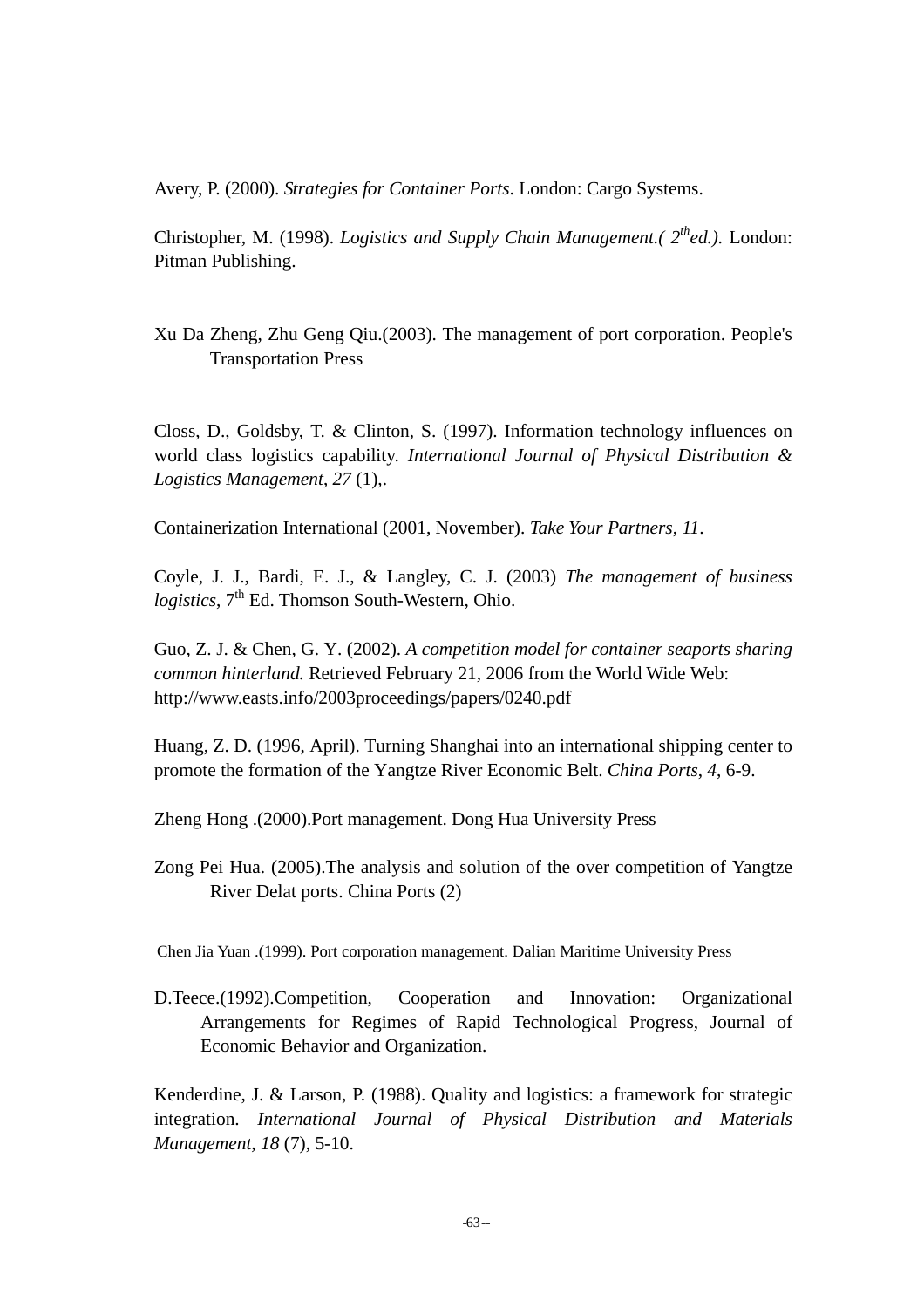Klassen, R. & Whybark, D. (1994). Barriers to management of international operations. *Journal of Operations Management*, *11*, 385-396.

Kneale, T. M. & Robert, M.O. (1995). *Decision making and forecasting.( 1thed.).*  London: McGraw-hill,Inc.

Muller, G., (1999): *Intermodal freight transportation* (4<sup>th</sup> ed.). Washington, DC: Eno Transportation Foundation.

Joe. Bleeke , David.Ernst.(1998).Competed cooperation. China Encyclopedia Press

Layout of Yangshan Port written by Shanghai Municipal Port Administration Bureau Qiu Jun Shan.(1997). Port economy . People's Transportation Press

United Nations (1992b). *Multimodal transport handbook*, UNCTAD/UNDP, UNCTAD /SHIP /MISC.68 /REV.1, GE.92-55273.

Wang, J. J., & Slack, B. (2004). Regional governance of port development in China: a case study of Shanghai International Shipping Center. *Maritime Policy & Management*, *31* (4), 10-18.

Romaic.(1998). The future of cooperation. Economic Management Press

Report on the port and shipping development of Shanghai port 2005, 2006

Wang Yongliang. SOUTH-TO-NORTH WATER TRANSFERS AND WATER SCIENCE & TECHNOLOGY : The Application of Gray System Model in Stress Analysis of Concrete Dam, NO.2, 2003.

Hamel,G., Competition for competence alliance and Inter-parter learing within international strategic alliance [J]. Strategic Management Journal, 1991, 12 :83-103

James M.Conville: Economics of Maritime Transport, Theory and Practice, Witherby& Co., Ltd. London, 1999

T. E. Notteboom and etc., Containerization and the competitiveness potential of upstream urban ports in Europe, Maritime Policy and Management, vol.24 No.3, 1997

http://wiki.mbalib.com/wiki/Hutchison\_Whampoa